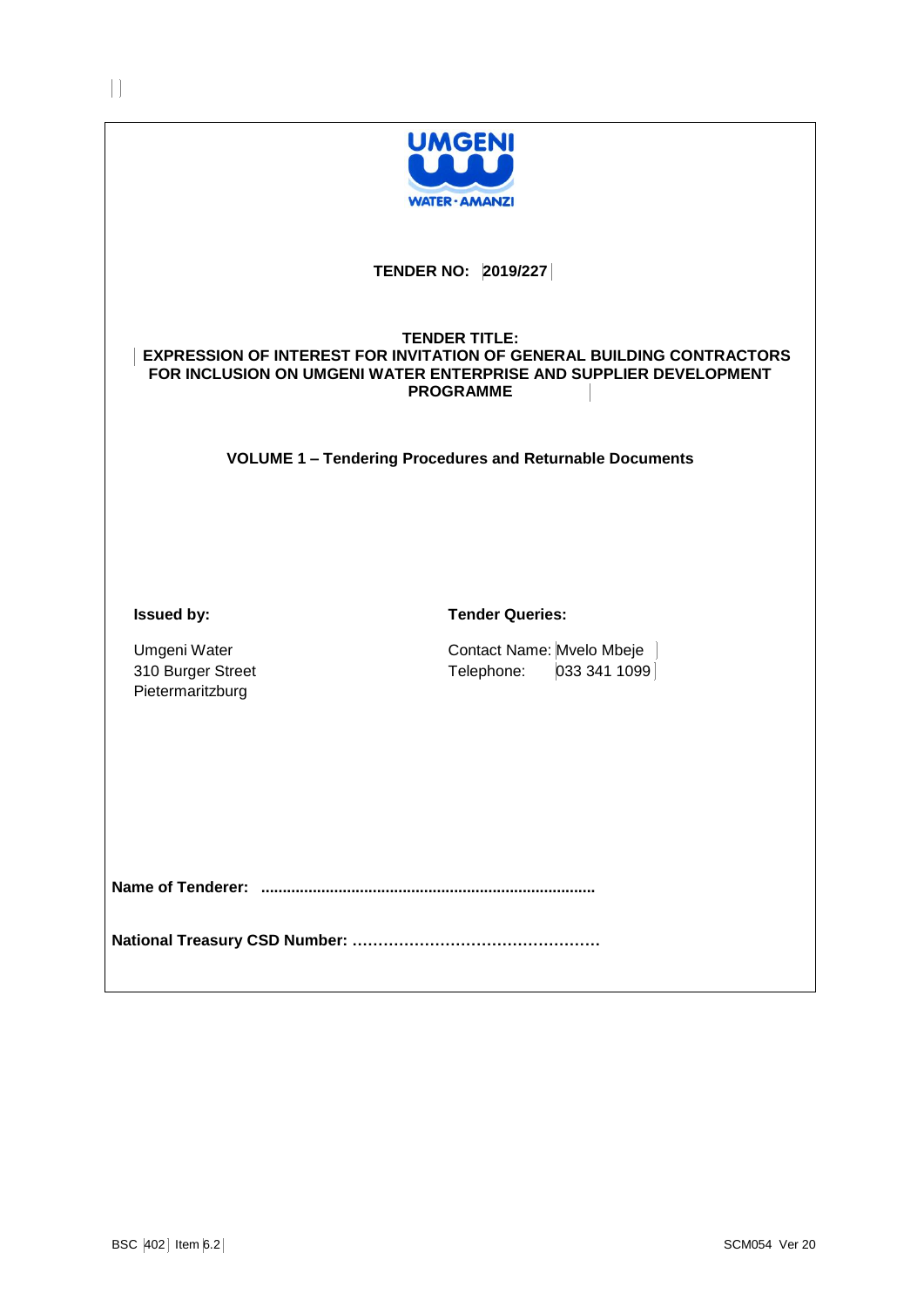# **TABLE OF CONTENTS**

|                 | <b>DESCRIPTION</b>  |                                         | <b>PAGE</b> | <b>SHEET</b><br><b>COLOUR</b> |
|-----------------|---------------------|-----------------------------------------|-------------|-------------------------------|
| <b>VOLUME 1</b> |                     |                                         |             |                               |
|                 | <b>THE TENDER</b>   |                                         |             |                               |
| T1              |                     | <b>TENDERING PROCEDURES</b>             |             |                               |
|                 | T1 1                |                                         |             | White                         |
|                 | T1.2                |                                         |             | <b>Pink</b>                   |
| T.2             |                     | <b>RETURNABLE DOCUMENTS</b>             |             |                               |
|                 | T2.1                |                                         |             | Yellow                        |
|                 | T2.2                |                                         |             | Yellow                        |
|                 | <b>VOLUME 2</b>     |                                         |             |                               |
|                 | <b>THE CONTRACT</b> |                                         |             |                               |
|                 |                     | <b>C.1 AGREEMENTS AND CONTRACT DATA</b> |             |                               |

| C1.1 |  |  | Yellow |
|------|--|--|--------|
|------|--|--|--------|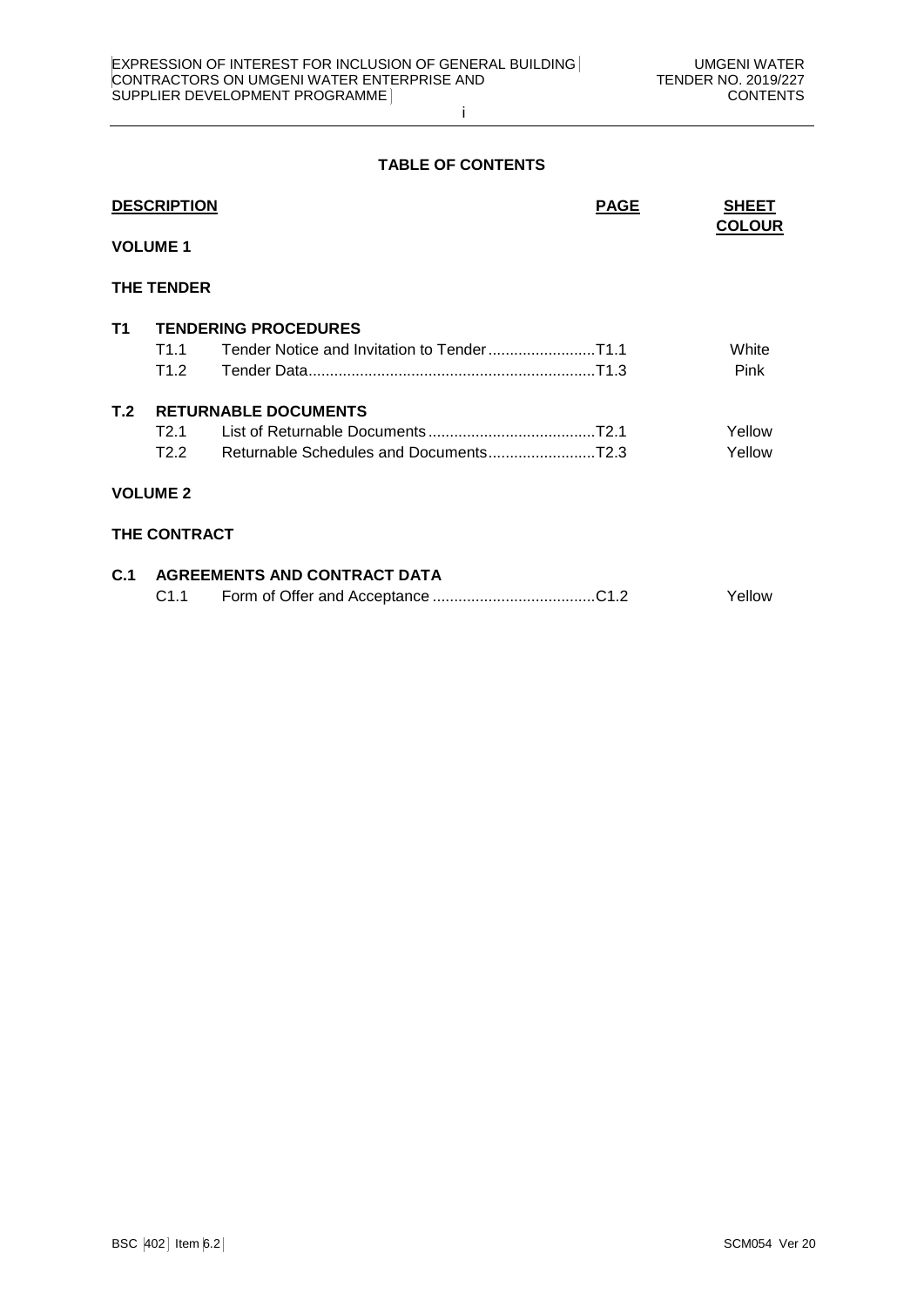T1.1.

### **Tender Number: 2019/227**

# **Tender Title: EXPRESSION OF INTEREST FOR INVITATION OF GENERAL BUILDING CONTRACTORS FOR INCLUSION ON UMGENI WATER ENTERPRISE AND SUPPLIER DEVELOPMENT PROGRAMME**

### **T1.1 TENDER NOTICE AND INVITATION TO TENDER**

Umgeni Water is a state owned business enterprise and it operates within the South African legislative parameters of the Water Services Act 108 of 1997, Public Finance Management Act 1 of 1999 and Public Audit Act 25 of 2004.

Competent and experienced service providers are invited to tender for the following:

Expression of Interest for Invitation of General Building Contractors for Inclusion on Umgeni Water Enterprise and Supplier Development Programme.

In addition to the Eligibility Criteria specified in Clause F2.1 of the tender document, tenderers are required to fulfil the following:

- o Minimum CIDB Grading of 3GB or higher
- o Must be within the operational area of Umgeni Water (eThekwini Metro, Umgungundlovu District Municipality, Ilembe District Municipality, Harry Gwala District Municipality, Ugu District Municipality and uThukela District Municipality.
- o Must be within designated groups as per the **PREFRENTIAL PROCUREMENT POLICY FRAMEWORK ACT OF 2000, PREFERENTIAL PROCUREMENT REGULATION OF 2017**
	- **EME OR QSE owned by Black people**
	- **EME OR QSE owned by Black people who are youth**
	- EME OR QSE owned by Black people who are women
	- EME OR QSE owned by Black people with disabilities
	- EME OR QSE owned by Black people living in rural areas, under-developed areas or townships
	- **EME OR QSE owned by Black military veterans**

# **Evaluation method:**

The tender will firstly be evaluated on eligibility. If found to be eligible, it will be further evaluated in two stages i.e.

- Stage one Functionality shall be assessed. A minimum functionality score of 70 points is required for the tender to be considered further.
- Stage two Due Diligence process, which includes:-
	- Visit of the offices of the Tenderer to verify the existence of the operations and administration of the Tenderer.

The physical address for collection and submission of tender documents and the submission of tenders is: **Umgeni Water, 310 Burger Street, Pietermaritzburg.**

Documents shall be collected during working hours from 09h00 to15h00 from 29 July 2019 to 02 August 2019

Queries relating to the issue of these documents shall be addressed to: Mr Mvelo Mbeje , Tel No.: 033 341 1099, e-mail: Myelo.mbeje@umgeni.co.za

A compulsory clarification meeting with representatives of Umgeni Water shall take place at Umgeni Water Mkondeni Workshop Canteen, 7 Portland Road, Mkondeni on 05 August 2019 starting at 10h00**.**

### **Only Tenderers who have collected the Tender documents must attend this meeting.**

No tender documents will be issued at the clarification meeting. Therefore if tenderers pay during the collection period, they must ensure collection before the meeting.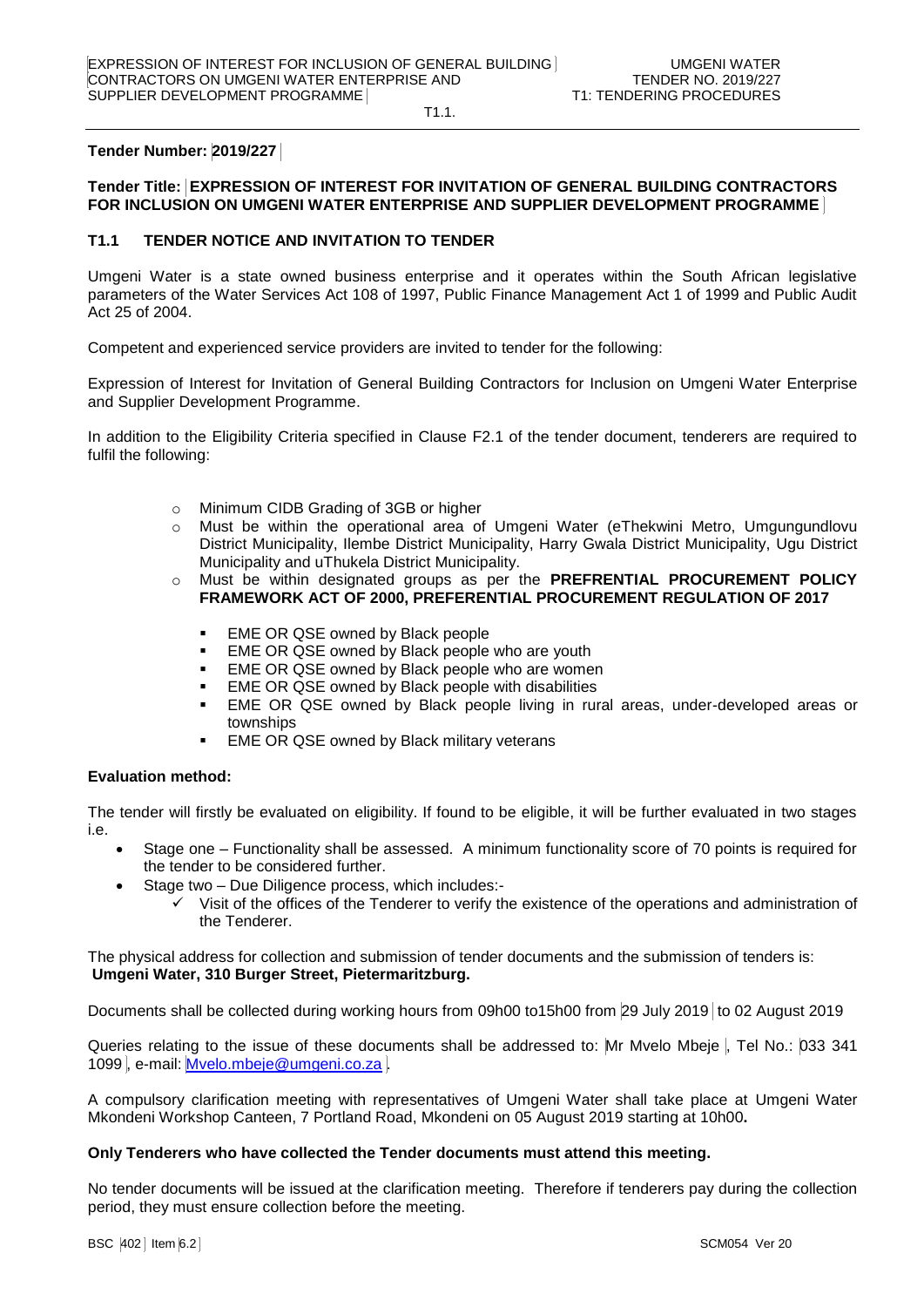Tenderers must ensure that they bring their documents to the clarification meeting for signing purposes. No concessions will be made for tenderers who do not have their tender documents in their possession.

The closing time for submission of tenders is **12h00** on **05 September 2019** 

Tenders are to be deposited in the tender box located outside the main entrance at **Umgeni Water, 310 Burger Street, Pietermaritzburg**.

Persons aggrieved by decisions or actions taken by Umgeni Water, may lodge an appeal within 7 days of the date of the intention to award advertisement appearing in the relevant print media.

The appeal (clearly stating reasons for appeal) and queries with regard to the decision of award are to be directed, in writing only to the Supply Chain Management Office, Attention: Supply Chain Management Email: [appeals@umgeni.co.za](mailto:appeals@umgeni.co.za)

Note that appeals not addressed to the abovementioned email will not be considered.

*Umgeni Water's standard conditions of tender are available on Umgeni Water's website [www.umgeni.co.za/sustainable\\_development/sud.asp](http://www.umgeni.co.za/sustainable_development/sud.asp)*

*For any other tender adverts, please visit this website.*

*Umgeni Water Reserves the Right to Award the Contract In Whole or In Part*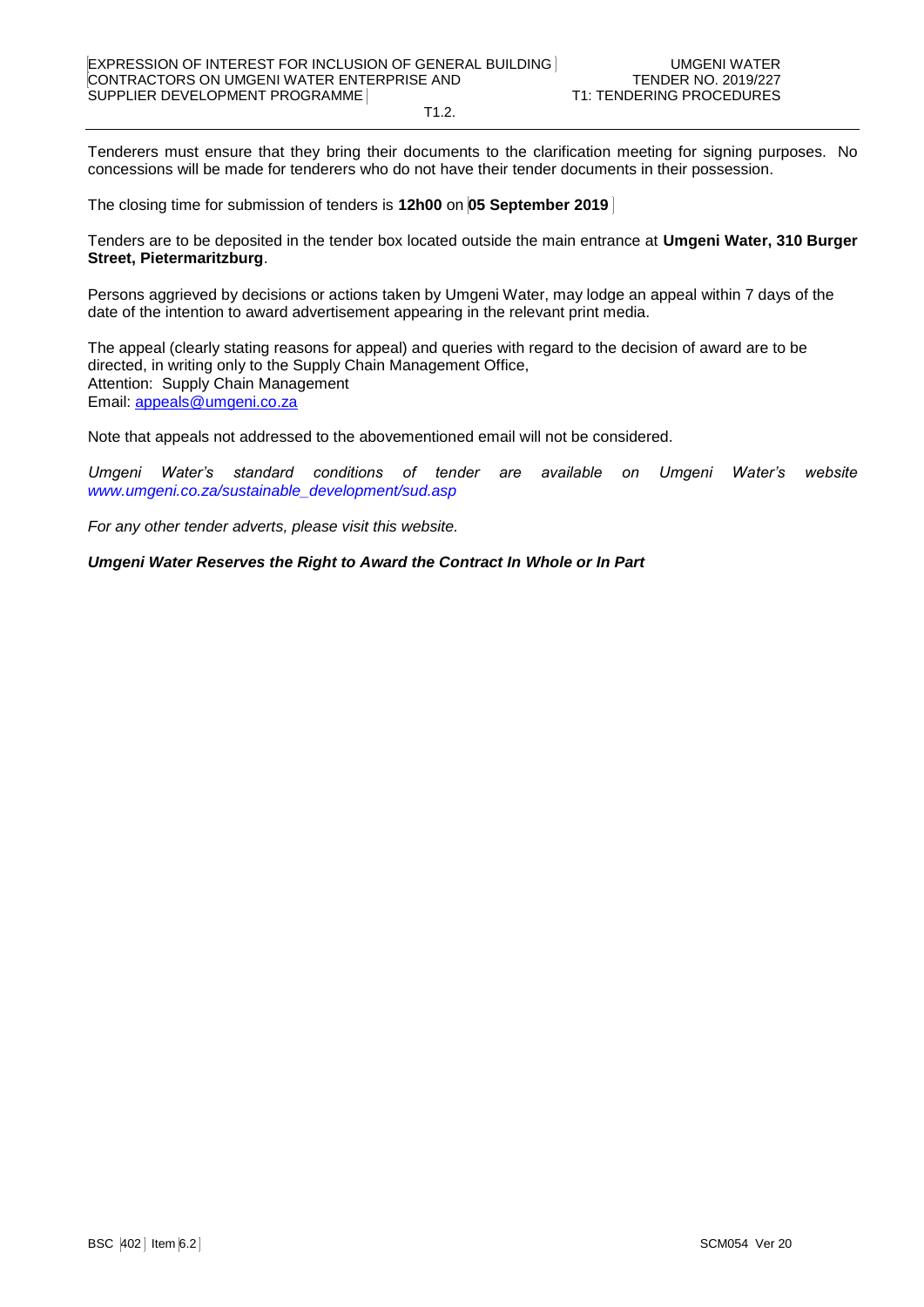T1.3.

# **T1.2 TENDER DATA (INCLUDING SPECIAL CONDITIONS OF TENDER)**

The general conditions of tender are the Umgeni Water Standard Conditions of Tender (document number: SCM009, a copy of which may be obtained from Umgeni Water Supply Chain Management office or can be downloaded from the following web site: *[www.umgeni.co.za/sustainable\\_development/sud.asp](http://www.umgeni.co.za/sustainable_development/sud.asp)*

For purposes of this Contract the following Special Condition of Tender shall apply:

# **F.3.11.5 Functionality**

Each member of the Purchaser's tender evaluation committee is to independently score each tender in respect of functionality offered in accordance with the provisions of F.3.11.9. The committee is then to calculate the final score for each tender as the average of the score from each committee member, rejecting all tender offers that fail to score the minimum number of points stated in the tender data, if any."

The Standard Conditions of Tender make several references to the Tender Data for details that apply specifically to this tender. The Tender Data shall have precedence in the interpretation of any ambiguity or inconsistency between it and the Standard Conditions of Tender.

Each item of data given below is cross-referenced to the clause in the Standard Conditions of Tender to which it mainly applies.

| <b>Clause</b><br>number | <b>Tender Data</b>                                                                                                                                                                                                                                                                                                                                                                                                    |  |
|-------------------------|-----------------------------------------------------------------------------------------------------------------------------------------------------------------------------------------------------------------------------------------------------------------------------------------------------------------------------------------------------------------------------------------------------------------------|--|
|                         | <b>F.1.1 Actions</b>                                                                                                                                                                                                                                                                                                                                                                                                  |  |
| F.1.1                   | The Purchaser is Umgeni Water                                                                                                                                                                                                                                                                                                                                                                                         |  |
|                         | <b>F.1.2 Tender Documents</b>                                                                                                                                                                                                                                                                                                                                                                                         |  |
| F.1.2                   | The Tender Documents issued by the Purchaser comprise the following documents:<br><b>VOLUME 1 - Tendering Procedures and Returnable Documents</b><br>Part T1: Tendering procedures<br>Part T2: Returnable documents<br>VOLUME 2 - Offer, Contract, Price, Scope of Work and Site Information<br>Part C1: Agreements and Contract data<br>Part C2: Pricing data<br>Part C3: Scope of work<br>Part C4: Site information |  |
|                         | F.1.4 Communication and Purchaser's agent                                                                                                                                                                                                                                                                                                                                                                             |  |
| F.1.4                   | The Purchaser's agent is:<br><b>Tender Queries</b>                                                                                                                                                                                                                                                                                                                                                                    |  |
|                         | Mvelo Mbeje<br>Name:<br>Address: 310 Burger Street, Pietermaritzburg<br>033 341 1099<br>Tel:<br>E-mail:<br>mvelo.mbeje@umgeni.co.za                                                                                                                                                                                                                                                                                   |  |
|                         | F.1.5 The Purchaser's right to accept or reject any tender offer                                                                                                                                                                                                                                                                                                                                                      |  |
| F.1.5.2                 | The minimum period will be 3 months                                                                                                                                                                                                                                                                                                                                                                                   |  |
|                         | F.2.1 Eligibility                                                                                                                                                                                                                                                                                                                                                                                                     |  |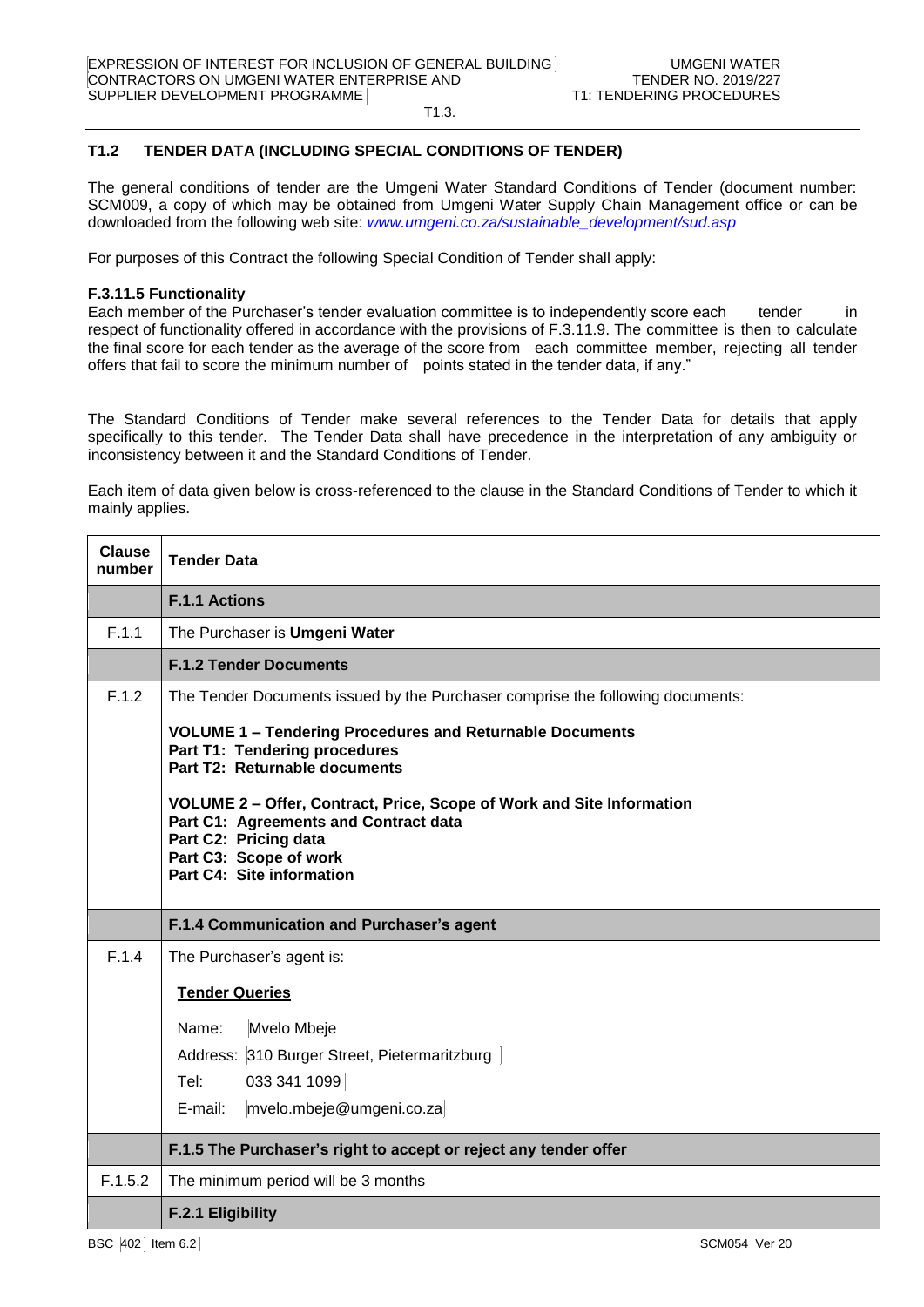| F.2.1                                                                                                                                                                                                                                                                                                                                                                                                                                                                                                                                                                                                                                                                                                                                                                                                                                                                                                                                                                                                                                                         | Umgeni Water will only consider submissions from tenderers who satisfy the following criteria:                                                                                                                                                                                                                                                                                                                                                                                                                       |  |  |  |
|---------------------------------------------------------------------------------------------------------------------------------------------------------------------------------------------------------------------------------------------------------------------------------------------------------------------------------------------------------------------------------------------------------------------------------------------------------------------------------------------------------------------------------------------------------------------------------------------------------------------------------------------------------------------------------------------------------------------------------------------------------------------------------------------------------------------------------------------------------------------------------------------------------------------------------------------------------------------------------------------------------------------------------------------------------------|----------------------------------------------------------------------------------------------------------------------------------------------------------------------------------------------------------------------------------------------------------------------------------------------------------------------------------------------------------------------------------------------------------------------------------------------------------------------------------------------------------------------|--|--|--|
|                                                                                                                                                                                                                                                                                                                                                                                                                                                                                                                                                                                                                                                                                                                                                                                                                                                                                                                                                                                                                                                               | a) the Tenderer or any of its directors/shareholders is not listed on the Register of Tender Defaulters<br>in terms of the Prevention and Combating of Corrupt Activities Act of 2004 as a person prohibited<br>from doing business with the public sector;<br>the Tenderer has not:<br>b)                                                                                                                                                                                                                           |  |  |  |
|                                                                                                                                                                                                                                                                                                                                                                                                                                                                                                                                                                                                                                                                                                                                                                                                                                                                                                                                                                                                                                                               | abused the Purchaser's Supply Chain Management System; or                                                                                                                                                                                                                                                                                                                                                                                                                                                            |  |  |  |
| failed to perform on any previous contract and has been given a written notice to this effect;<br>the Tenderer has completed and signed the Declaration of Interest and there are no conflicts of<br>C)<br>interest which may impact on the Tenderer's ability to perform the contract in the best interests of<br>the Purchaser or potentially compromise the tender process and persons in the employ of the<br>state are permitted to submit tenders or participate in the contract;<br>the Tenderer has completed and signed the Declaration of Independent Tender Determination<br>d)<br>and has arrived at the accompanying tender independently from, and without consultation,<br>communication, agreement or arrangement with any competitor.<br>Minimum CIDB Grading of 3GB or higher.<br>e)<br>Must be within the operational area of Umgeni Water (eThekwini Metro, Umgungundlovu District<br>f<br>Municipality, Ilembe District Municipality, Harry Gwala District Municipality, Ugu District<br>Municipality and uThukela District Municipality |                                                                                                                                                                                                                                                                                                                                                                                                                                                                                                                      |  |  |  |
|                                                                                                                                                                                                                                                                                                                                                                                                                                                                                                                                                                                                                                                                                                                                                                                                                                                                                                                                                                                                                                                               | Must be within designated groups as per the PREFERENTIAL PROCUREMENT POLICY<br>g)<br>FRAMEWORK ACT OF 2000, PREFERENTIAL PROCUREMENT REGULATION OF 2017                                                                                                                                                                                                                                                                                                                                                              |  |  |  |
|                                                                                                                                                                                                                                                                                                                                                                                                                                                                                                                                                                                                                                                                                                                                                                                                                                                                                                                                                                                                                                                               | EME OR QSE owned by Black people<br>٠<br>EME OR QSE owned by Black people who are youth<br>٠<br>EME OR QSE owned by Black people who are women<br>٠<br>EME OR QSE owned by Black people with disabilities<br>٠<br>EME OR QSE owned by Black people living in rural areas, under-developed areas or<br>townships<br>EME OR QSE owned by Black military veterans<br>٠                                                                                                                                                  |  |  |  |
|                                                                                                                                                                                                                                                                                                                                                                                                                                                                                                                                                                                                                                                                                                                                                                                                                                                                                                                                                                                                                                                               | <b>F.2.7 Clarification meeting</b>                                                                                                                                                                                                                                                                                                                                                                                                                                                                                   |  |  |  |
| F.2.7                                                                                                                                                                                                                                                                                                                                                                                                                                                                                                                                                                                                                                                                                                                                                                                                                                                                                                                                                                                                                                                         | Tenderers must sign the attendance list in the name of the tendering entity. Addenda will be issued to<br>and tenders will be received only from those tendering entities appearing on the attendance list.                                                                                                                                                                                                                                                                                                          |  |  |  |
|                                                                                                                                                                                                                                                                                                                                                                                                                                                                                                                                                                                                                                                                                                                                                                                                                                                                                                                                                                                                                                                               | F.2.12 Alternative tender offers                                                                                                                                                                                                                                                                                                                                                                                                                                                                                     |  |  |  |
| F.2.12                                                                                                                                                                                                                                                                                                                                                                                                                                                                                                                                                                                                                                                                                                                                                                                                                                                                                                                                                                                                                                                        | No alternative tender offers will be considered.                                                                                                                                                                                                                                                                                                                                                                                                                                                                     |  |  |  |
|                                                                                                                                                                                                                                                                                                                                                                                                                                                                                                                                                                                                                                                                                                                                                                                                                                                                                                                                                                                                                                                               | F.2.13 Submitting a tender offer                                                                                                                                                                                                                                                                                                                                                                                                                                                                                     |  |  |  |
| F.2.13.3                                                                                                                                                                                                                                                                                                                                                                                                                                                                                                                                                                                                                                                                                                                                                                                                                                                                                                                                                                                                                                                      | Parts of each tender offer communicated on paper shall be submitted as an original.                                                                                                                                                                                                                                                                                                                                                                                                                                  |  |  |  |
| F.2.13.5<br>and<br>F.2.13.7                                                                                                                                                                                                                                                                                                                                                                                                                                                                                                                                                                                                                                                                                                                                                                                                                                                                                                                                                                                                                                   | The Purchaser's details and address for delivery of tender offers are stated in T1.1 Tender Notice<br>and Invitation to Tender.<br><b>Identification details</b><br>The identification details which must be stated in the tender offer outer package are:<br><b>Tender Number</b><br><b>Title of Tender</b><br><b>Closing Date</b><br><b>Closing Time</b><br><b>Tenderer's Name</b><br><b>Tenderer's Address</b><br>Tenders issued in more than one volume must be returned in the same manner and bound separately |  |  |  |
|                                                                                                                                                                                                                                                                                                                                                                                                                                                                                                                                                                                                                                                                                                                                                                                                                                                                                                                                                                                                                                                               | as per the tender volumes issued.<br>The tender box is available to the public 24 hours per day and 7 days per week. It is the Tenderers                                                                                                                                                                                                                                                                                                                                                                             |  |  |  |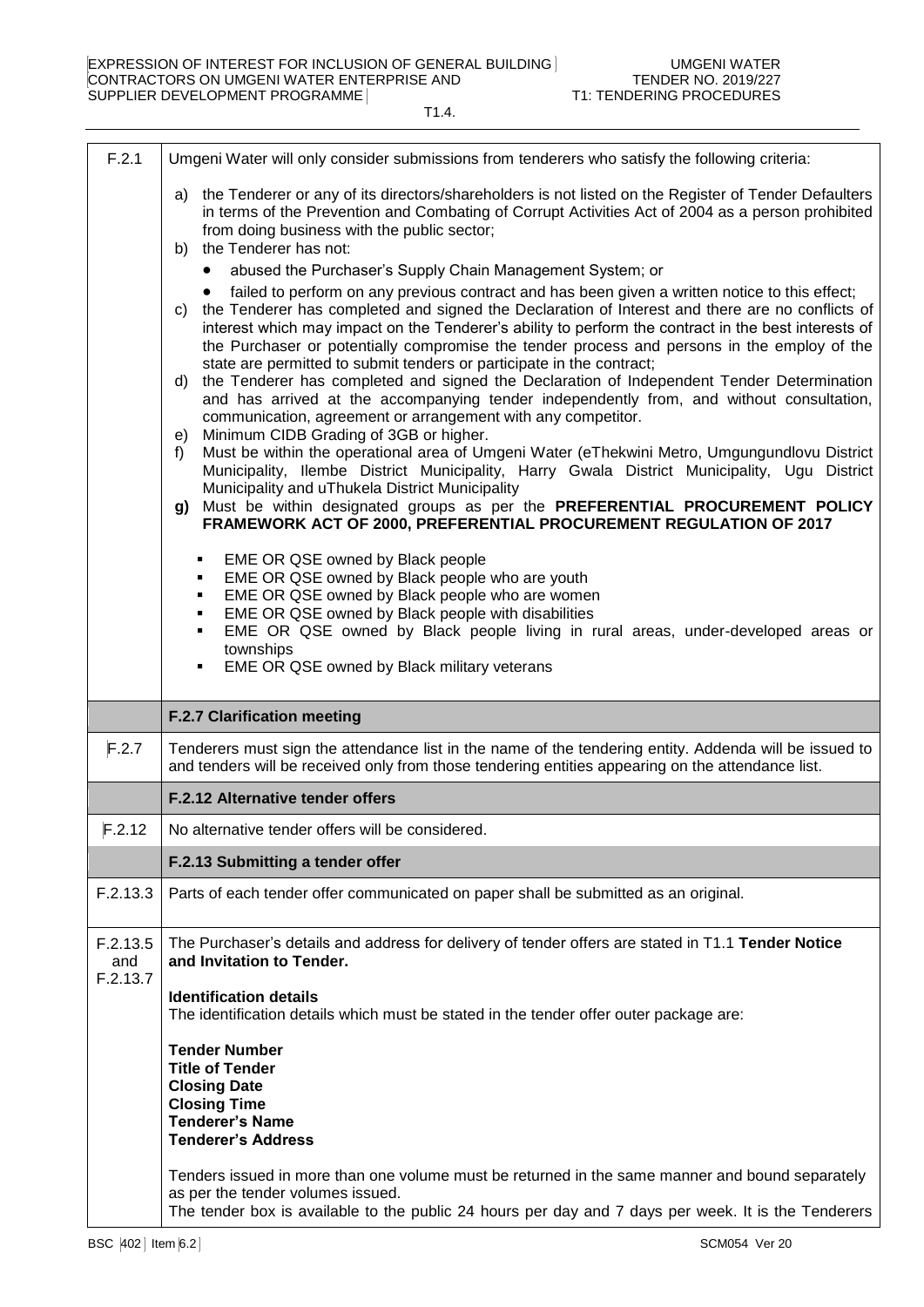sole responsibility to ensure that tenders are placed in the tender box and only Tenders that have been placed in the tender box before the stipulated closing date and time will be considered.  $F.2.13.6$  | A two-envelope system is not applicable **F.2.15 Closing time** F.2.15 The closing time for submission of tender offers is as stated in **T1.1 Tender Notice and Invitation to Tender. F.2.16 Tender offer validity** F.2.16.1 The tender offer validity period is **90 days** from the closing date. **F.2.20 Submit securities, bonds, policies, etc.** F.2.20 The Tenderer is required to submit with his Tender a letter of intent from an approved Financial Services Provider registered with the Financial Services Board to provide the Insurances to the format included in Part T2.2 of this procurement document. **F.2.23 Certificates**  $\mathsf{F.2.23}$  | 1) The tenderer is required to submit with his tender: 2) A Tax Compliance Status letter (with pin) issued by the South African Revenue Services. 3) Central Supplier Database (CSD) Report 4) Proof of good standing in terms of the COID Act 5) Certificate of Independent Bid Determination 6) A valid affidavit or certified copy of B-BBEE Status Level Certificate or sufficient evidence to confirm status as a qualifying EME 7) Company Registration Certificate 8) Proof of Address **F.3.4 Opening of tender submissions** F.3.4 Tenders will be opened immediately after the closing time for tenders as stipulated in T1.1 Tender Notice and Invitation to Tender. F.3.8 **Test for responsiveness** F.3.8 The minimum qualifying Functionality Evaluation Score shall be 70 (seventy) points F.3.11.3 F.3.11.7 F.3.11.8 The procedure for the evaluation of responsive tenders is Method 2 (Financial Offer and Preference) will be in accordance with F.3.11.3 using formula 2 in F.3.11.7 F.3.11.9 The table below lists the returnable schedules that set out the scoring criteria and sub-criteria, and the percentage weighting for the score achieved against the relevant schedule: **Returnable Schedule Weighting %** T2.2.09 Tenderer's Experience 60 T2.2.10 Experience of Key Personnel 40 **Failure to score a single point in any of the criteria listed above will deem the bid to be nonresponsive and the bidder will be disqualified.** The score allocated by each Bid Evaluation Committee member for a tender shall be the sum, of the scores relevant to each of the above listed returnable schedules multiplied by the percentage weighting for each as shown above. **F.3.17 Provide copies of the contracts**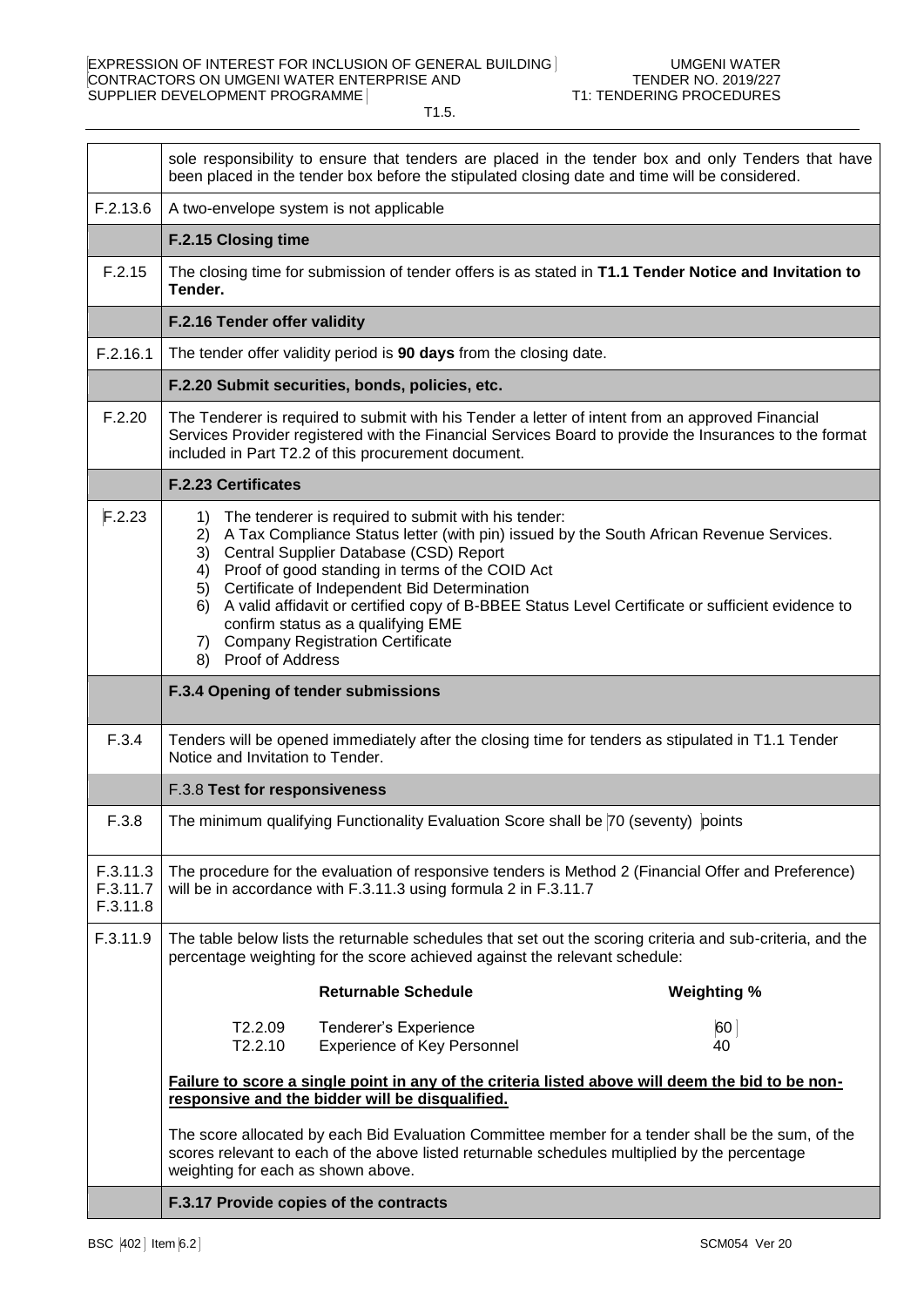| F.3.17            | The number of paper copies of the signed contract to be provided by the Purchaser is one.                                                                                                                                                                                                                                                                                                                                                                                                                                                                                                                                                              |  |  |
|-------------------|--------------------------------------------------------------------------------------------------------------------------------------------------------------------------------------------------------------------------------------------------------------------------------------------------------------------------------------------------------------------------------------------------------------------------------------------------------------------------------------------------------------------------------------------------------------------------------------------------------------------------------------------------------|--|--|
|                   | F3.18 Provide written reasons for actions taken                                                                                                                                                                                                                                                                                                                                                                                                                                                                                                                                                                                                        |  |  |
| F3.18             | Refer to Section 39 of the Supply Chain Management Policy                                                                                                                                                                                                                                                                                                                                                                                                                                                                                                                                                                                              |  |  |
|                   | <b>F3.19 Additional Conditions of Tender</b>                                                                                                                                                                                                                                                                                                                                                                                                                                                                                                                                                                                                           |  |  |
| F <sub>3.19</sub> | <b>Appeals Process</b><br>Persons aggrieved by decisions or actions taken by Umgeni Water, may lodge an appeal within 7 days<br>of the date of the intention to award advertisement appearing in the relevant print media.<br>The appeal (clearly stating reasons for appeal) and queries with regard to the decision of award are to<br>be directed, in writing only to the Supply Chain Management Office,<br>Attention: Supply Chain Management<br>Email: appeals@umgeni.co.za<br>Note that appeals not addressed to the abovementioned email will not be considered.<br>Umgeni Water Reserves the Right to Award the Contract In Whole or In Part. |  |  |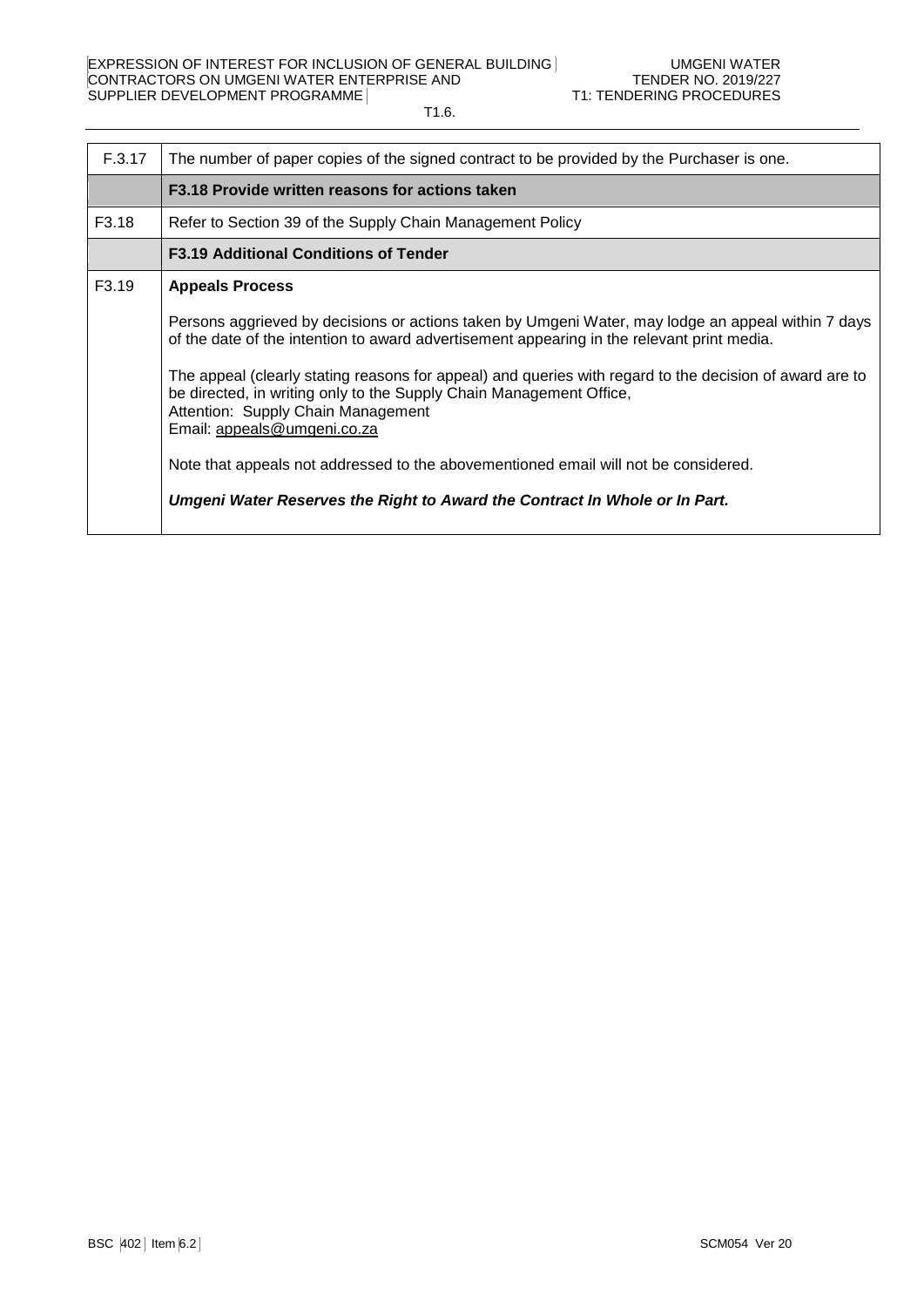#### $\_$  . The contribution of the contribution of the contribution of the contribution of the contribution of the contribution of  $\mathcal{L}_\text{max}$ **T2.1 LIST OF ALL RETURNABLE DOCUMENTS AND SCHEDULES**

The Tenderer shall complete and submit the following returnable schedules and documents:

|                      |                                                                                                                                                                                        | Tenderer's<br>Check List | Page<br>No. |
|----------------------|----------------------------------------------------------------------------------------------------------------------------------------------------------------------------------------|--------------------------|-------------|
| T2.2.1               | Authority for Signatory                                                                                                                                                                |                          | T2.2        |
| T2.2.2               | <b>Declaration of Interest</b>                                                                                                                                                         |                          | T2.8        |
| T2.2.3               | Declaration of Tenderer's Past Supply Chain Management<br>Practices`                                                                                                                   |                          | T2.12       |
| T2.2.4               | Tax Compliance Status Letter Requirements                                                                                                                                              |                          | T2.15       |
| T2.2.5               | Proof of Attendance at the Compulsory Clarification/Site<br>Meeting                                                                                                                    |                          | T2.16       |
| T2.2.6               | Certificate of Independent Bid Determination                                                                                                                                           |                          | T2.17       |
| T2.2.7               | Tenderer's Experience                                                                                                                                                                  |                          | T2.20       |
| T.2.2.8              | Key Personnel Assigned to Work                                                                                                                                                         |                          | T2.23       |
| T2.2.9               | <b>Experience of Key Personnel</b>                                                                                                                                                     |                          | T2.24       |
| T2.2.10              | Proposed Organisation and Staffing                                                                                                                                                     |                          | T2.27       |
| T2.2.11              | Registration Certificate / Agreement / ID Document                                                                                                                                     |                          | T2.29       |
| T <sub>2</sub> .2.12 | Record of Addenda to Tender Documents                                                                                                                                                  |                          | T2.30       |
| T2.2.13              | <b>VAT Registration Certificate</b>                                                                                                                                                    |                          | T2.31       |
| T2.2.14              | Points claim<br>form<br><b>PPPFA</b><br>Preference<br>in.<br>terms<br>of the<br>Regulations 2017, substantiated by the B-BBEE Verified Status<br><b>Level Verification Certificate</b> |                          | T2.33       |
| T2.2.15              | Letter of Good Standing in terms of COID Act                                                                                                                                           |                          | T2.39       |
|                      | T2.2.16 Tenderer's Financial Standing                                                                                                                                                  |                          | T2.40       |
| T2.2.17              | Suppliers Health and Safety Declaration                                                                                                                                                |                          | T2.41       |
|                      | T2.2.18 Central Supplier Database (CSD) Report                                                                                                                                         |                          | T2.44       |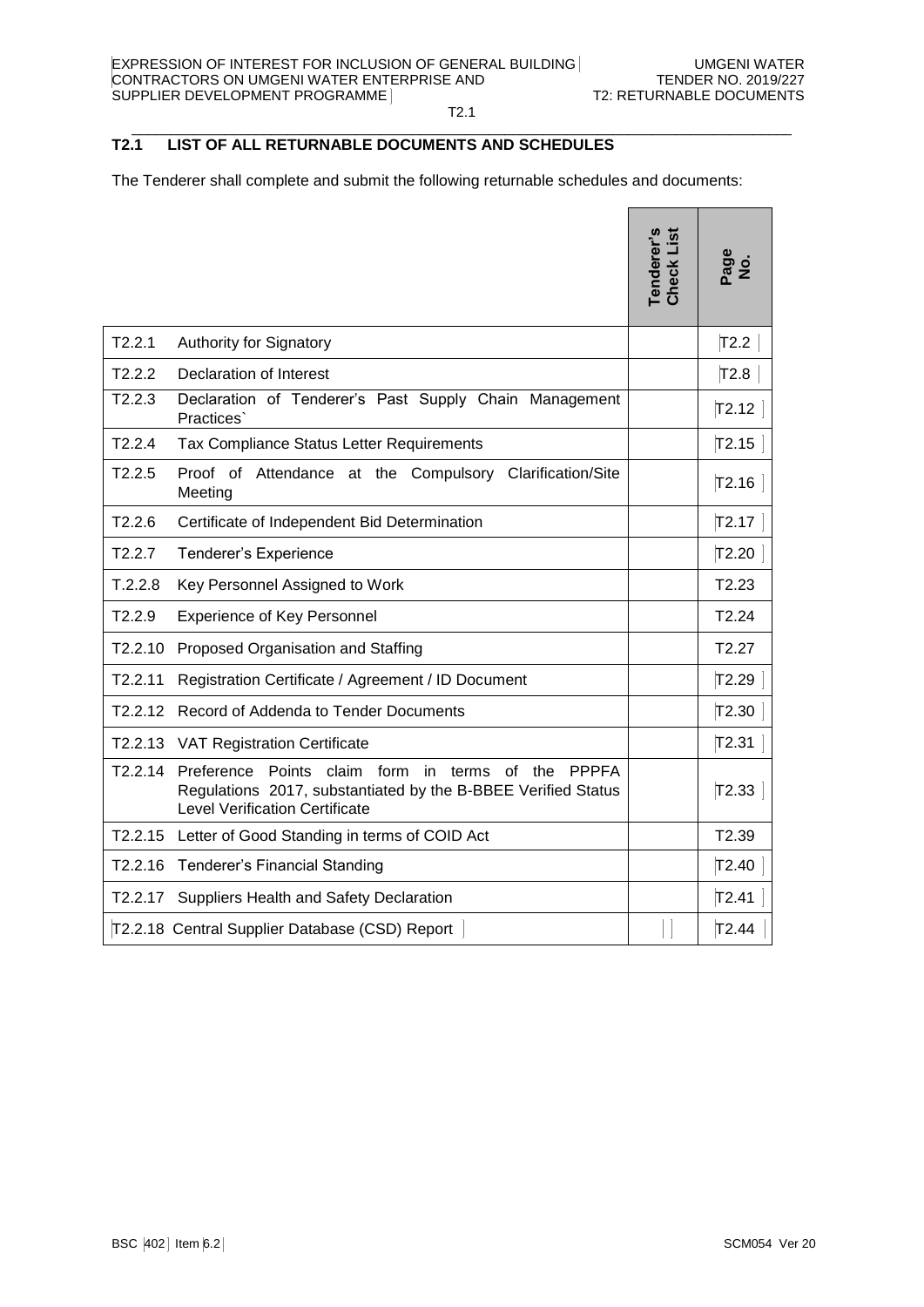#### $\_$  . The contribution of the contribution of the contribution of the contribution of the contribution of the contribution of  $\mathcal{L}_\text{max}$ **T2.2.1 AUTHORITY FOR SIGNATORY**

### *Fill in the relevant portion applicable to the type of organization*

### A. **COMPANIES**

If a Tenderer is a company, a certified copy of the resolution by the board of directors, personally signed by the chairperson of the board, authorizing the person who signs this Tender to do so, as well as to sign any contract resulting from this Tender and any other documents and correspondence in connection with this Tender and/or contract on behalf of the company must be submitted with this Tender, that is before the closing time and date of the Tender.

# **AUTHORITY BY BOARD OF DIRECTORS**

| appears below) has been duly authorized to sign all documents in connection with this Tender on<br>behalf of |
|--------------------------------------------------------------------------------------------------------------|
|                                                                                                              |
|                                                                                                              |
| (PRINT NAME)                                                                                                 |
|                                                                                                              |
|                                                                                                              |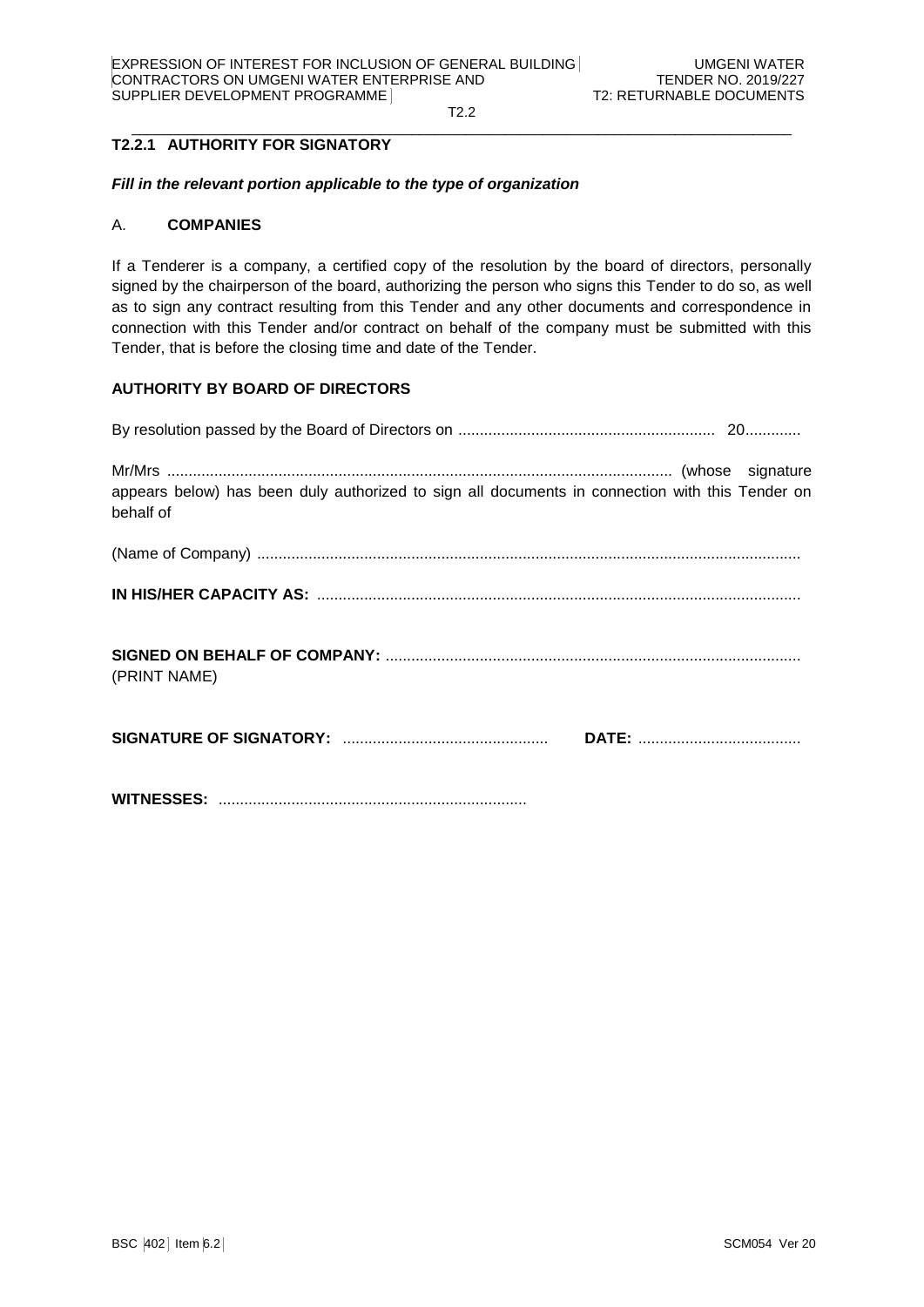| EXPRESSION OF INTEREST FOR INCLUSION OF GENERAL BUILDING |
|----------------------------------------------------------|
| CONTRACTORS ON UMGENI WATER ENTERPRISE AND               |
| SUPPLIER DEVELOPMENT PROGRAMME                           |

### T2.3  $\_$  . The contribution of the contribution of the contribution of the contribution of the contribution of the contribution of the contribution of the contribution of the contribution of the contribution of the contributio

# **B. SOLE PROPRIETOR (ONE - PERSON BUSINESS)**

I, the undersigned ................................................................................................................................

hereby confirm that I am the sole owner of the business trading as

..............................................................................................................................................................

...................................................................................... .............................................................

**SIGNATURE DATE**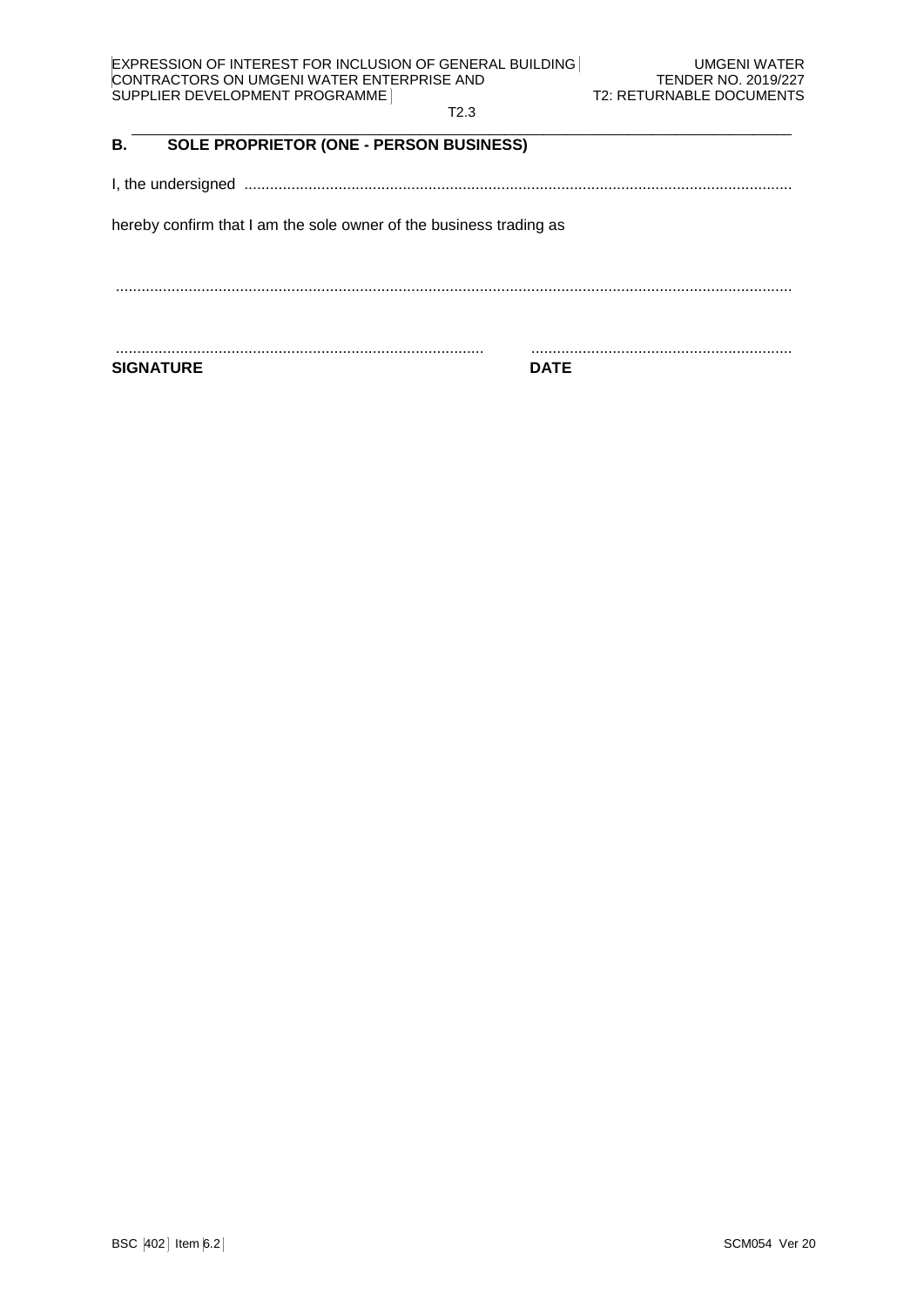#### $\_$  . The contribution of the contribution of the contribution of the contribution of the contribution of the contribution of the contribution of the contribution of the contribution of the contribution of the contributio **C. PARTNERSHIP**

The following particulars in respect of every partner must be furnished and signed by every partner:

| <b>Full name of Partner</b>                                                                                                                                                      | <b>Residential Address</b> | <b>Signature</b> |  |  |
|----------------------------------------------------------------------------------------------------------------------------------------------------------------------------------|----------------------------|------------------|--|--|
|                                                                                                                                                                                  |                            |                  |  |  |
|                                                                                                                                                                                  |                            |                  |  |  |
|                                                                                                                                                                                  |                            |                  |  |  |
|                                                                                                                                                                                  |                            |                  |  |  |
|                                                                                                                                                                                  |                            |                  |  |  |
| to sign this Tender as well as any contract resulting from the Tender and any other documents and<br>correspondence in connection with this Tender and /or contract on behalf of |                            |                  |  |  |
| Signature                                                                                                                                                                        | Signature                  | Signature        |  |  |
| Date                                                                                                                                                                             | Date                       | Date             |  |  |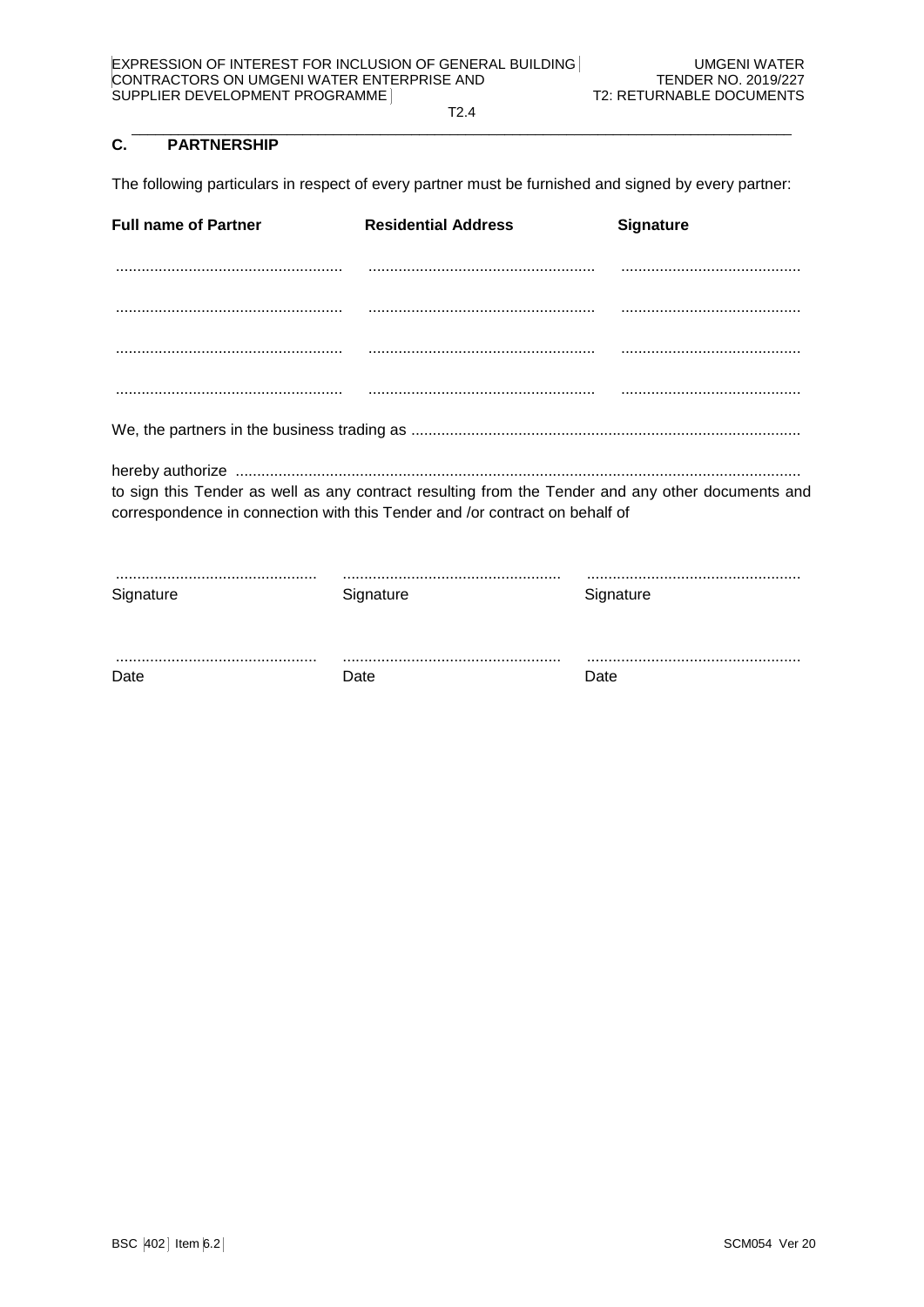#### $\_$  . The contribution of the contribution of the contribution of the contribution of the contribution of the contribution of the contribution of the contribution of the contribution of the contribution of the contributio **D. CLOSE CORPORATION**

In the case of a close corporation submitting a Tender, a certified copy of the Founding Statement of such corporation shall be included with the Tender, together with the resolution by its members authorizing a member or other official of the corporation to sign the documents on their behalf.

By resolution of members at a meeting on ................................................................ 20......................

at ............................................................................................................................................................

Mr/Ms ..................................................................................., whose signature appears below, has been authorized to sign all documents in connection with this Tender on behalf of (Name of Close Corporation)

................................................................................................................................................................

................................................................................................................................................................

# **SIGNED ON BEHALF OF CLOSE CORPORATION:**

| (PRINT NAME) |  |
|--------------|--|
|              |  |

**SIGNATURE OF SIGNATORY:** ........................................................

**WITNESSES:** 1. ..................................................................................

2. ..................................................................................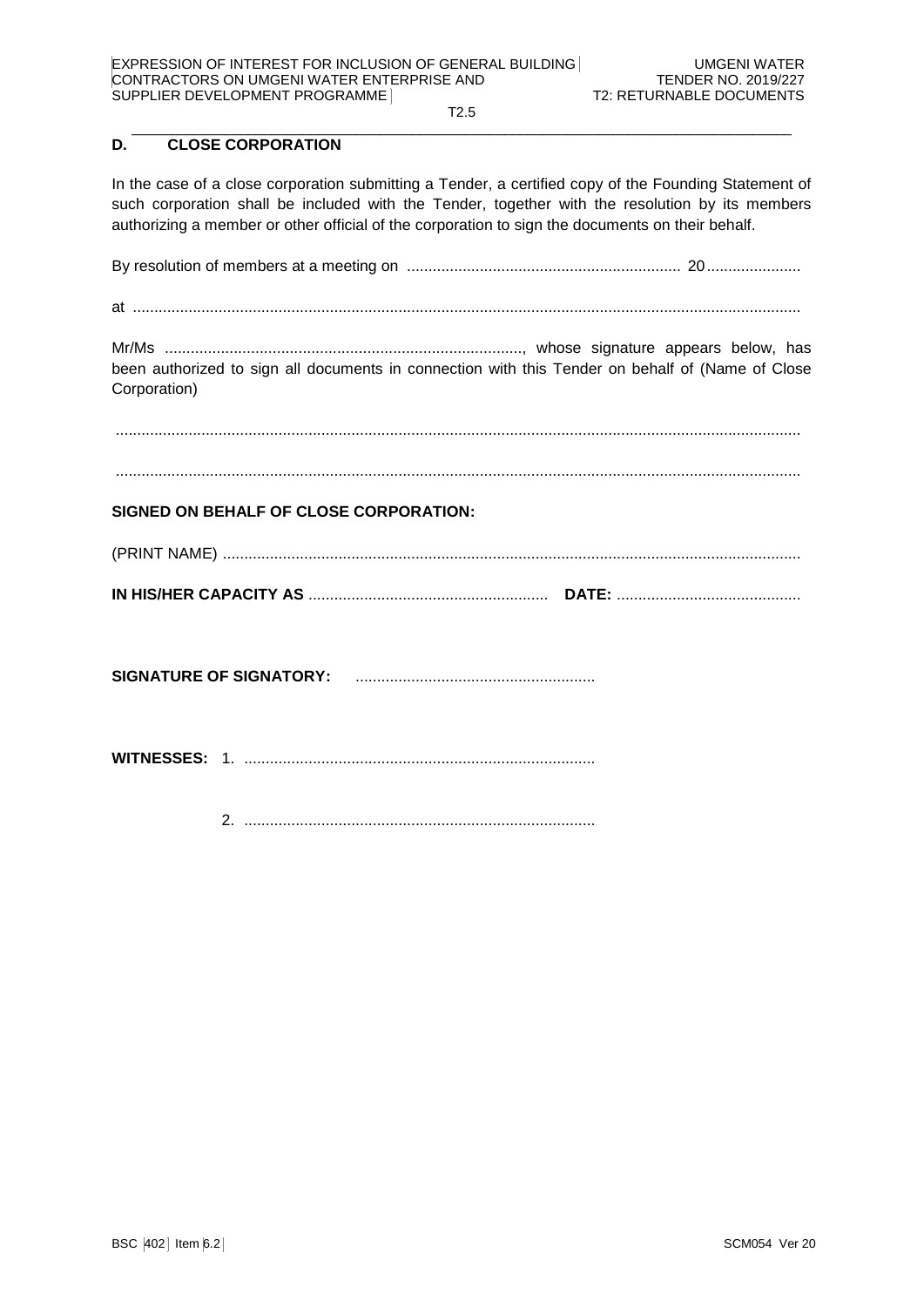#### $\_$  . The contribution of the contribution of the contribution of the contribution of the contribution of the contribution of the contribution of the contribution of the contribution of the contribution of the contributio **E. CO-OPERATIVE**

A certified copy of the Constitution of the co-operative must be included with the Tender, together with the resolution by its members authoring a member or other official of the co-operative to sign the Tender documents on their behalf.

By resolution of members at a meeting on ................................................................ 20......................

at ............................................................................................................................................................

Mr/Ms ..................................................................................., whose signature appears below, has been authorized to sign all documents in connection with this Tender on behalf of (Name of Co-Operative)

................................................................................................................................................................

# **SIGNATURE OF AUTHORIZED REPRESENTATIVE/SIGNATORY:**

**SIGNED ON BEHALF OF CO-OPERATIVE:** .......................................................................................

**NAME IN BLOCK LETTERS:** ..............................................................................................................

**WITNESSES:** 1. ..................................................................................

2. ..................................................................................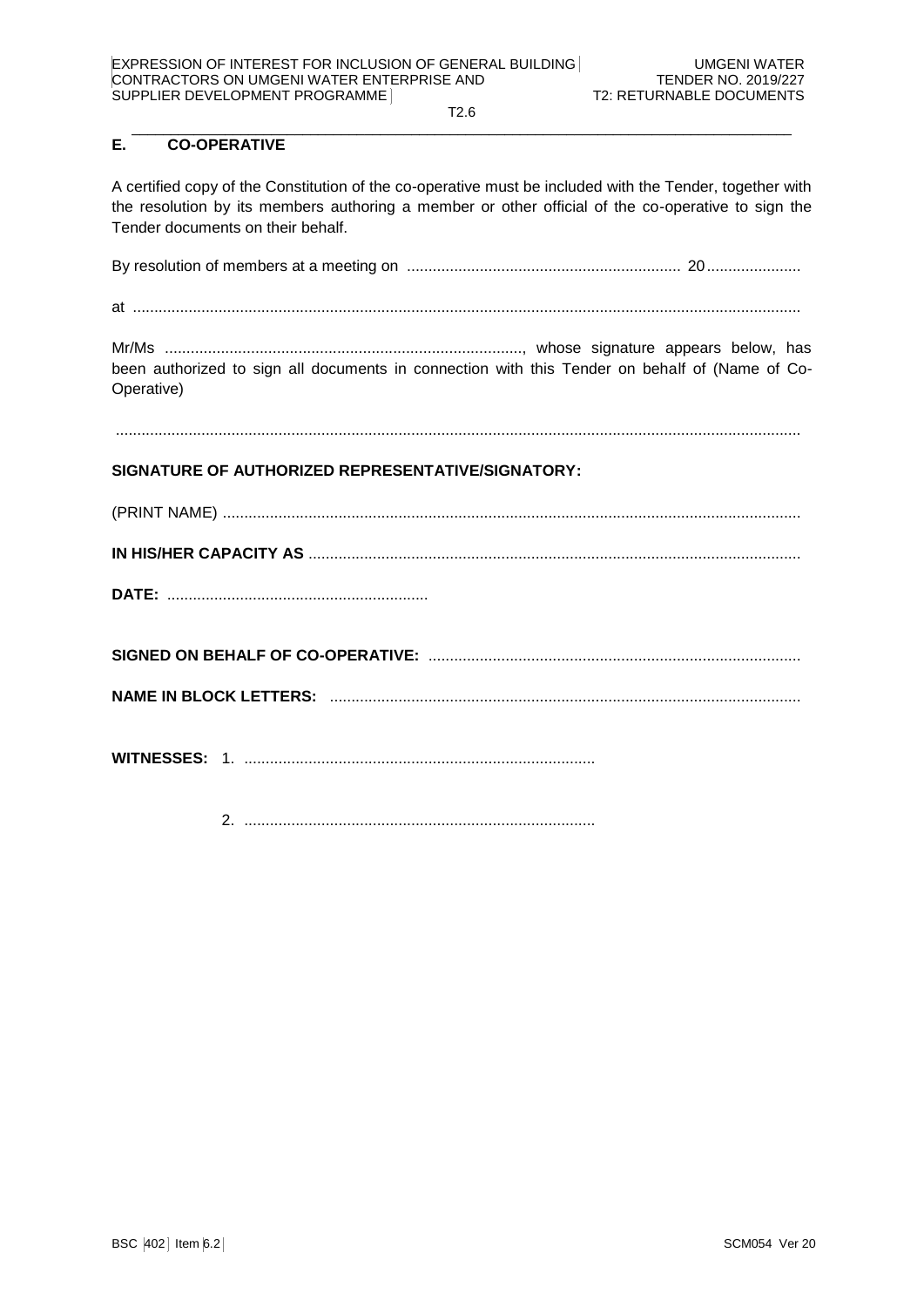#### $\_$  . The contribution of the contribution of the contribution of the contribution of the contribution of the contribution of the contribution of the contribution of the contribution of the contribution of the contributio **T2.2.2 DECLARATION OF INTEREST**

- 1. Any legal person, including persons employed by the state<sup>1</sup>, or persons having a kinship with persons employed by the state, including a blood relationship, may make an offer or offers in terms of this invitation to bid (includes a price quotation, advertised competitive bid, limited bid or proposal). In view of possible allegations of favouritism, should the resulting bid, or part thereof, be awarded to persons employed by the state, or to persons connected with or related to them, it is required that the bidder or his/her authorised representative declare his/her position in relation to the evaluating/adjudicating authority where
	- the bidder is employed by the state; and/or
	- the legal person on whose behalf the bidding document is signed, has a relationship with persons/a person who are/is involved in the evaluation and or adjudication of the bid(s), or where it is known that such a relationship exists between the person or persons for or on whose behalf the declarant acts and persons who are involved with the evaluation and or adjudication of the bid.

### 2. **In order to give effect to the above, the following questionnaire must be completed and submitted with the bid.**

- 1. Full Name of bidder or his or her representative: ........................................................
- 2. Identity Number: ...........................................................................................................
- 3. Position occupied in the Company (director, trustee, shareholder<sup>2</sup>): ...........................
- 4. Company Registration Number: ...................................................................................
- 5. Tax Reference Number: ...............................................................................................
- 6. VAT Registration Number: ...........................................................................................
- 2.6.1 The names of all directors / trustees / shareholders / members, their individual identity numbers, tax reference numbers and, if applicable, employee / persal numbers must be indicated in paragraph 3 below.
- $14$ "State" means  $-$ 
	- 1. any national or provincial department, national or provincial public entity or constitutional institution within the meaning of the Public Finance Management Act, 1999 (Act No. 1 of 1999);
	- 2. any municipality or municipal entity;
	- 3. provincial legislature;
	- 4. national Assembly or the national Council of provinces; or
	- 5. Parliament.
- ²"Shareholder" means a person who owns shares in the company and is actively involved in the management of the enterprise or business and exercises control over the enterprise.

| 7. Are you or any person connected with the bidder | <b>YES/NO</b> |
|----------------------------------------------------|---------------|
| presently employed by the state?                   |               |

i. If so, furnish the following particulars: Name of person / director / trustee / shareholder/ member:

| Name of state institution at which you or the person connected to the bidder is |  |
|---------------------------------------------------------------------------------|--|
|                                                                                 |  |
|                                                                                 |  |
|                                                                                 |  |

Any other particulars:

.................................................................................................................. ..................................................................................................................

..................................................................................................................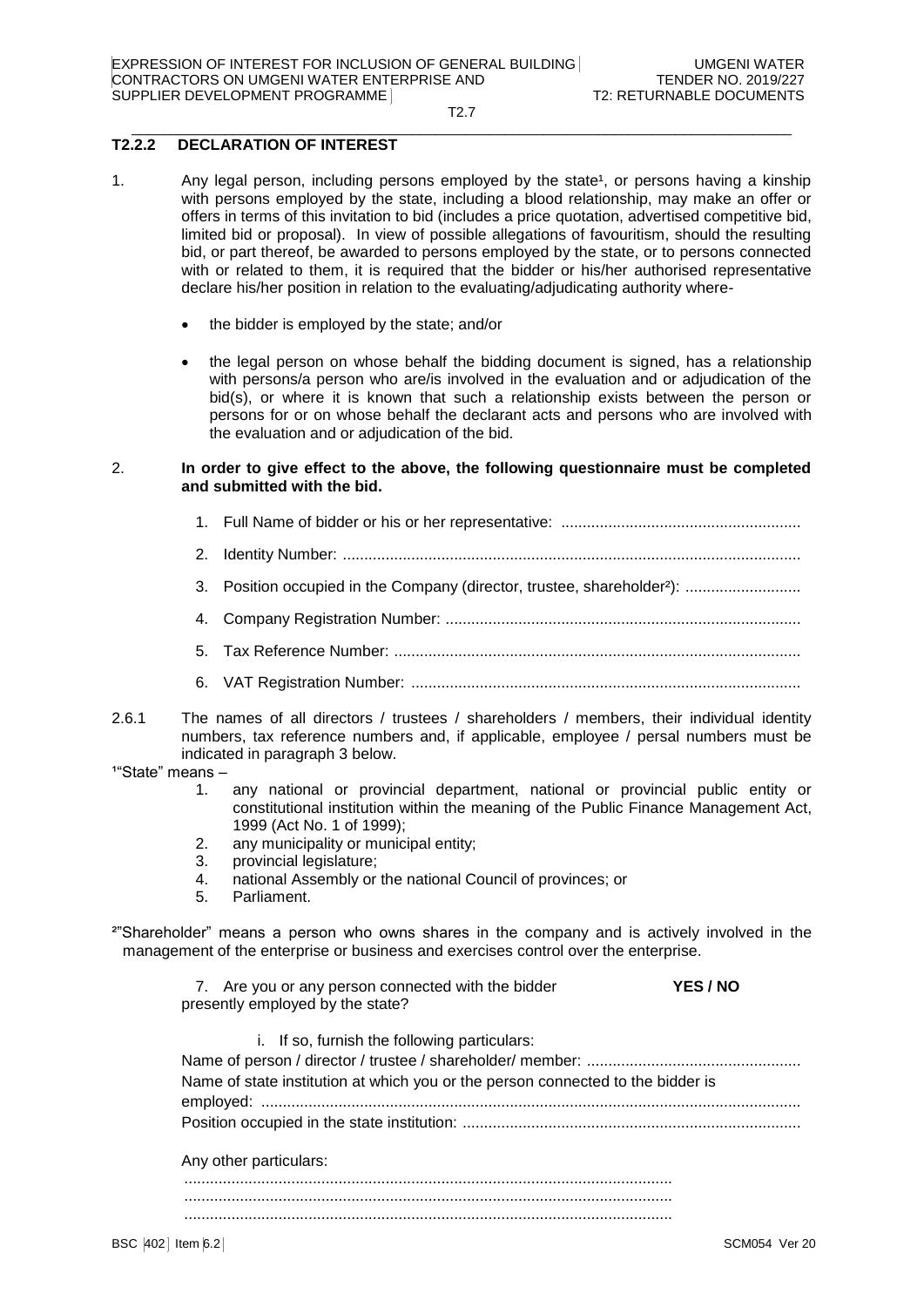the appropriate authority to undertake remunerative work outside employment in the public sector?

T2.8  $\_$  . The contribution of the contribution of the contribution of the contribution of the contribution of the contribution of the contribution of the contribution of the contribution of the contribution of the contributio

ii. If you are presently employed by the state, did you obtain **YES / NO**

| 1. If yes, did you attached proof of such authority to the bid YES / NO<br>document?                                                                                                                                                                       |                 |
|------------------------------------------------------------------------------------------------------------------------------------------------------------------------------------------------------------------------------------------------------------|-----------------|
| (Note: Failure to submit proof of such authority, where<br>applicable, may result in the disqualification of the bid.                                                                                                                                      |                 |
| 2. If no, furnish reasons for non-submission of such proof:                                                                                                                                                                                                |                 |
|                                                                                                                                                                                                                                                            |                 |
|                                                                                                                                                                                                                                                            |                 |
| 8. Did you or your spouse, or any of the company's directors /<br>trustees / shareholders / members or their spouses conduct<br>business with the state in the previous twelve months?                                                                     | YES / NO        |
| i. If so, furnish particulars:                                                                                                                                                                                                                             |                 |
|                                                                                                                                                                                                                                                            |                 |
| 9. Do you, or any person connected with the bidder, have<br>any relationship (family, friend, other) with a person<br>employed by the state and who may be involved with<br>the evaluation and or adjudication of this bid?                                | <b>YES / NO</b> |
| i. If so, furnish particulars.                                                                                                                                                                                                                             |                 |
|                                                                                                                                                                                                                                                            |                 |
|                                                                                                                                                                                                                                                            |                 |
| 10. Are you, or any person connected with the bidder,<br>aware of any relationship (family, friend, other) between<br>any other bidder and any person employed by the state<br>who may be involved with the evaluation and or adjudication<br>of this bid? | YES / NO        |
| i. If so, furnish particulars.                                                                                                                                                                                                                             |                 |
|                                                                                                                                                                                                                                                            |                 |
|                                                                                                                                                                                                                                                            |                 |
| 11. Do you or any of the directors / trustees / shareholders / members YES / NO<br>of the company have any interest in any other related companies<br>whether or not they are bidding for this contract?                                                   |                 |
| i. If so, furnish particulars:                                                                                                                                                                                                                             |                 |
|                                                                                                                                                                                                                                                            |                 |
|                                                                                                                                                                                                                                                            |                 |
|                                                                                                                                                                                                                                                            |                 |
|                                                                                                                                                                                                                                                            |                 |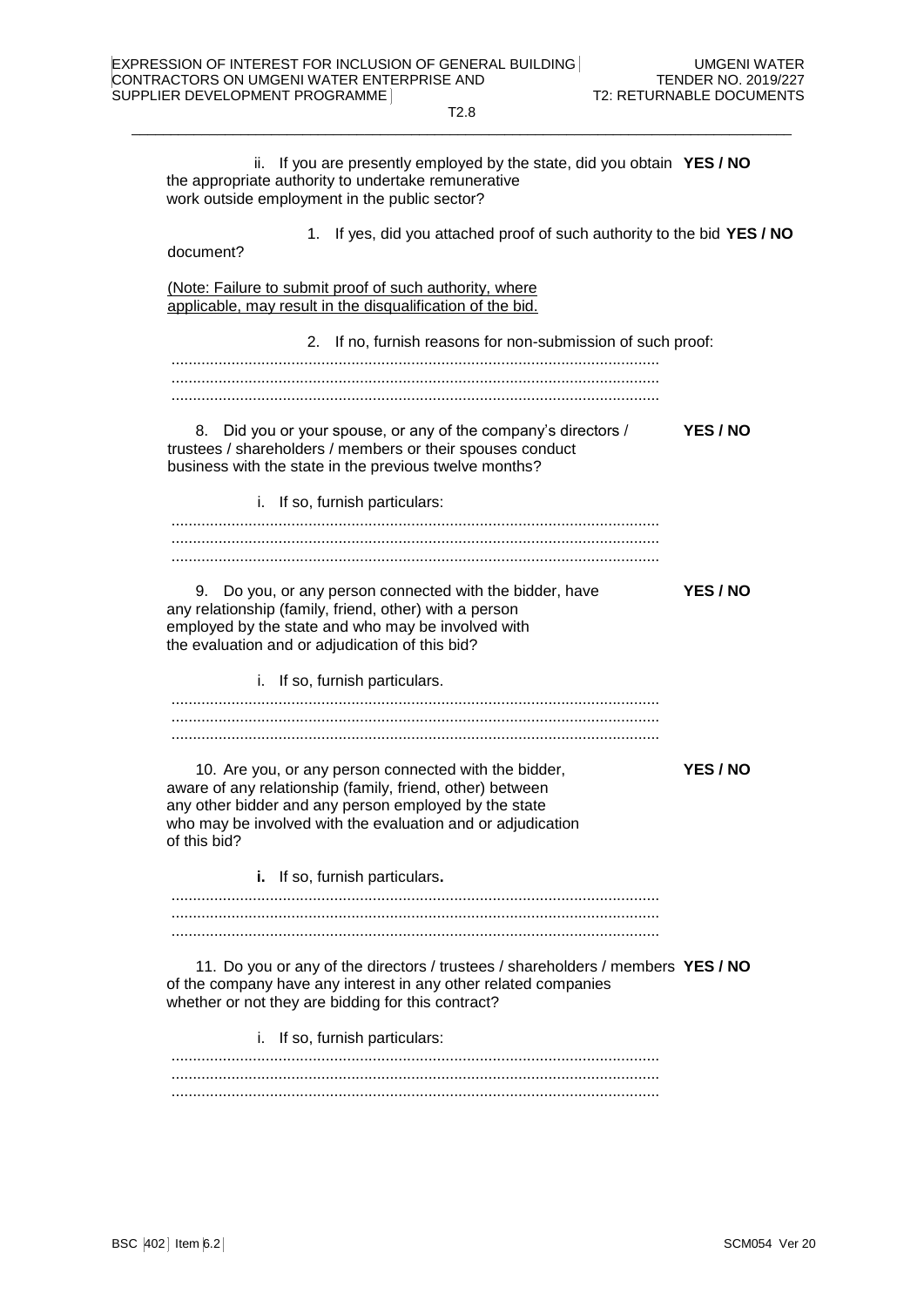#### $\_$  . The contribution of the contribution of the contribution of the contribution of the contribution of the contribution of the contribution of the contribution of the contribution of the contribution of the contributio **2. Full details of directors / trustees / members / shareholders**

| <b>Full Name</b> | <b>Identity Number</b> | <b>Personal Tax</b><br><b>Reference Number</b> | <b>State Employee</b><br><b>Number / Persal</b><br><b>Number</b> |
|------------------|------------------------|------------------------------------------------|------------------------------------------------------------------|
|                  |                        |                                                |                                                                  |
|                  |                        |                                                |                                                                  |
|                  |                        |                                                |                                                                  |
|                  |                        |                                                |                                                                  |
|                  |                        |                                                |                                                                  |
|                  |                        |                                                |                                                                  |
|                  |                        |                                                |                                                                  |
|                  |                        |                                                |                                                                  |
|                  |                        |                                                |                                                                  |

# **3. DECLARATION**

I, THE UNDERSIGNED (NAME) ..............................................................................................

CERTIFY THAT THE INFORMATION FURNISHED IN PARAGRAPHS 2 and 3 ABOVE IS CORRECT.

I ACCEPT THAT THE STATE MAY REJECT THE BID OR ACT AGAINST ME IN TERMS OF PARAGRAPH 23 OF THE GENERAL CONDITIONS OF CONTRACT SHOULD THIS DECLARATION PROVE TO BE FALSE.

| Signature | Date           |
|-----------|----------------|
|           |                |
| Position  | Name of bidder |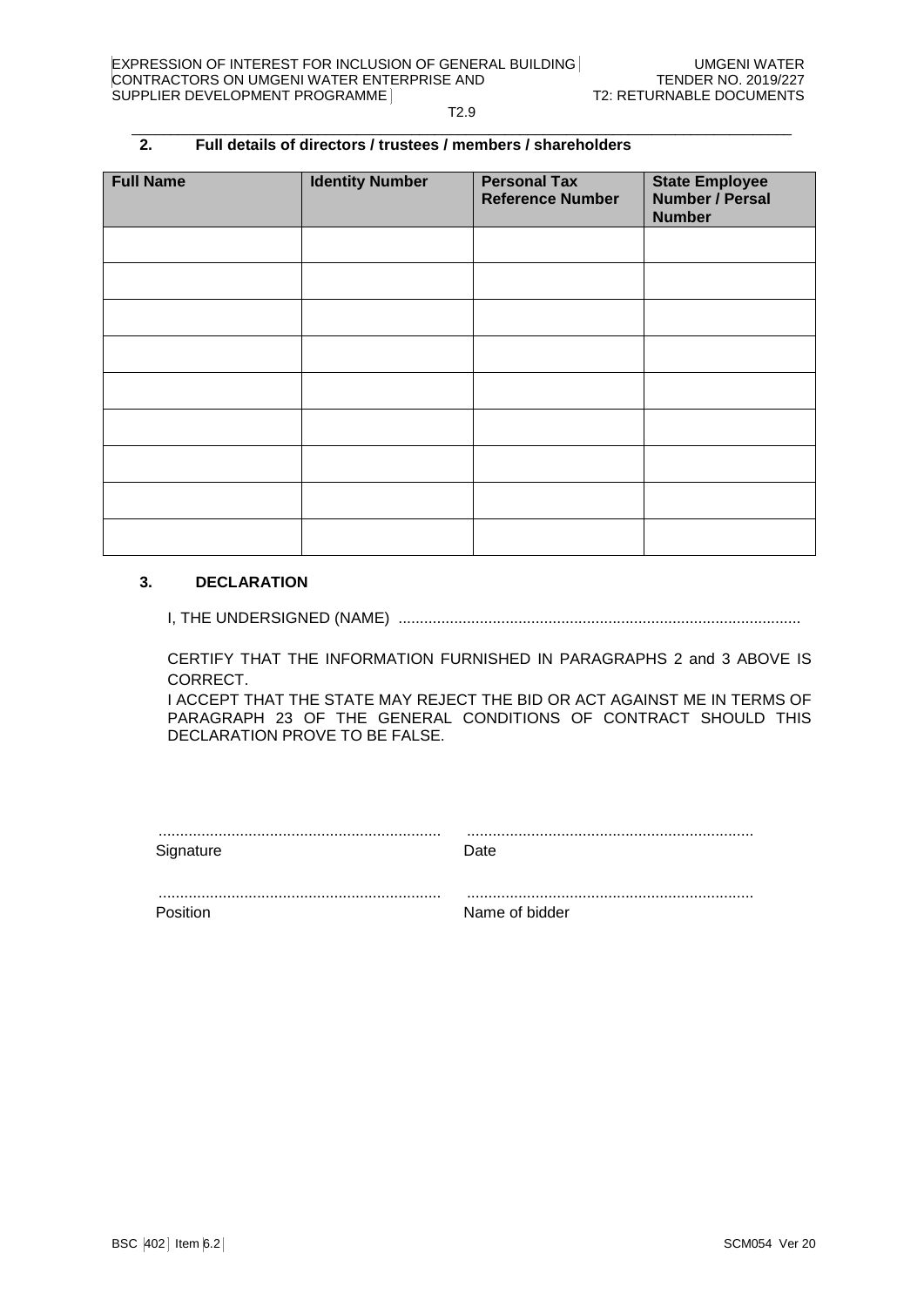#### $\_$  . The contribution of the contribution of the contribution of the contribution of the contribution of the contribution of the contribution of the contribution of the contribution of the contribution of the contributio **T2.2.3 DECLARATION OF TENDERER'S PAST SUPPLY CHAIN MANAGEMENT PRACTICES (To be completed by Tenderer)**

- **1.** This Section must form part of all Tenders invited.
- **2.** It serves as a declaration to be used by Umgeni Water in ensuring that when goods and services are being procured, all reasonable steps are taken to combat the abuse of the supply chain management system.
- **3.** The Tender of any Tenderer may be disregarded if such Tenderer, or any of its directors have
	- i. abused Umgeni Water 's supply chain management system;
	- ii. committed fraud or any other improper conduct in relation to such system; or
	- iii. failed to perform on any previous contract.

# **4. In order to give effect to the above, the following questionnaire must be completed and submitted with the Tender.**

| <b>Item</b> | Question                                                                                                                                                                                     | <b>Yes</b> | <b>No</b> |  |
|-------------|----------------------------------------------------------------------------------------------------------------------------------------------------------------------------------------------|------------|-----------|--|
| 4.1         | Is the Tenderer or any of its directors listed on the National Treasury/Umgeni<br>Water's database as companies or persons prohibited from doing business<br>with the public sector?         |            |           |  |
| 4.1.1       |                                                                                                                                                                                              |            |           |  |
|             |                                                                                                                                                                                              |            |           |  |
|             |                                                                                                                                                                                              |            |           |  |
| 4.2         | Is the Tenderer or any of its directors listed on the Register for Tender<br>Defaulters in terms of section 29 of the Prevention and Combating of Corrupt<br>Activities Act (No 12 of 2004)? | Yes        | No        |  |
| 4.2.1       |                                                                                                                                                                                              |            |           |  |
|             |                                                                                                                                                                                              |            |           |  |
|             |                                                                                                                                                                                              |            |           |  |
| 4.3         | Was the Tenderer or any of its directors convicted by a court of law (including<br>a court outside of the Republic of South Africa) for fraud or corruption during<br>the past five years?   | Yes        | No.       |  |
| 4.3.1       |                                                                                                                                                                                              |            |           |  |
|             |                                                                                                                                                                                              |            |           |  |
|             |                                                                                                                                                                                              |            |           |  |
| 4.4         | Was any contract between the Tenderer and any organ of state terminated<br>during the past five years on account of failure to perform on or comply with<br>the contract?                    | Yes        | No.       |  |
| 4.4.1       |                                                                                                                                                                                              |            |           |  |
|             |                                                                                                                                                                                              |            |           |  |
|             |                                                                                                                                                                                              |            |           |  |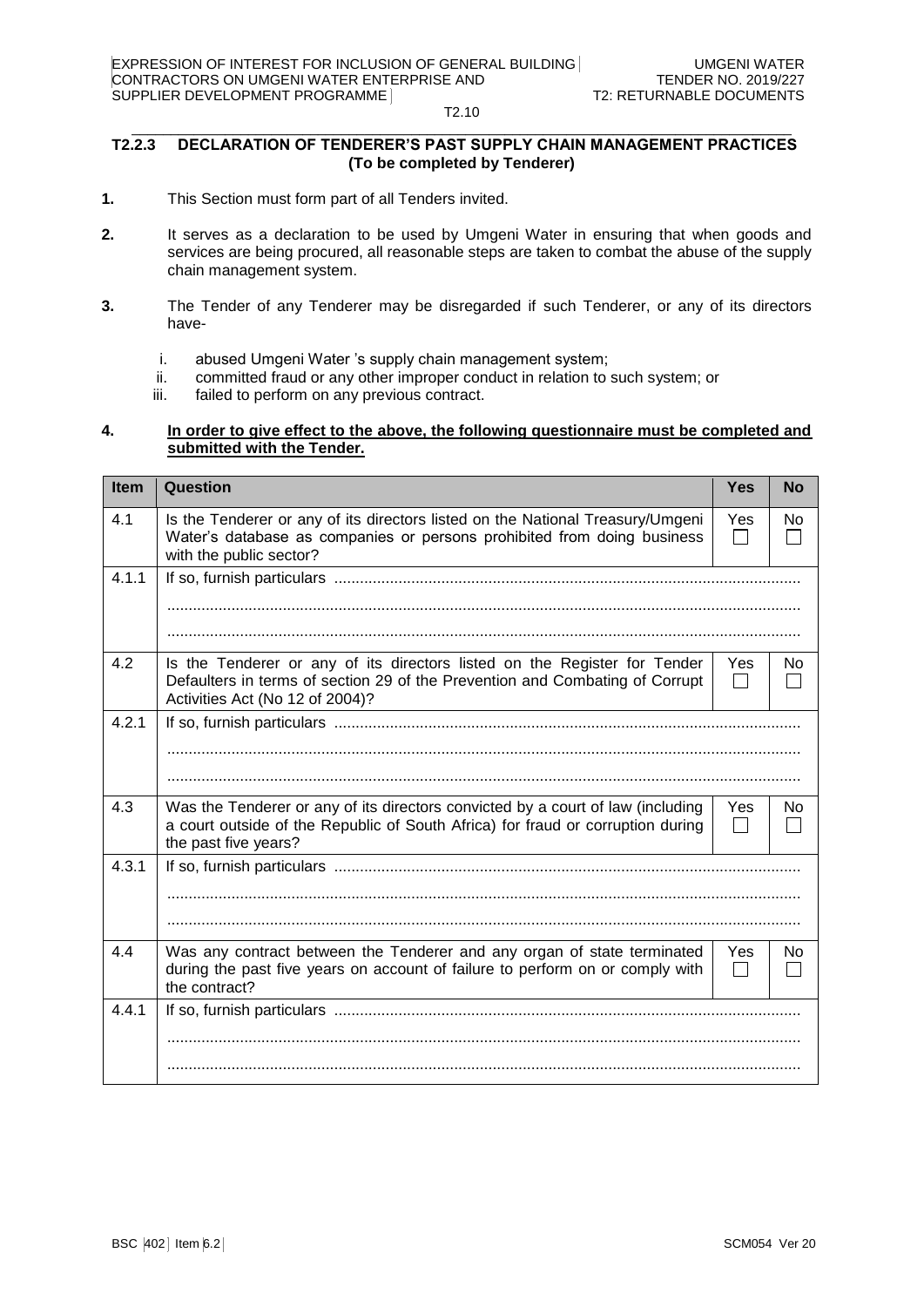| <b>EXPRESSION OF INTEREST FOR INCLUSION OF GENERAL BUILDING</b> |
|-----------------------------------------------------------------|
| CONTRACTORS ON UMGENI WATER ENTERPRISE AND                      |
| SUPPLIER DEVELOPMENT PROGRAMME                                  |

#### $\_$  . The contribution of the contribution of the contribution of the contribution of the contribution of the contribution of the contribution of the contribution of the contribution of the contribution of the contributio **CERTIFICATION**

I, THE UNDERSIGNED

(FULL NAME) .........................................................................................................................................

CERTIFY THAT THE INFORMATION FURNISHED ON THIS DECLARATION FORM IS TRUE AND CORRECT. I ACCEPT THAT, IN ADDITION TO CANCELLATION OF A CONTRACT, ACTION MAY BE TAKEN AGAINST ME SHOULD THIS DECLARATION PROVE TO BE FALSE.

................................................................................. ......................................................... Signature Date Date

| Positior |  |  |  |
|----------|--|--|--|

........................................................................................... Name of Tenderer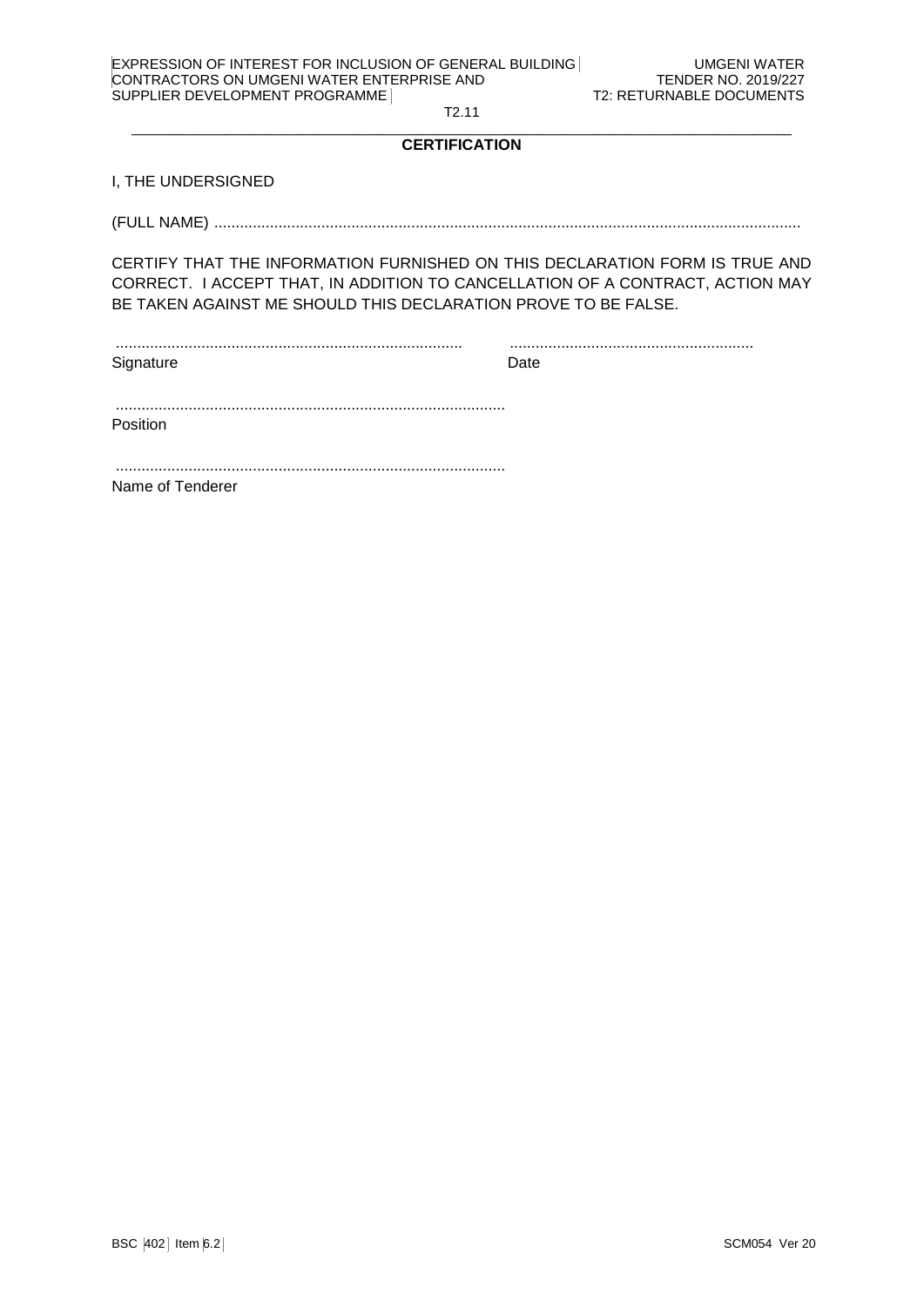#### $\_$  . The contribution of the contribution of the contribution of the contribution of the contribution of the contribution of the contribution of the contribution of the contribution of the contribution of the contributio **T2.2.4 TAX COMPLIANCE STATUS LETTER REQUIREMENTS**

It is a condition of a Tender that the taxes of the successful Tenderer **must** be in order, or that satisfactory arrangements have been made with South African Revenue Service (SARS) to meet the Tenderer's tax obligations.

- Bidders must ensure compliance with their tax obligations.
- Bidders are required to submit their unique personal identification number (pin) issued by SARS to enable the organ of state to verify the taxpayer's profile and tax status.
- Application for Tax Compliance Status (TCS) pin may be made via e-filing through the SARS website [www.sars.gov.za.](http://www.sars.gov.za/)
- Bidders may also submit a printed TCS certificate together with the bid.
- In bids where consortia / joint ventures / sub-contractors are involved, each party must submit a separate TCS certificate / pin / CSD number.
- Where no TCS is available but the bidder is registered on the Central Supplier Database (CSD), a CSD number must be provided.
- No bids will be considered from persons in the service of the state, companies with directors who are persons in the service of the state, or close corporations with members in the service of the state.

.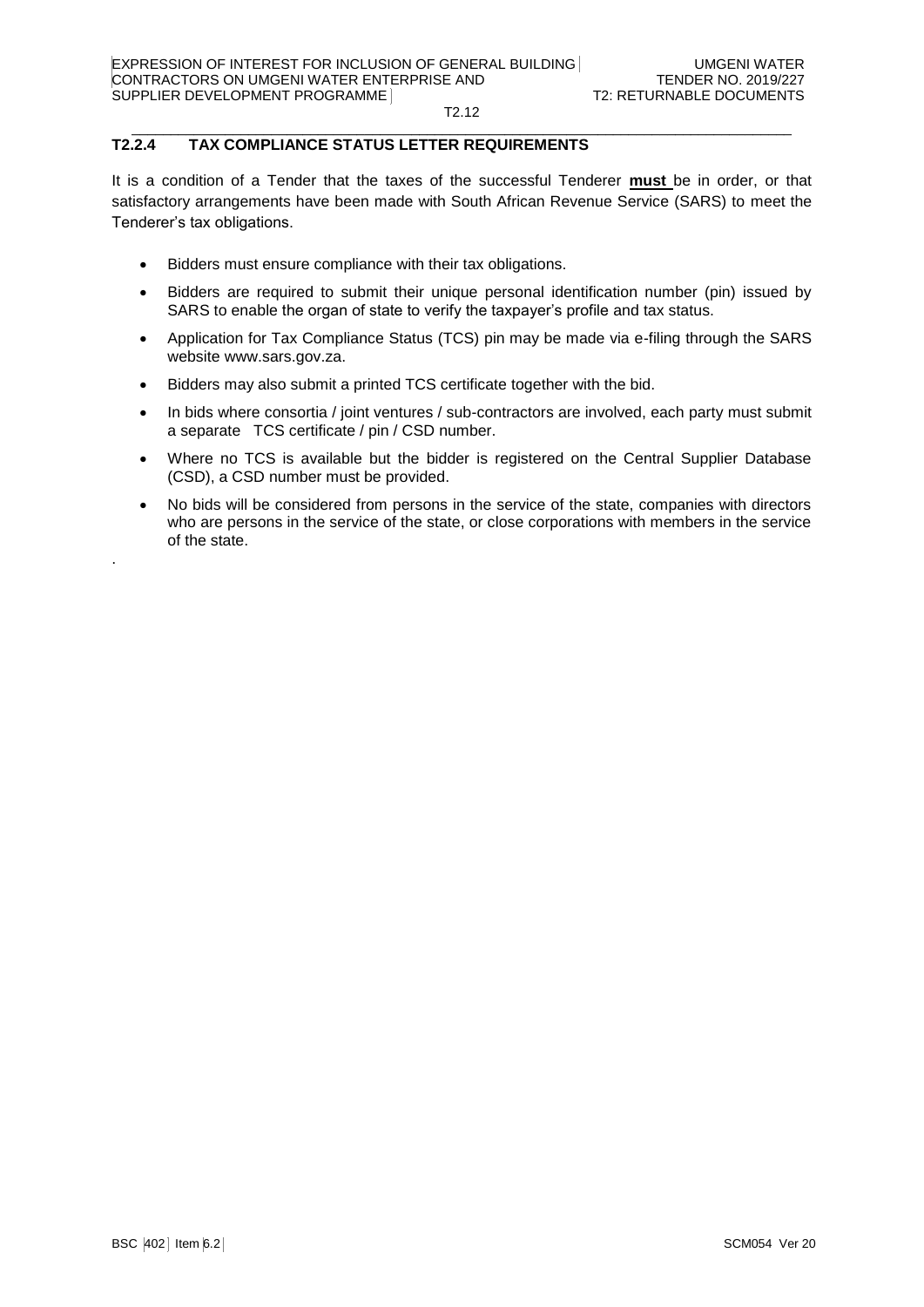#### $\_$  . The contribution of the contribution of the contribution of the contribution of the contribution of the contribution of the contribution of the contribution of the contribution of the contribution of the contributio **T2.2.4 TAX COMPLIANCE STATUS LETTER REQUIREMENTS (Continued………..)**

*[***Tax Compliance Status (TCS) Letter** *obtained from SARS to be inserted here]*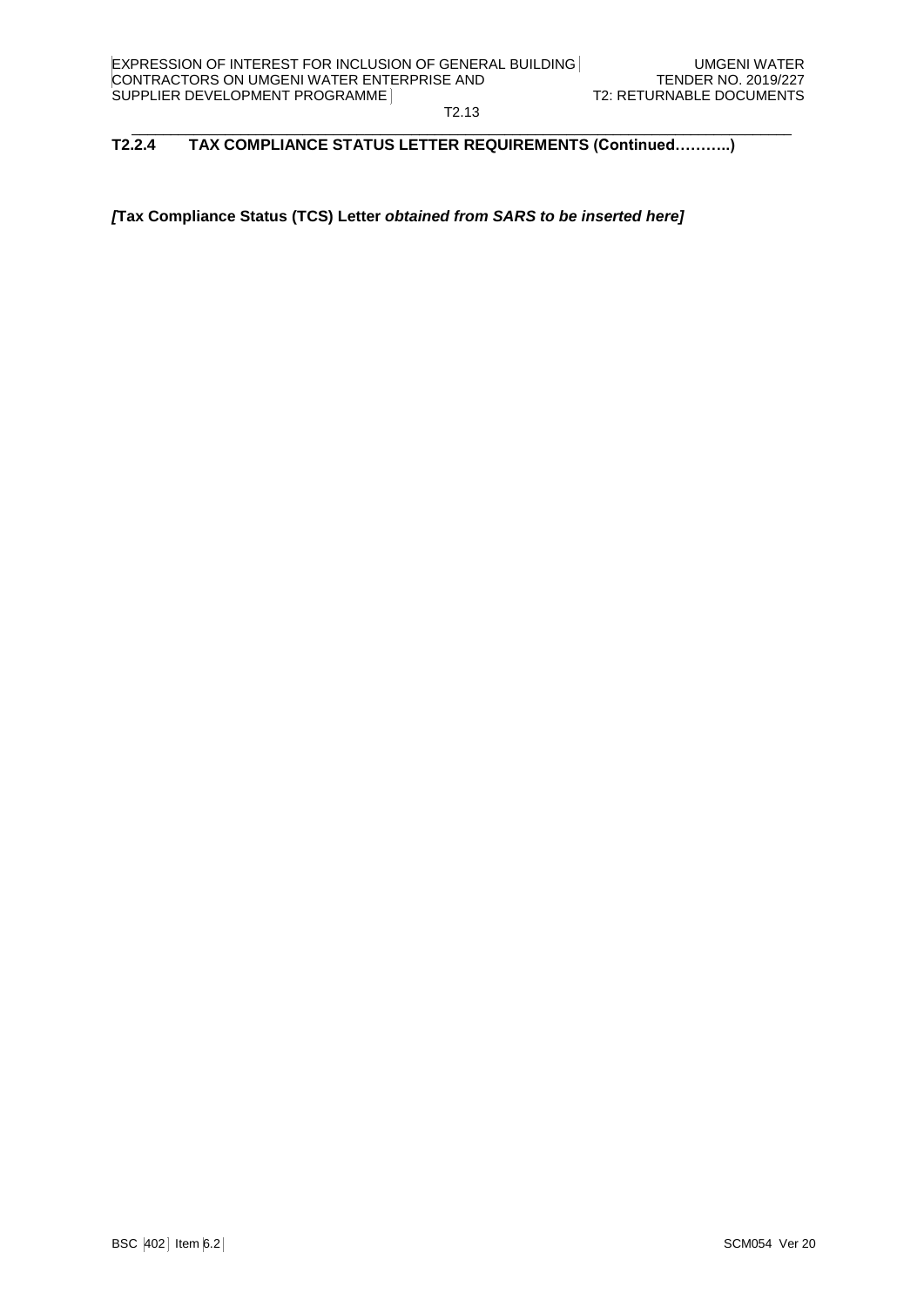T2.14  $\_$  . The contribution of the contribution of the contribution of the contribution of the contribution of the contribution of the contribution of the contribution of the contribution of the contribution of the contributio

### **T2.2.5 PROOF OF ATTENDANCE AT THE COMPULSORY CLARIFICATION / SITE MEETING**

# **CERTIFICATE OF ATTENDANCE**

TENDER No. 2019/227

This is to certify that

| was represented by the person(s) named below at the compulsory meeting held for all Tenderers at |
|--------------------------------------------------------------------------------------------------|
|                                                                                                  |
|                                                                                                  |
|                                                                                                  |

I / We acknowledge that the purpose of the meeting was to acquaint myself / ourselves with the site of the works and / or matters incidental to doing the work specified in the Tender documents in order for me / us to take account of everything necessary when compiling our rates and prices included in the Tender.

### **Particulars of person(s) attending the meeting:**

**Attendance of the above person(s) at the meeting is confirmed by the Purchaser's representative, namely:**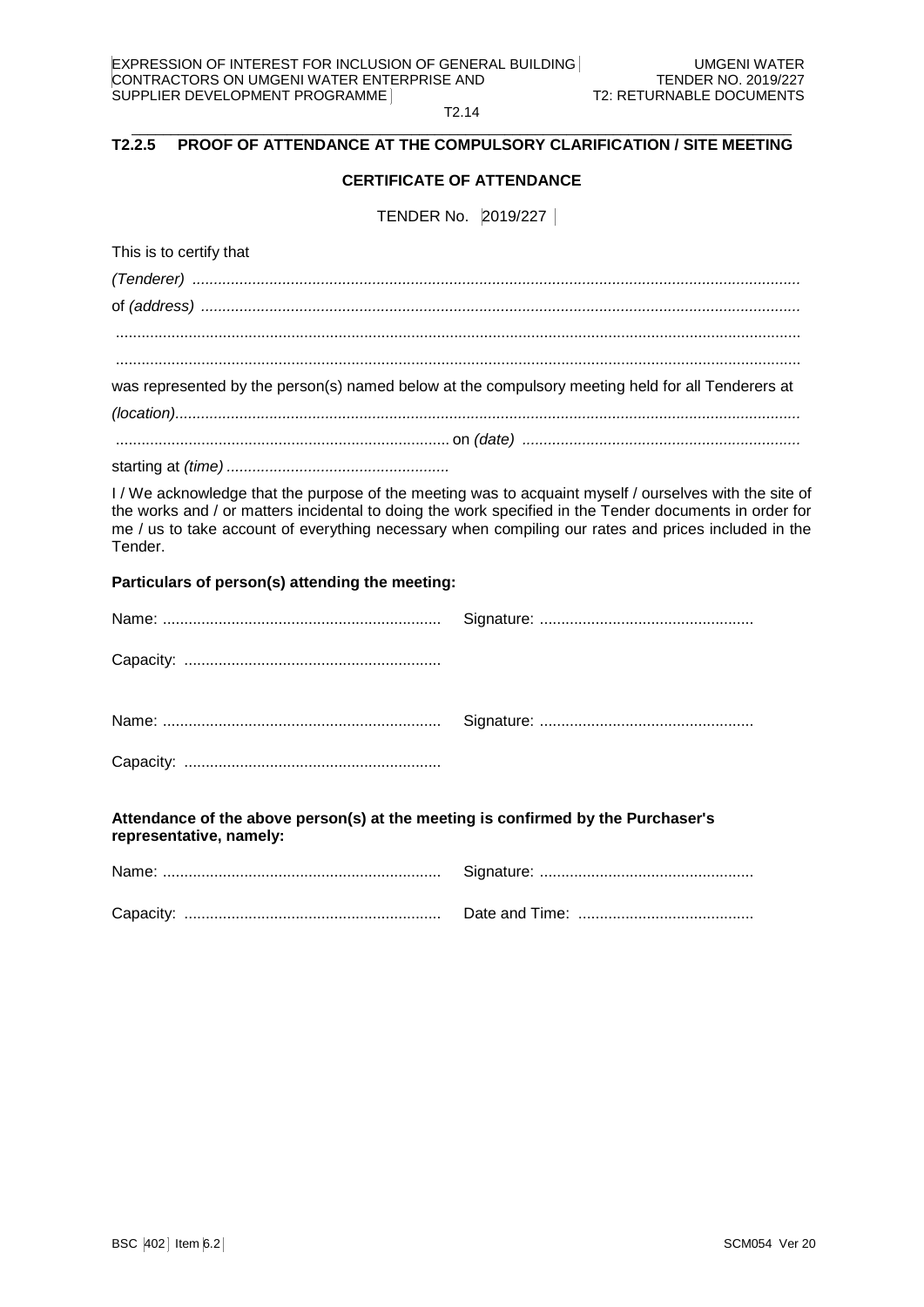#### $\_$  . The contribution of the contribution of the contribution of the contribution of the contribution of the contribution of the contribution of the contribution of the contribution of the contribution of the contributio **T2.2.6 CERTIFICATE OF INDEPENDENT TENDER DETERMINATION**

- (a) This section must form part of all tenders<sup>1</sup> invited.
- (b) Section 4 (1) (b) (iii) of the Competition Act No. 89 of 1998, as amended, prohibits an agreement between, or concerted practice by, firms, or a decision by an association of firms, if it is between parties in a horizontal relationship and if it involves collusive tendering (or tender rigging).² Collusive tendering is a *pe se* prohibition meaning that it cannot be justified under any grounds.
- (c) Treasury Regulation 16A9 prescribes that accounting officers and accounting authorities must take all reasonable steps to prevent abuse of the supply chain management system and authorizes accounting officers and accounting authorities to:
	- 1. disregard the tender of any tenderer if that tenderer, or any of its directors have abused the institution's supply chain management system and or committed fraud or any other improper conduct in relation to such system.
	- 2. cancel a contract awarded to a supplier of goods and services if the supplier committed any corrupt or fraudulent act during the tendering process or the execution of that contract.
- (d) This SBD serves as a certificate of declaration that would be used by institutions to ensure that, when tenders are considered, reasonable steps are taken to prevent any form of tenderrigging.
- (e) In order to give effect to the above, the attached Certificate of Tender Determination (SBD 9) must be completed and submitted with the tender:

### **¹ Includes price quotations, advertised competitive tenders, limited tenders and proposals.**

**2 Tender rigging (or collusive tendering) occurs when businesses, that would otherwise be expected to compete, secretly conspire to raise prices or lower the quality of goods and / or services for purchasers who wish to acquire goods and / or services through a tendering process. Tender rigging is, therefore, an agreement between competitors not to compete.**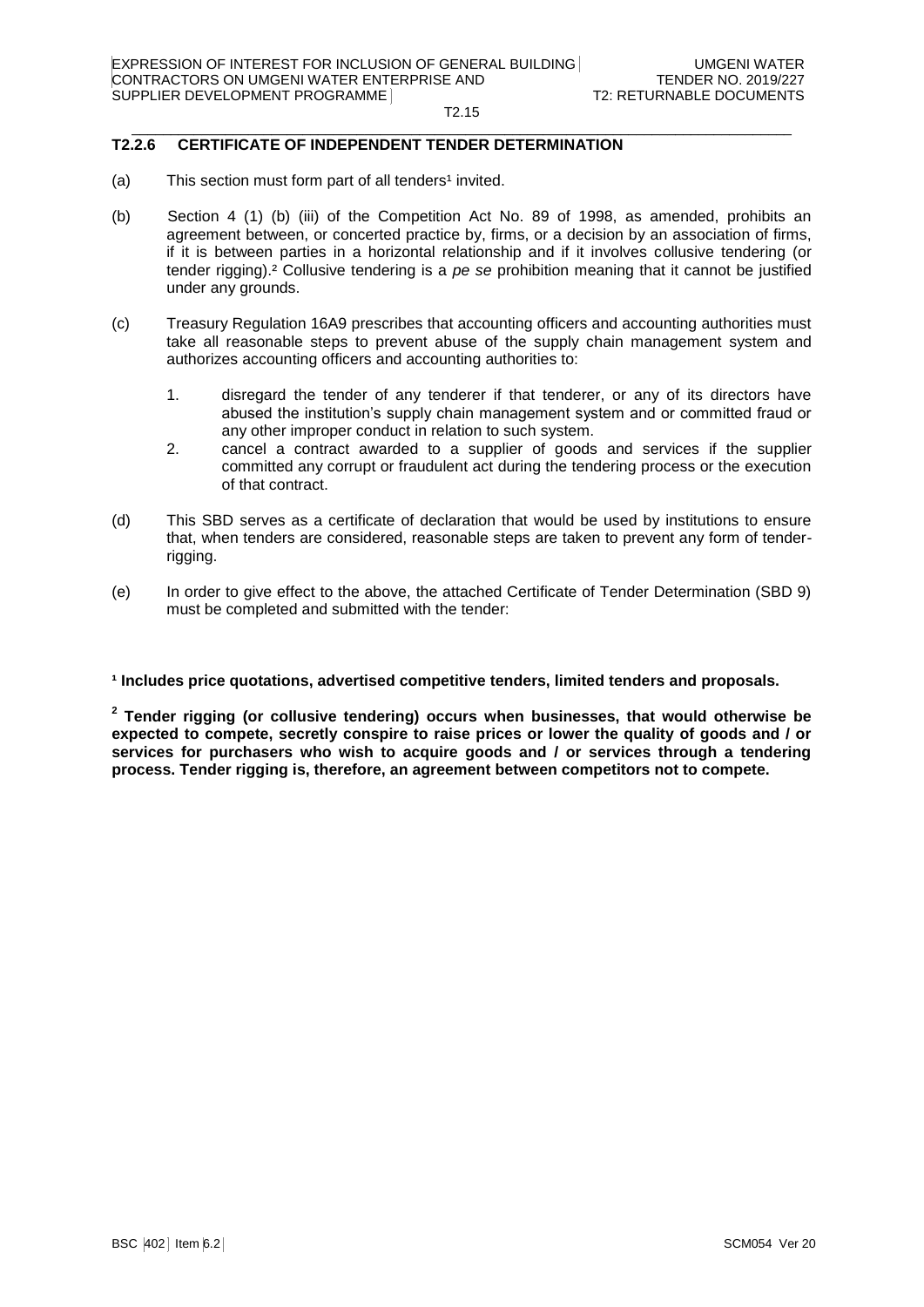#### $\_$  . The contribution of the contribution of the contribution of the contribution of the contribution of the contribution of the contribution of the contribution of the contribution of the contribution of the contributio **T2.2.6 CERTIFICATE OF INDEPENDENT TENDER DETERMINATION (continued)**

I, the undersigned, in submitting the accompanying tender:

..............................................................................................................................................................

(Tender Number and Description)

in response to the invitation for the tender made by:

..............................................................................................................................................................

(Name of Institution)

do hereby make the following statements that I certify to be true and complete in every respect:

I certify, on behalf of: ...................................................................................................................... that: (Name of Tenderer)

- (i) I have read and I understand the contents of this Certificate;
- (ii) I understand that the accompanying tender will be disqualified if this Certificate is found not to be true and complete in every respect;
- (iii) I am authorized by the tenderer to sign this Certificate, and to submit the accompanying tender, on behalf of the tenderer;
- (iv) Each person whose signature appears on the accompanying tender has been authorized by the tenderer to determine the terms of, and to sign the tender, on behalf of the tenderer;
- (v) For the purposes of this Certificate and the accompanying tender, I understand that the word "competitor" shall include any individual or organization, other than the tenderer, whether or not affiliated with the tenderer, who:
	- a. has been requested to submit a tender in response to this tender invitation;
	- b. could potentially submit a tender in response to this tender invitation, based on their qualifications, abilities or experience; and
	- c. provides the same goods and services as the tenderer and/or is in the same line of business as the tenderer
- (vi) The tenderer has arrived at the accompanying tender independently from, and without consultation, communication, agreement or arrangement with any competitor. However communication between partners in a joint venture or consortium<sup>3</sup> will not be construed as collusive tendering.
- (vii) In particular, without limiting the generality of paragraphs 6 above, there has been no consultation, communication, agreement or arrangement with any competitor regarding:
	- a. prices;
	- b. geographical area where product or service will be rendered (market allocation)
	- c. methods, factors or formulas used to calculate prices;
	- d. the intention or decision to submit or not to submit, a tender;
	- e. the submission of a tender which does not meet the specifications and conditions of the tender; or
	- f. tendering with the intention not to win the tender.
- (viii) In addition, there have been no consultations, communications, agreements or arrangements with any competitor regarding the quality, quantity, specifications and conditions or delivery particulars of the products or services to which this tender invitation relates.
- (ix) The terms of the accompanying tender have not been, and will not be, disclosed by the tenderer, directly or indirectly, to any competitor, prior to the date and time of the official tender opening or of the awarding of the contract.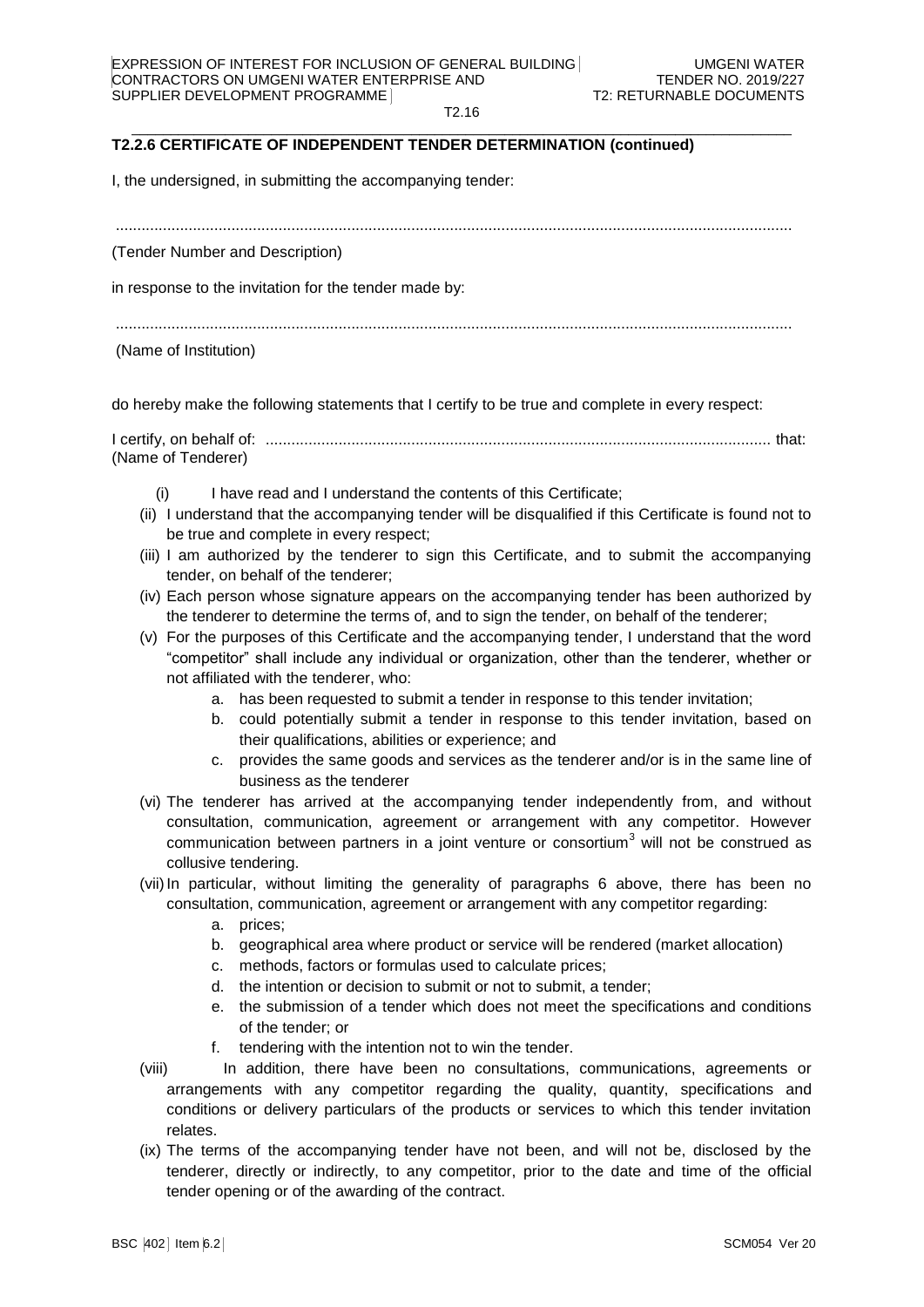#### T2.17  $\_$  . The contribution of the contribution of the contribution of the contribution of the contribution of the contribution of the contribution of the contribution of the contribution of the contribution of the contributio

(x) I am aware that, in addition and without prejudice to any other remedy provided to combat any restrictive practices related to tenders and contracts, tenders that are suspicious will be reported to the Competition Commission for investigation and possible imposition of administrative penalties in terms of section 59 of the Competition Act No 89 of 1998 and or may be reported to the National Prosecuting Authority (NPA) for criminal investigation and or may be restricted from conducting business with the public sector for a period not exceeding ten (10) years in terms of the Prevention and Combating of Corrupt Activities Act No 12 of 2004 or any other applicable legislation.

**<sup>3</sup>Joint venture or Consortium means an association of persons for the purpose of combining their expertise, property, capital, efforts, skill and knowledge in an activity for the execution of a contract.**

| Signature | Date             |
|-----------|------------------|
|           |                  |
| Position  | Name of Tenderer |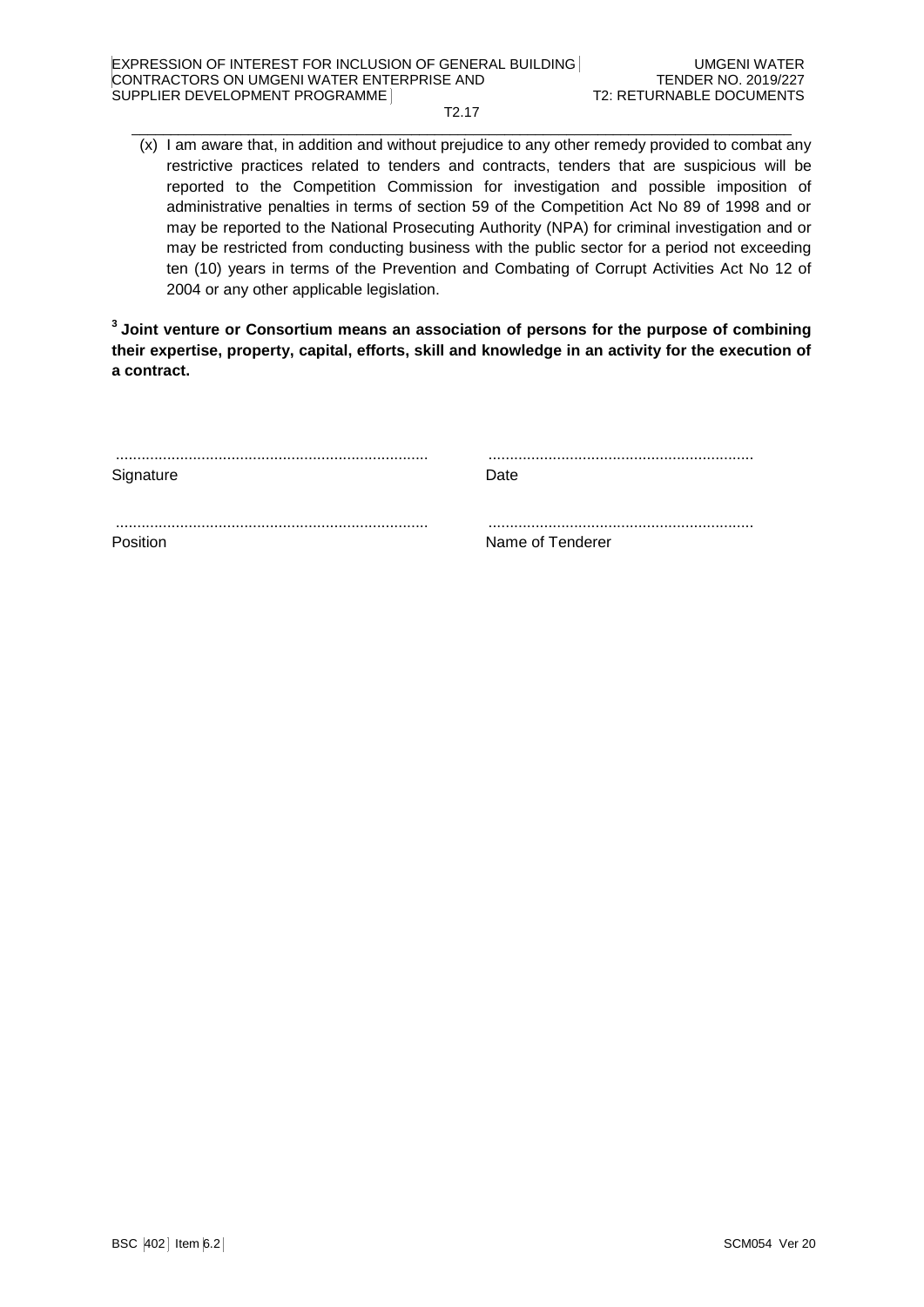#### $\_$  . The contribution of the contribution of the contribution of the contribution of the contribution of the contribution of the contribution of the contribution of the contribution of the contribution of the contributio **T2.2.7 TENDERER'S EXPERIENCE**

The experience of the Tenderer or joint venture partners in the case of an unincorporated joint venture or consortium will be evaluated on the basis of experience in similar projects or similar areas and conditions in relation to the scope of work.

The evaluation will consider experience in relation to the management of programmes and projects and the provision of cost consulting services in relation to programmes of work as opposed to projects where bills of quantities have been used.

Tenderers should very briefly describe his or her experience in this regard relevant to the scope of work and attach this to this schedule.

The description should be put in tabular form with the following headings:

| Project name                            | <b>Period</b><br><b>/Year</b> | Value of work<br>inclusive of<br><b>VAT (Rand)</b> | <b>Company (where</b><br>the project was<br>done) | <b>Contact</b><br><b>Details</b> |
|-----------------------------------------|-------------------------------|----------------------------------------------------|---------------------------------------------------|----------------------------------|
| <b>Mandoni Primary</b><br><b>School</b> | 2012                          | R750 000.00                                        | <b>Troy Water</b>                                 | 045 687 9912                     |
|                                         |                               |                                                    |                                                   |                                  |
|                                         |                               |                                                    |                                                   |                                  |
|                                         |                               |                                                    |                                                   |                                  |
|                                         |                               |                                                    |                                                   |                                  |
|                                         |                               |                                                    |                                                   |                                  |
|                                         |                               |                                                    |                                                   |                                  |
|                                         |                               |                                                    |                                                   |                                  |
|                                         |                               |                                                    |                                                   |                                  |
|                                         |                               |                                                    |                                                   |                                  |
|                                         |                               |                                                    |                                                   |                                  |
|                                         |                               |                                                    |                                                   |                                  |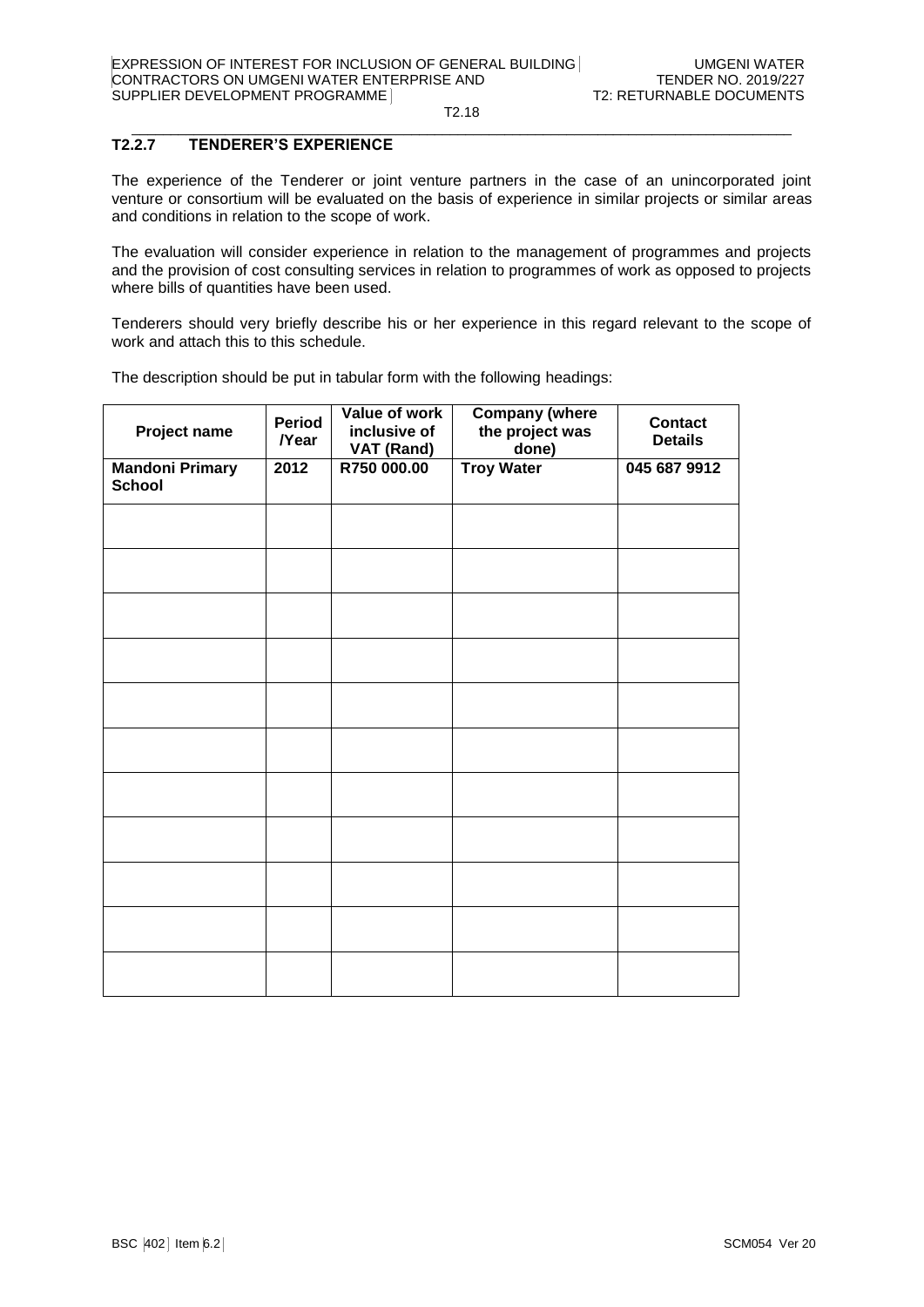### EXPRESSION OF INTEREST FOR INCLUSION OF GENERAL BUILDING UMGENI WATER CONTRACTORS ON UMGENI WATER ENTERPRISE AND TENDER NO. 2019/227<br>SUPPLIER DEVELOPMENT PROGRAMME SUPPLIER DEVELOPMENT PROGRAMME

# T2.19

 $\_$  . The contribution of the contribution of the contribution of the contribution of the contribution of the contribution of the contribution of the contribution of the contribution of the contribution of the contributio Scoring of the Tenderer's experience will be as follows:

| <b>DESCRIPTION</b>                                                                                                                                                                                                                                                                                                         | <b>MAX</b><br><b>POSSIBLE</b><br><b>SCORE</b> |
|----------------------------------------------------------------------------------------------------------------------------------------------------------------------------------------------------------------------------------------------------------------------------------------------------------------------------|-----------------------------------------------|
| Company experience in Genral Building Works in excess of R500 000.00<br><1 projects - 0 points<br>$\bullet$<br>1 projects - 30 points,<br>$\bullet$<br>$\bullet$ 2 projects - 50 points<br>3 projects - 70 points<br>$\bullet$<br>10 additional point for every project more than 3 projects to a maximum of<br>100 points | 100                                           |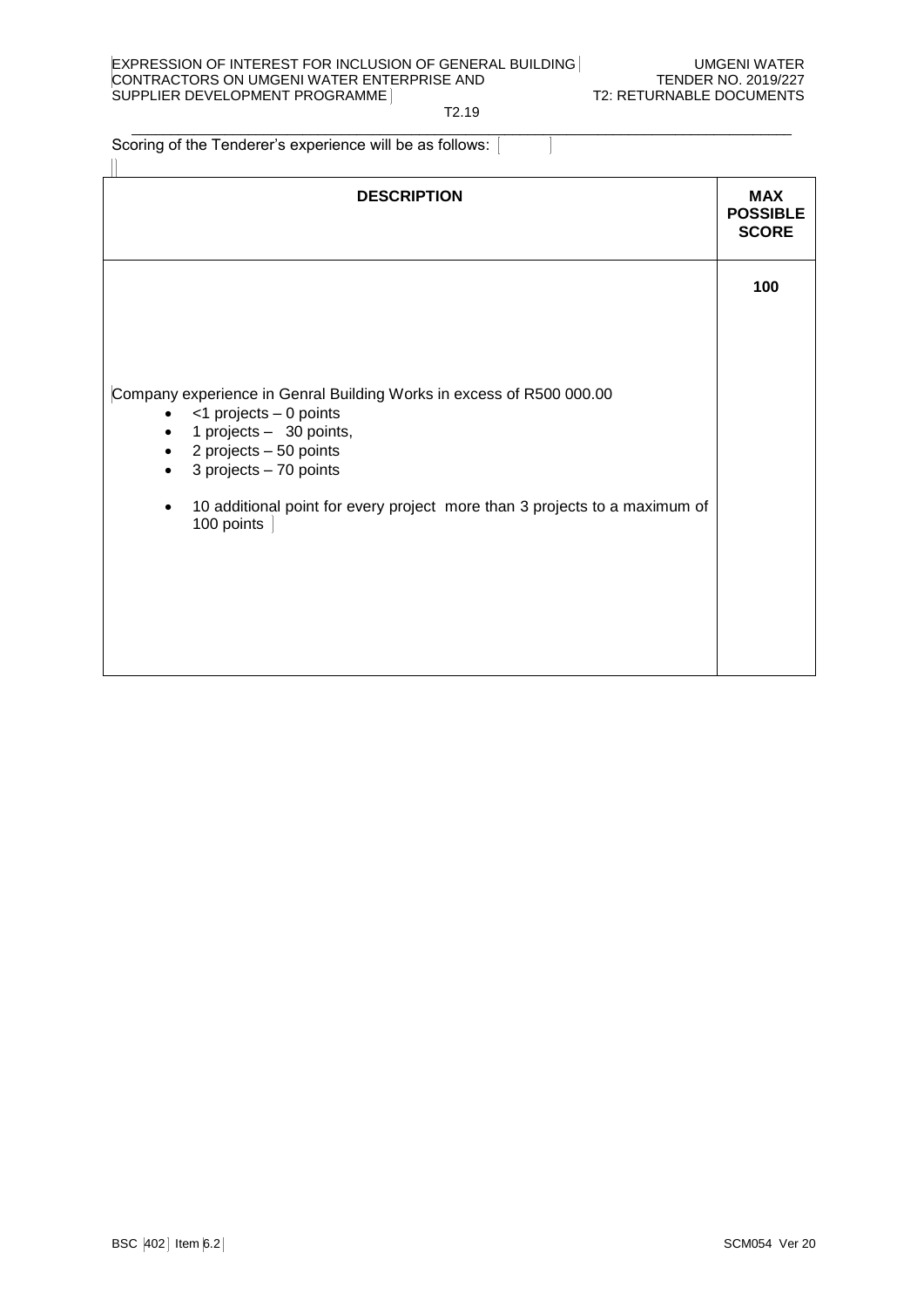#### $\_$  . The contribution of the contribution of the contribution of the contribution of the contribution of the contribution of the contribution of the contribution of the contribution of the contribution of the contributio **T2.2.7 TENDERER'S EXPERIENCE (Continued)**

# **INSERT HERE**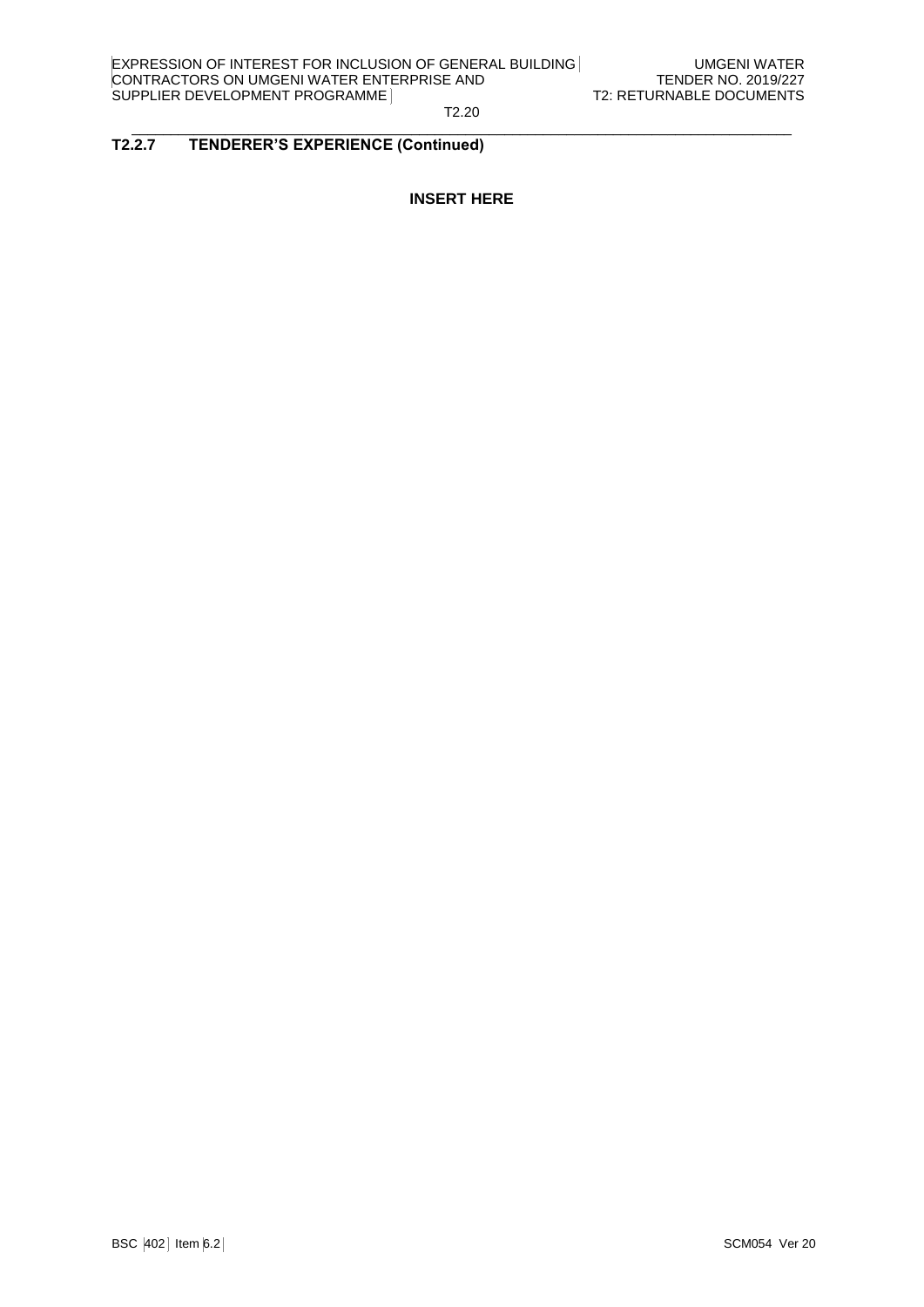#### $\_$  . The contribution of the contribution of the contribution of the contribution of the contribution of the contribution of the contribution of the contribution of the contribution of the contribution of the contributio **T2.2.8 KEY PERSONNEL ASSIGNED TO THE WORK**

Insert in the table below the key personnel and their proposed function

### **KEY PERSONNEL SCHEDULE**

| No. | <b>Proposed Function</b> | <b>Key Person Name</b> |
|-----|--------------------------|------------------------|
| 1.  | <b>Contract Manager</b>  |                        |
| 2.  | <b>Site Agent</b>        |                        |
| 3.  | <b>General Foreman</b>   |                        |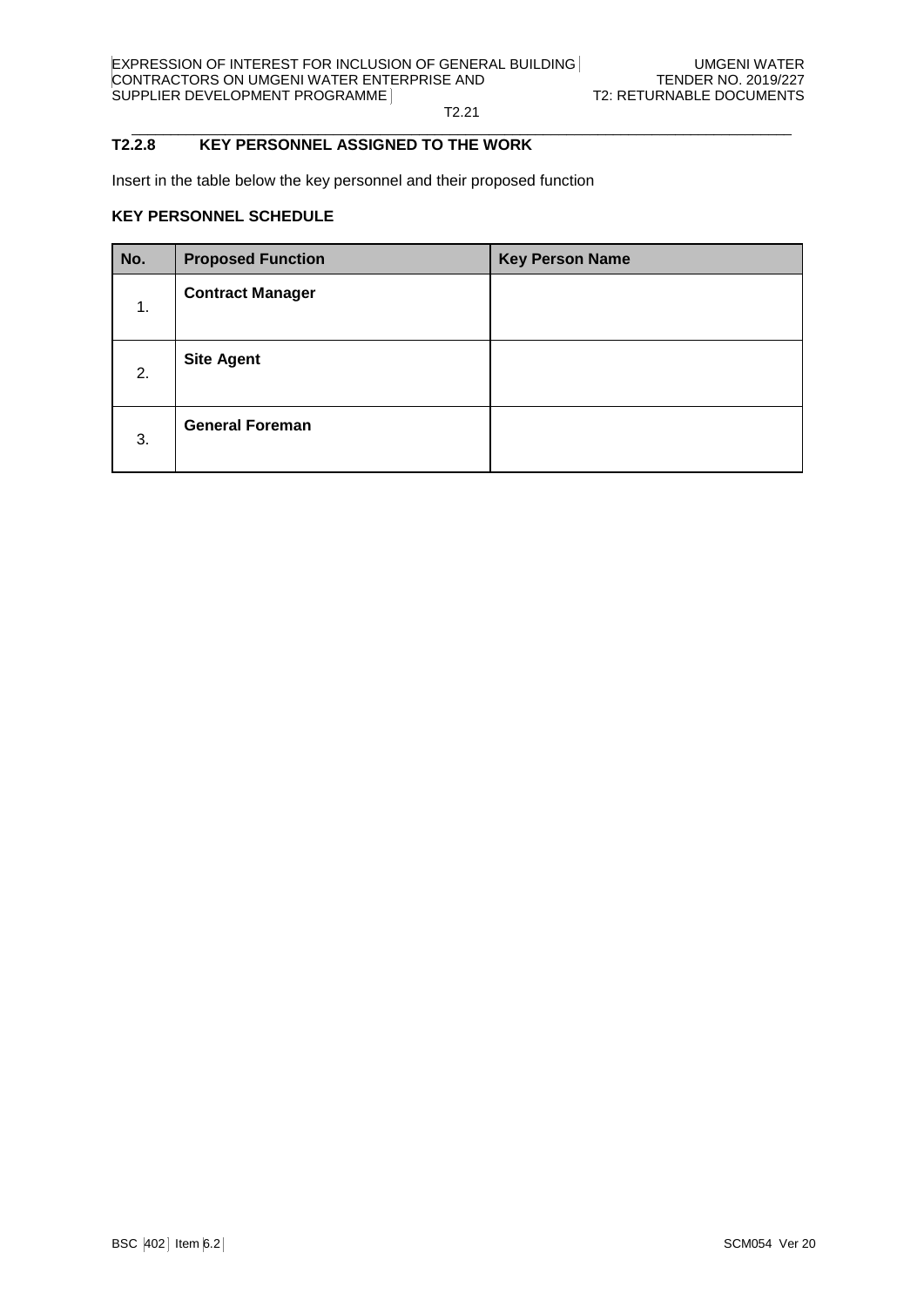#### $\_$  . The contribution of the contribution of the contribution of the contribution of the contribution of the contribution of the contribution of the contribution of the contribution of the contribution of the contributio **T2.2.9 EXPERIENCE OF KEY PERSONNEL**

Provide relevant information as prescribed below for the following Key Persons proposed in the tender to fulfil the following positions:

### **Key Person Positions**

- **A. Contracts Manager**
- **B. Site Agent**
- **C. General Foreman**

The experience of each key person, relevant to the scope of work, will be evaluated from the points below:

- 1) General experience (total duration of activity), level of education and training and positions held by the key person.
- 2) The education, training and experience of the person, in the specific sector, field, subject, etc. which is directly linked to the scope of work.

A CV of each key person of not more than 3 pages should be attached to this schedule.

Each CV should be structured under the following headings:

- 1. Personal particulars
	- name
	- date and place of birth
	- place (s) of tertiary education and dates associated therewith
- 2. Qualifications
- 3. Name of current employer and position in enterprise
- 4. Outline of recent assignments / experience that has a bearing on the scope of work

The scoring of the experience of key staff will be as follows:

| The proposed study team for the study including CV's showing experience in<br>projects of a similar nature.                                                                                               |               |
|-----------------------------------------------------------------------------------------------------------------------------------------------------------------------------------------------------------|---------------|
| <b>Experience of Contracts Manager in General Building Works</b><br>$<$ 2 yrs $-$ 0 points<br>3 yrs – 10 Points<br>4 yrs - 14 Points                                                                      | <b>MAX 20</b> |
| 3 additional points for every year more than 4 years to a maximum of points<br>20 points.                                                                                                                 |               |
| <b>Experience of Site Agent in General Building Works of more than R500</b><br>000.00                                                                                                                     |               |
| $<$ 2 yrs $-$ 0 points<br>2 yrs - 15 Points<br>$\bullet$<br>$3 yrs - 20$ Points<br>$\bullet$<br>$4$ yrs $-25$ Points<br>5 additional points for every year more than 4 years to a maximum of 40<br>points | <b>MAX 40</b> |
| <b>Experience of General Foreman in General Buidling Works contracts.</b><br>3.                                                                                                                           |               |
| 2 yrs $-$ 0 points<br>$2$ yrs $-15$ Points<br>$3 yrs - 20$ Points<br>$4$ yrs $-25$ Points                                                                                                                 | <b>MAX 40</b> |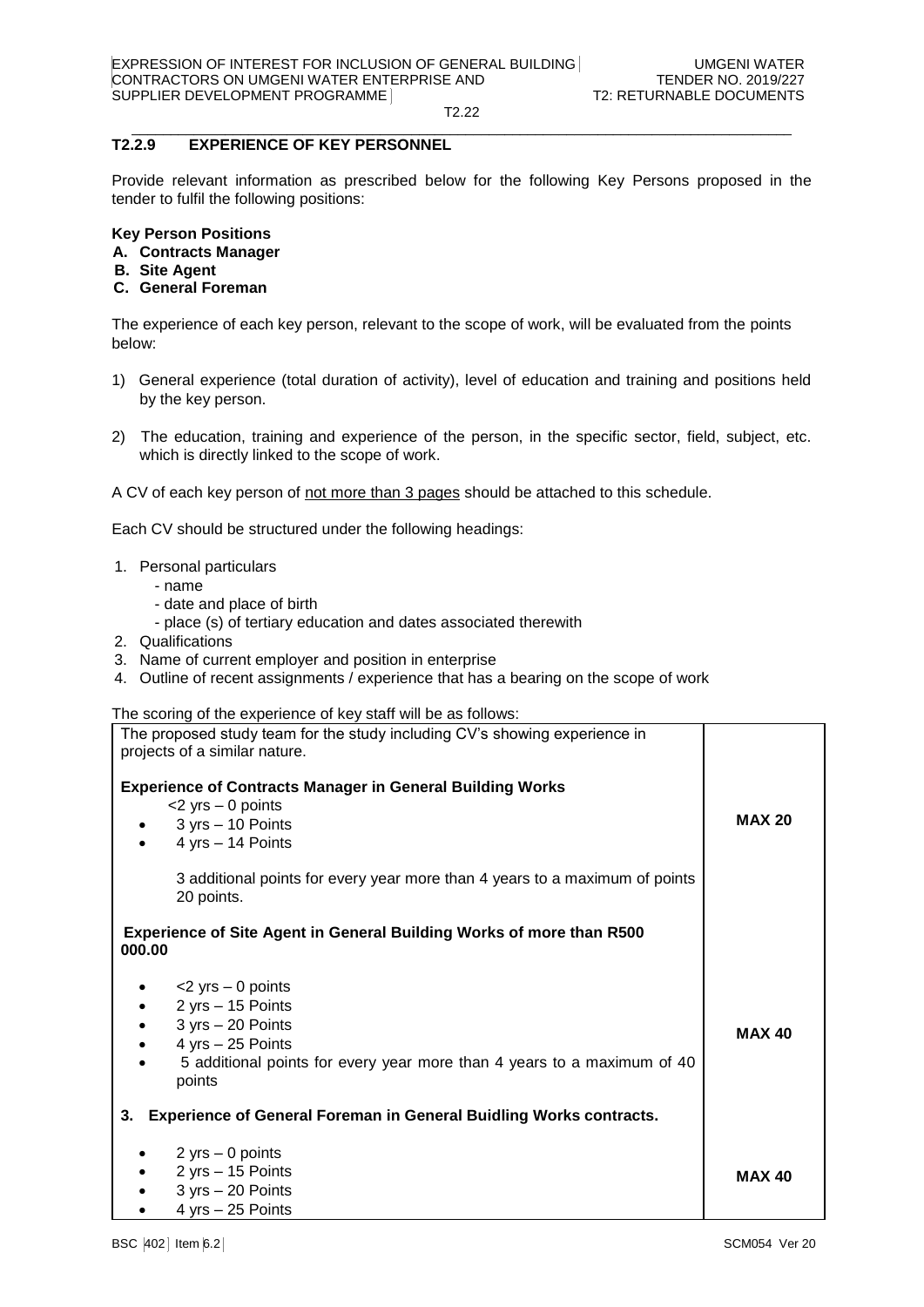| 5 additional points for every year more than 4 years to a maximum of 40 |  |
|-------------------------------------------------------------------------|--|
| points                                                                  |  |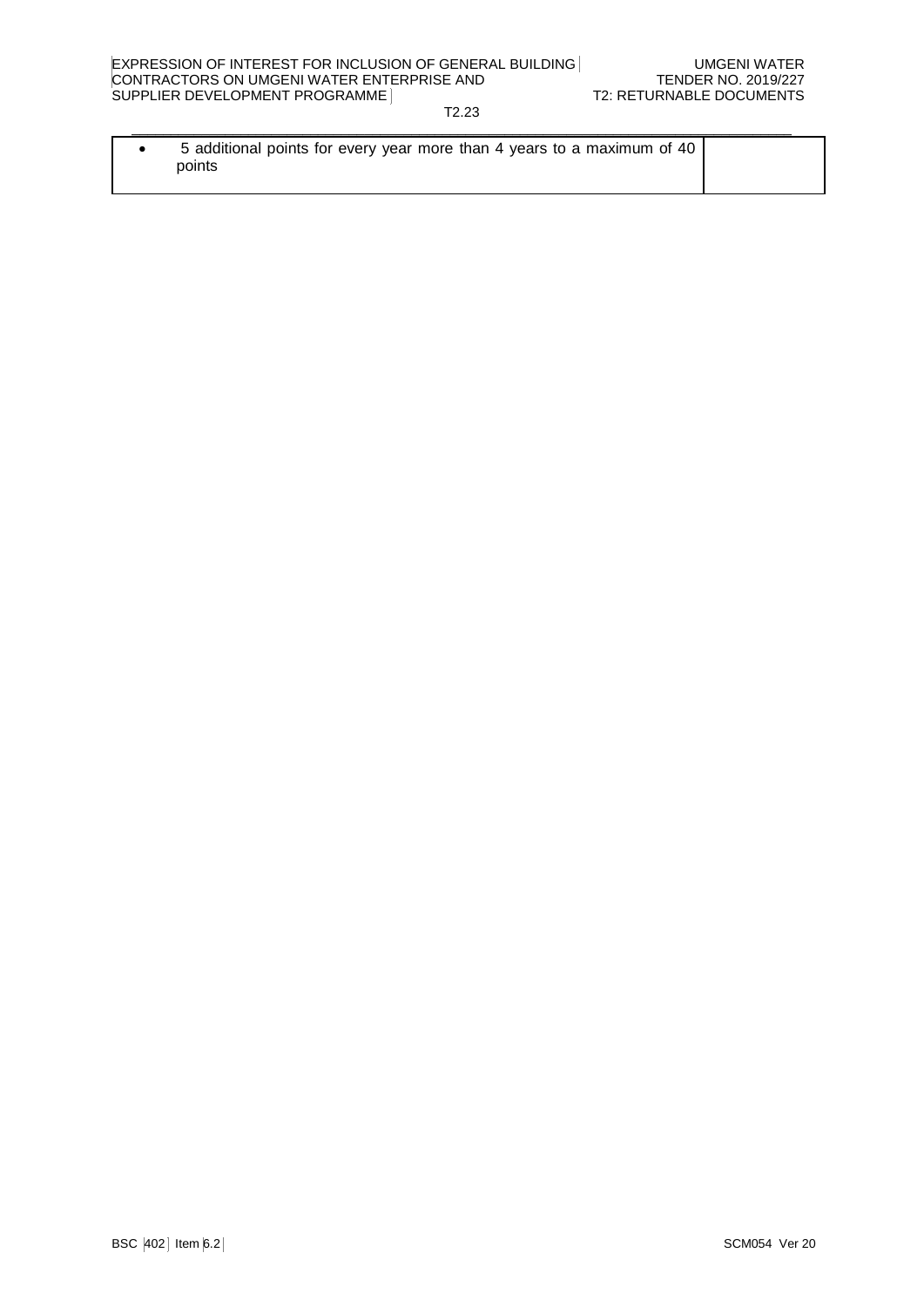#### $\_$  . The contribution of the contribution of the contribution of the contribution of the contribution of the contribution of the contribution of the contribution of the contribution of the contribution of the contributio **T2.2.10 PROPOSED ORGANIZATION AND STAFFING**

The Tenderer should propose the structure and composition of their team i.e. the main disciplines involved, the key staff member / expert responsible for each discipline, and the proposed technical and support staff and site staff. The roles and responsibilities of each key staff member / expert should be set out as job descriptions. In the case of an association / joint venture / consortium, it should, indicate how the duties and responsibilities are to be shared.

The Tenderer must attach his / her organization and staffing proposals to this page.

| <b>No submission</b><br>(score 0) | No Organizational and Staffing proposal submitted.                                                                                                                                                                                                                        |  |
|-----------------------------------|---------------------------------------------------------------------------------------------------------------------------------------------------------------------------------------------------------------------------------------------------------------------------|--|
| Poor                              | The organization chart is sketchy; the staffing plan is weak in important areas.                                                                                                                                                                                          |  |
| (score 40)                        | There is no clarity in allocation of tasks and responsibilities.                                                                                                                                                                                                          |  |
| <b>Satisfactory</b>               | The organizational chart is complete and detailed, the technical level and                                                                                                                                                                                                |  |
| (score 70)                        | composition of the staffing arrangements are adequate.                                                                                                                                                                                                                    |  |
| Good<br>(score 90)                | Besides meeting the "satisfactory" rating, staff are well balanced i.e. they show<br>good co-ordination, complimentary skills, clear and defined duties and<br>responsibilities.<br>Some members of the project team have worked together before on limited<br>occasions. |  |
| Very good                         | Besides meeting the "good" rating, the proposed team is well integrated and                                                                                                                                                                                               |  |
| (score 100)                       | several members have worked together extensively in the past.                                                                                                                                                                                                             |  |

The scoring of the proposed organization and staffing will be as follows:  $\mathcal{L}$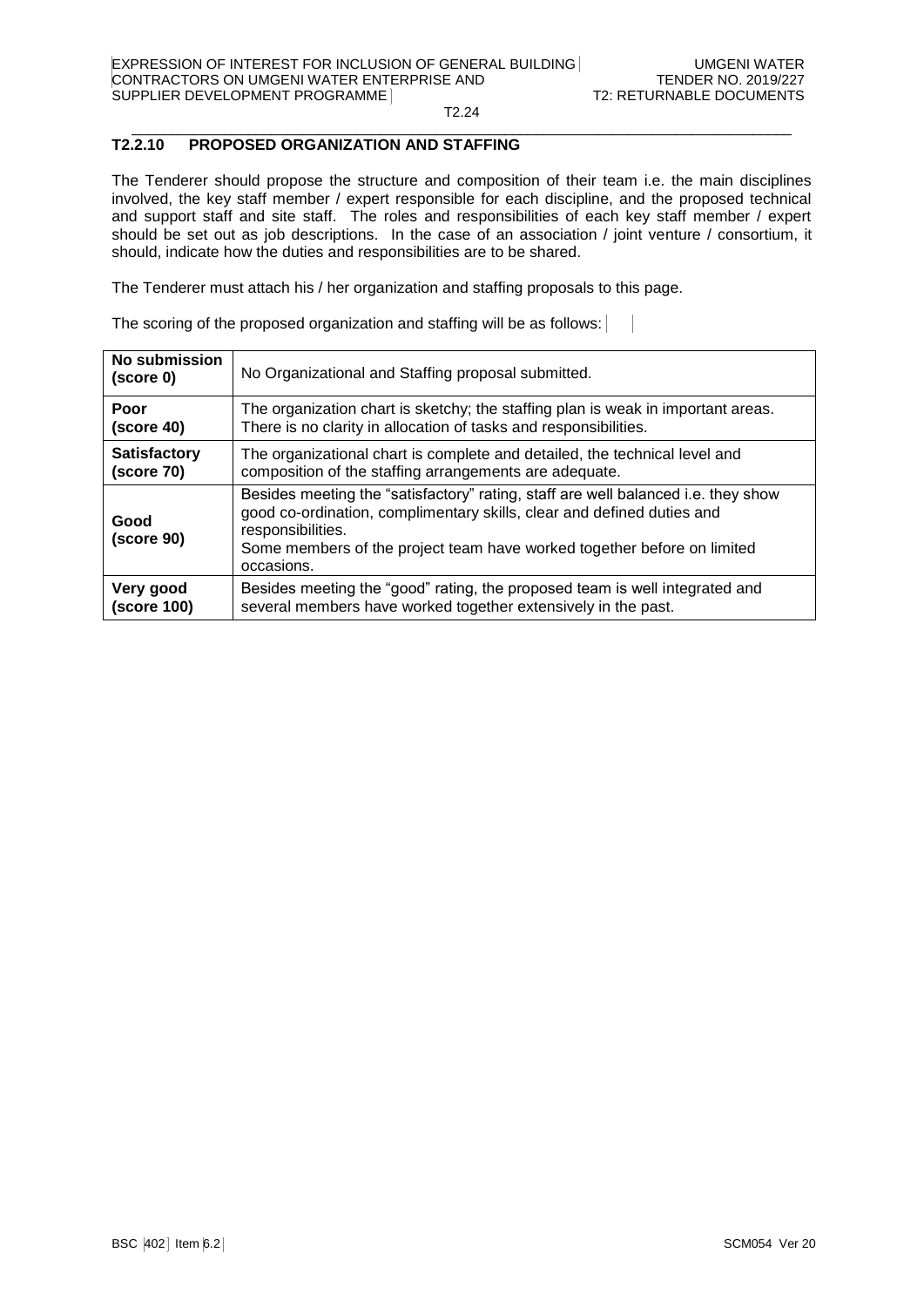T2.25  $\_$  . The contribution of the contribution of the contribution of the contribution of the contribution of the contribution of the contribution of the contribution of the contribution of the contribution of the contributio

### **T2.2.12 PROPOSED ORGANIZATION AND STAFFING (Continued)**

**INSERT HERE**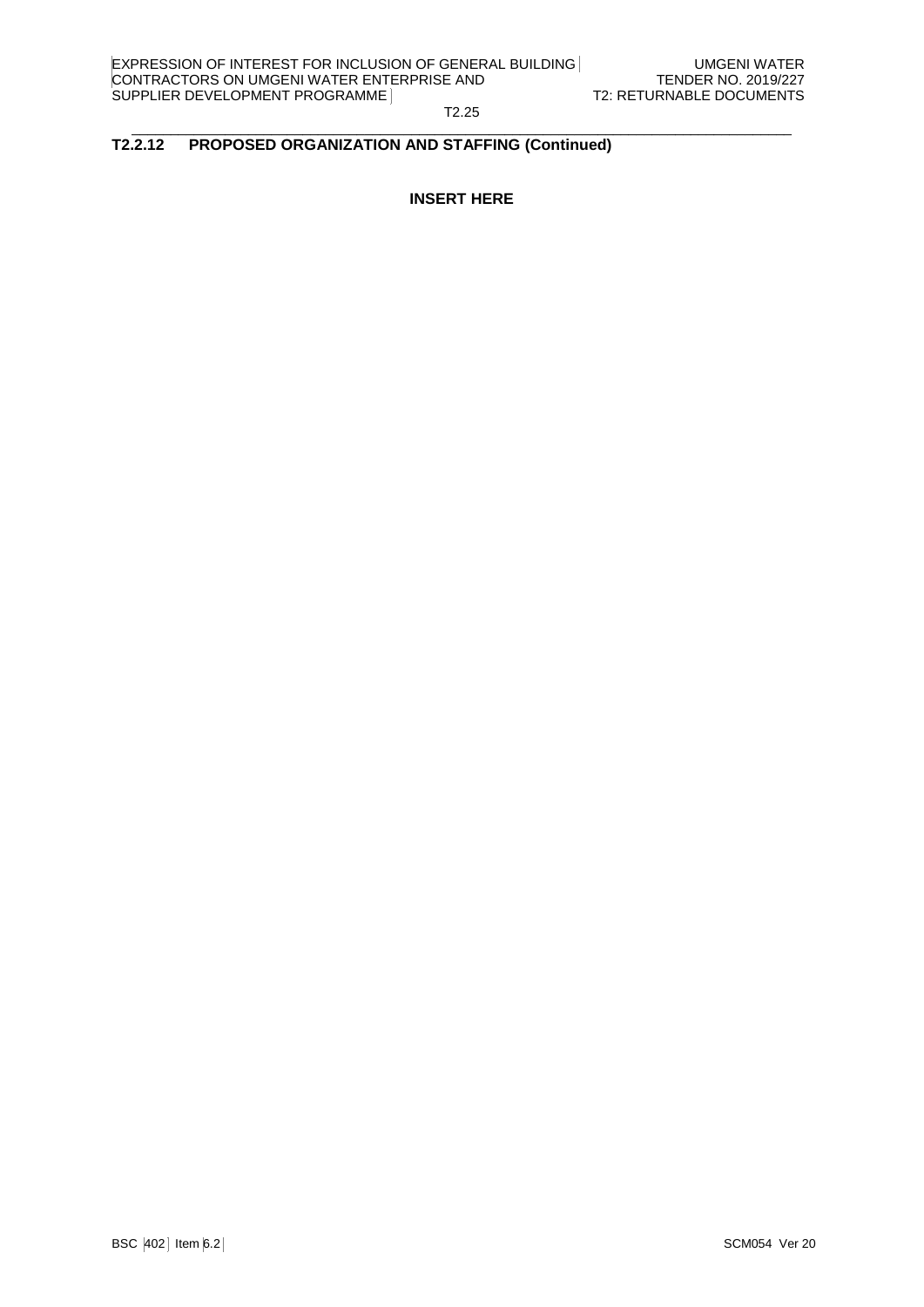#### $\_$  . The contribution of the contribution of the contribution of the contribution of the contribution of the contribution of the contribution of the contribution of the contribution of the contribution of the contributio **T.2.2.11 REGISTRATION CERTIFICATE / AGREEMENT / ID DOCUMENT**

*Important note to Tenderer: The relevant supporting documents to the organization tendering i.e. Registration Certificates for Companies, Close Corporations and Partnerships, or Agreements and Powers of Attorney for Joint Ventures and Consortiums, or ID documents for Sole Proprietors, all as referred to in the foregoing forms and in T2.1, must be inserted here*

*INSERT HERE*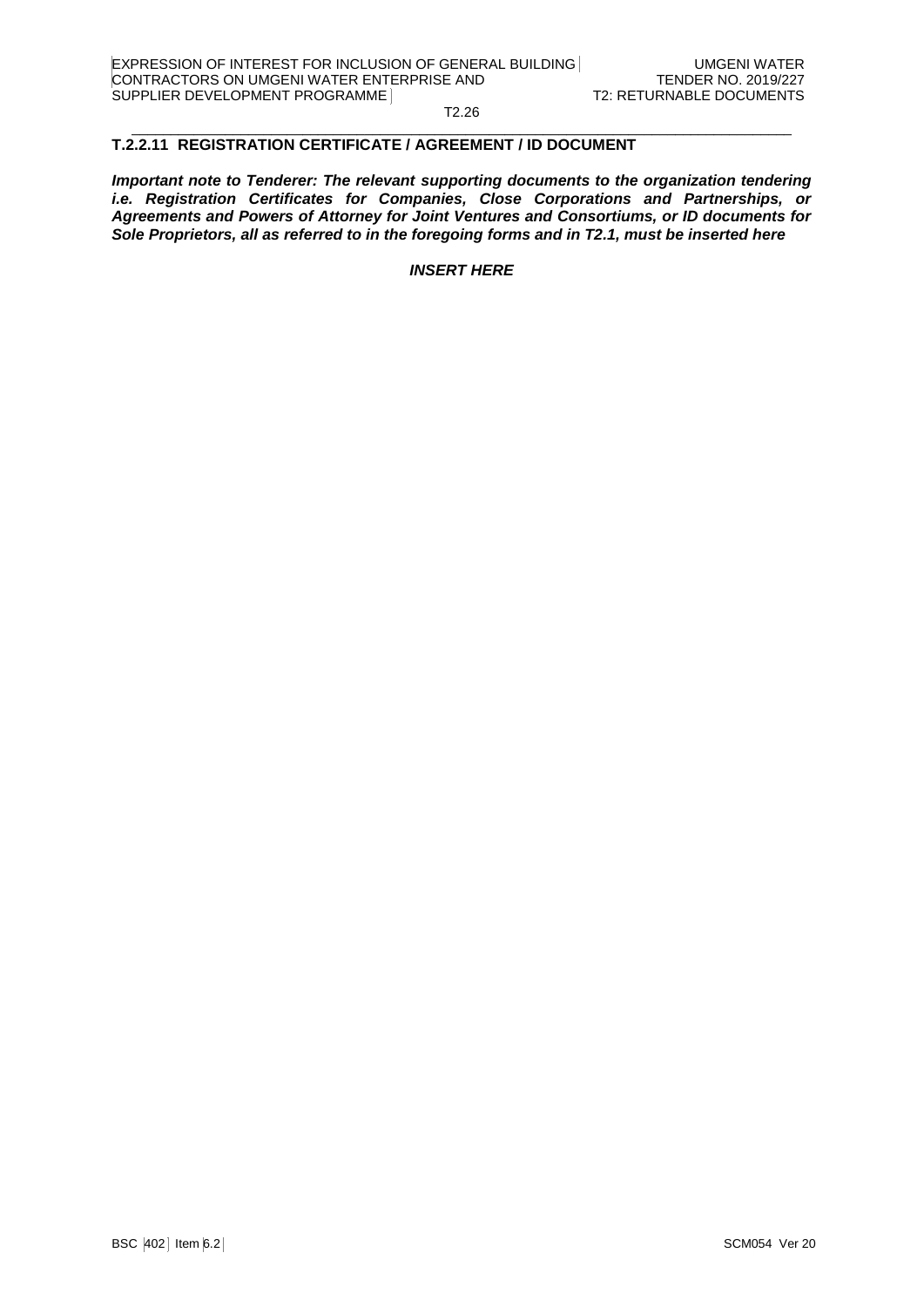T2.27  $\_$  . The contribution of the contribution of the contribution of the contribution of the contribution of the contribution of the contribution of the contribution of the contribution of the contribution of the contributio

# **T2.2.11 RECORD OF ADDENDA TO TENDER DOCUMENTS**

I / We confirm that the following communications amending the Tender documents that I / we received from Umgeni Water or his representative before the closing date for submission of Tenders have been taken into account in this Tender.

A signed copy of each addendum shall be inserted after this page.

| <b>ADDENDUM</b><br><b>No</b> | <b>DATE</b> | <b>TITLE OR DETAILS</b> |
|------------------------------|-------------|-------------------------|
|                              |             |                         |
|                              |             |                         |
|                              |             |                         |
|                              |             |                         |
|                              |             |                         |
|                              |             |                         |
|                              |             |                         |
|                              |             |                         |
|                              |             |                         |
|                              |             |                         |
|                              |             |                         |

................................................................................. .........................................................

Signature Date

(of person authorized to sign on behalf of the Tenderer )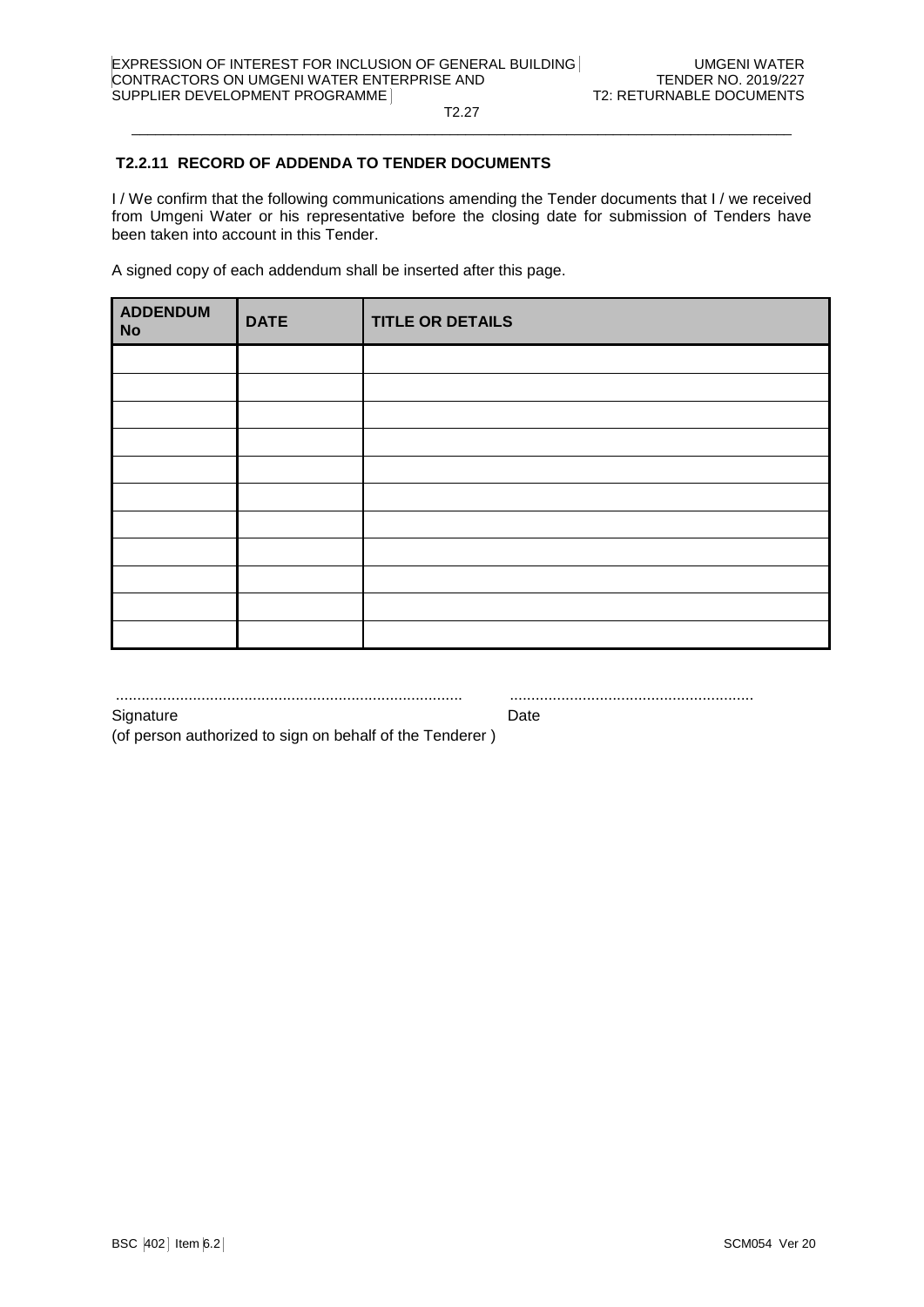#### $\_$  . The contribution of the contribution of the contribution of the contribution of the contribution of the contribution of the contribution of the contribution of the contribution of the contribution of the contributio **T2.2.13 VAT REGISTRATION CERTIFICATE**

*[VAT Registration Certificate obtained from SARS to be inserted here]*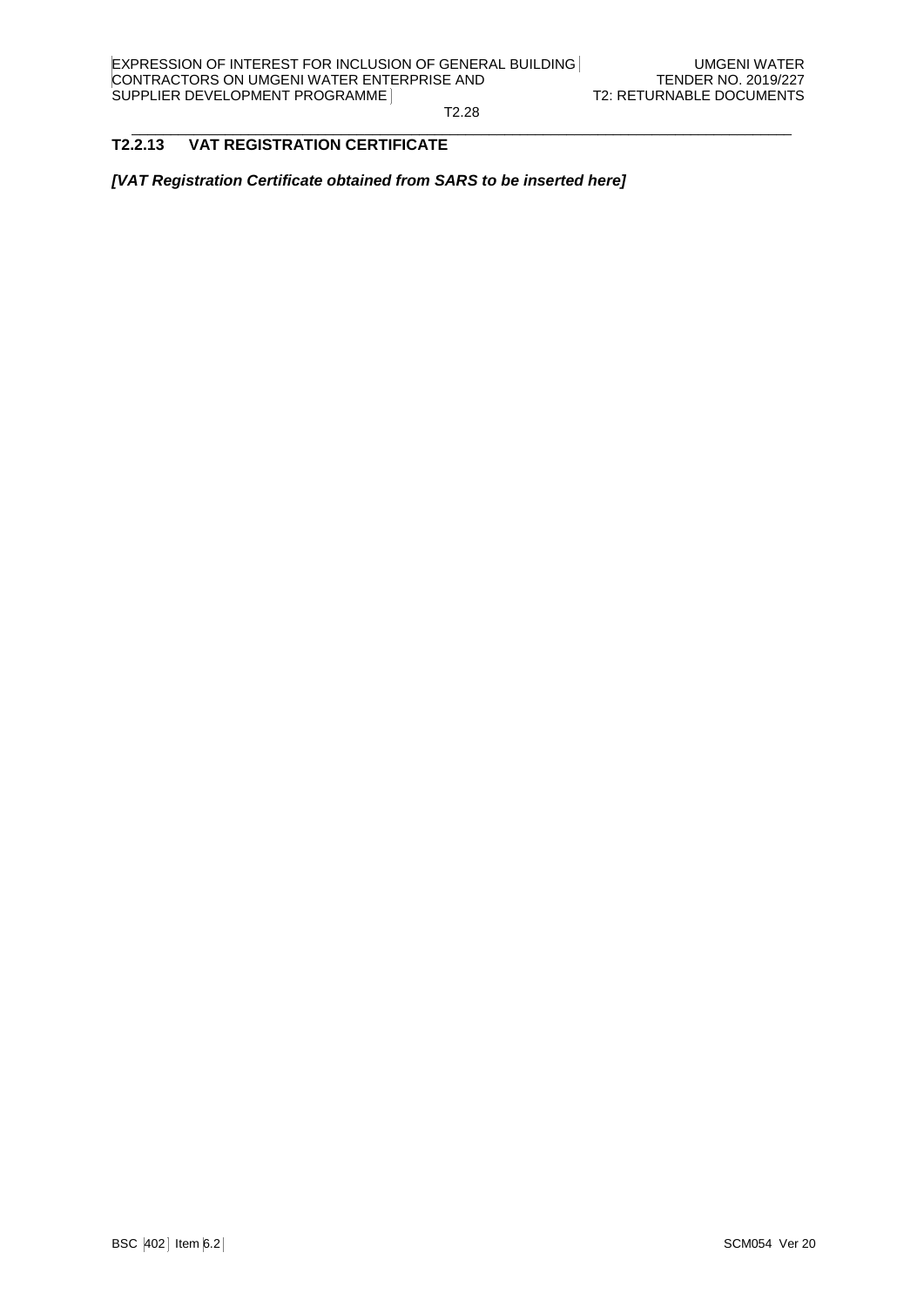#### $\_$  . The contribution of the contribution of the contribution of the contribution of the contribution of the contribution of the contribution of the contribution of the contribution of the contribution of the contributio **T2.2.14 SCHEDULE OF PROPOSED SUB-SUPPLIERS**

*Important note to Tenderer: The relevant supporting documents to the organization tendering i.e. Registration Certificates for Companies, Close Corporations and Partnerships, or Agreements and Powers of Attorney for Joint Ventures and Consortiums, or ID documents for Sole Proprietors, all as referred to in the foregoing forms and in T2.1, must be inserted here*

We notify you that it is our intention to employ the following Sub-Suppliers for work in this contract. If we are awarded a contract we agree that this notification does not change the requirement for us to submit the names of proposed Sub-Suppliers in accordance with requirements in the contract for such appointments. If there are no such requirements in the contract, then your written acceptance of this list shall be binding between us.

|                           | Name and address of<br>proposed Sub-Supplier | Nature and extent of work | Previous experience with<br><b>Sub-Supplier</b> |
|---------------------------|----------------------------------------------|---------------------------|-------------------------------------------------|
| $\overline{1}$ .          |                                              |                           |                                                 |
| $\overline{2}$ .          |                                              |                           |                                                 |
| $\overline{\mathbf{3}}$ . |                                              |                           |                                                 |
| $\overline{4}$ .          |                                              |                           |                                                 |
| $\overline{5}$ .          |                                              |                           |                                                 |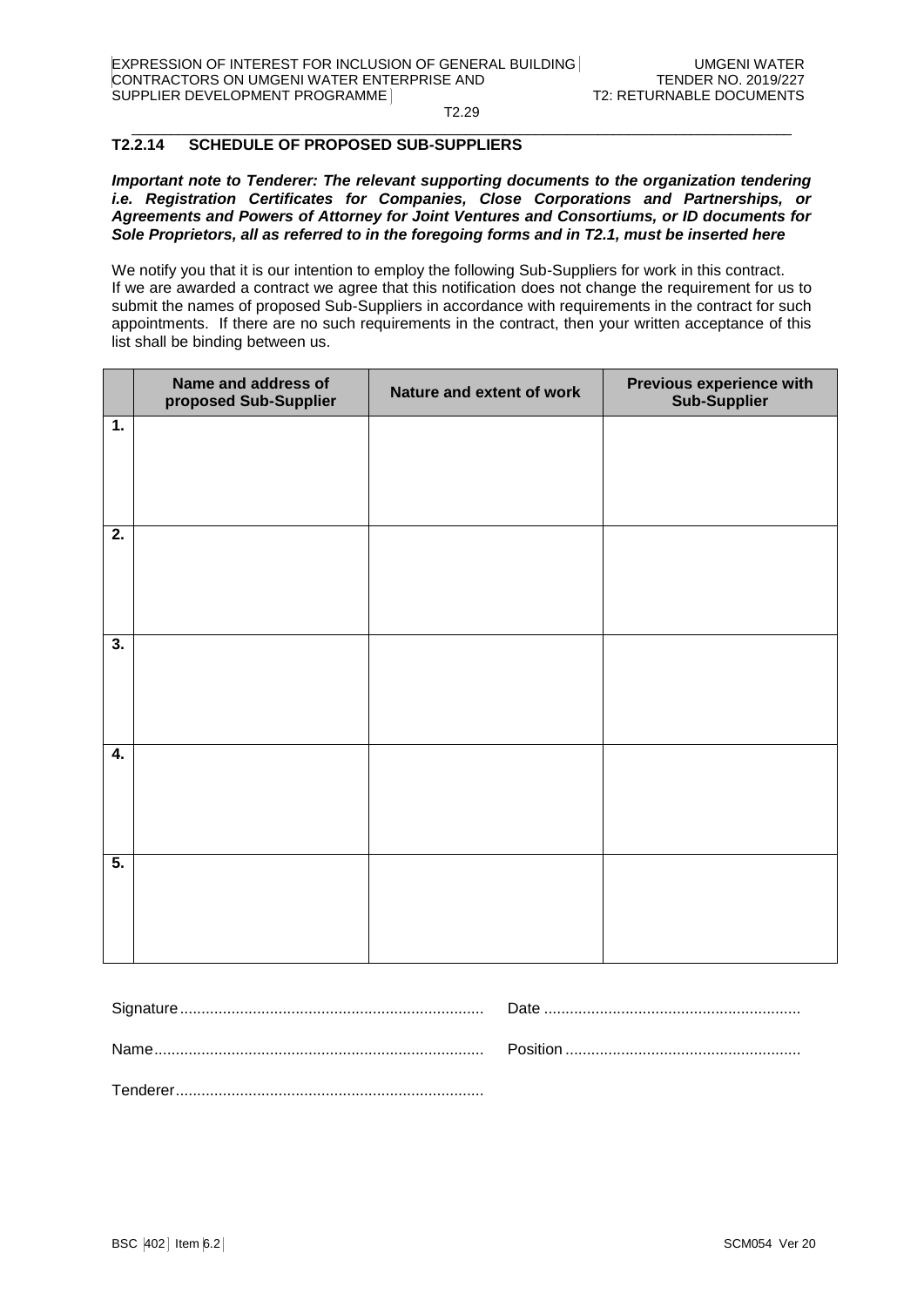#### $\_$  . The contribution of the contribution of the contribution of the contribution of the contribution of the contribution of the contribution of the contribution of the contribution of the contribution of the contributio **T2.2.15 PREFERENCE POINTS CLAIM FORM IN TERMS OF THE PREFERENTIAL PROCUREMENT REGULATIONS 2017**

This preference form must form part of all tenders invited. It contains general information and serves as a claim form for preference points for Broad-Based Black Economic Empowerment (B-BBEE) Status Level of Contribution

**NB: BEFORE COMPLETING THIS FORM, TENDERERS MUST STUDY THE GENERAL CONDITIONS, DEFINITIONS AND DIRECTIVES APPLICABLE IN RESPECT OF B-BBEE, AS PRESCRIBED IN THE PREFERENTIAL PROCUREMENT REGULATIONS, 2017.** 

# **1. GENERAL CONDITIONS**

- 1.1 The following preference point systems are applicable to all tenders:
	- the 80/20 system for requirements with a Rand value of up to R50 000 000 (all applicable taxes included); and
	- the 90/10 system for requirements with a Rand value above R50 000 000 (all applicable taxes included).
- 1.2 The value of this tender is estimated N/A R50 000 000 (all applicable taxes included) and therefore the 80/20 90/10 system shall be applicable.
- 1.3 Preference points for this tender shall be awarded for:
	- (a) Price; and
	- (b) B-BBEE Status Level of Contribution. (Refer Clause 5.7)
- 1.3.1 The maximum points for this tender are allocated as follows:

|                                                    | <b>POINTS</b> |
|----------------------------------------------------|---------------|
| <b>1.3.1.1 PRICE</b>                               | 80/90         |
| <b>1.3.1.2 B-BBEE STATUS LEVEL OF CONTRIBUTION</b> | 20/10         |
| Total points for Price and B-BBEE must not exceed  | 100           |

- 1.4 Failure on the part of a tenderer to fill in and/or to sign this form and submit a B-BBEE Affidavit, Verification Certificate from a B-BBEE Verification Agency accredited by the South African National Accreditation System (SANAS) or a Registered Auditor approved by the Independent Regulatory Board of Auditors (IRBA), issued prior to 01 January 2017 together with the tender, will be interpreted to mean that preference points for B-BBEE status level of contribution are not claimed.
- 1.5 The purchaser reserves the right to require of a tenderer, either before a tender is adjudicated or at any time subsequently, to substantiate any claim in regard to preferences, in any manner required by the purchaser.

### **2. DEFINITIONS**

- 2.1 "all applicable taxes" includes value-added tax, pay as you earn, income tax, unemployment insurance fund contributions and skills development levies;
- 2.2 "B-BBEE" means broad-based black economic empowerment as defined in section 1 of the Broad -Based Black Economic Empowerment Act;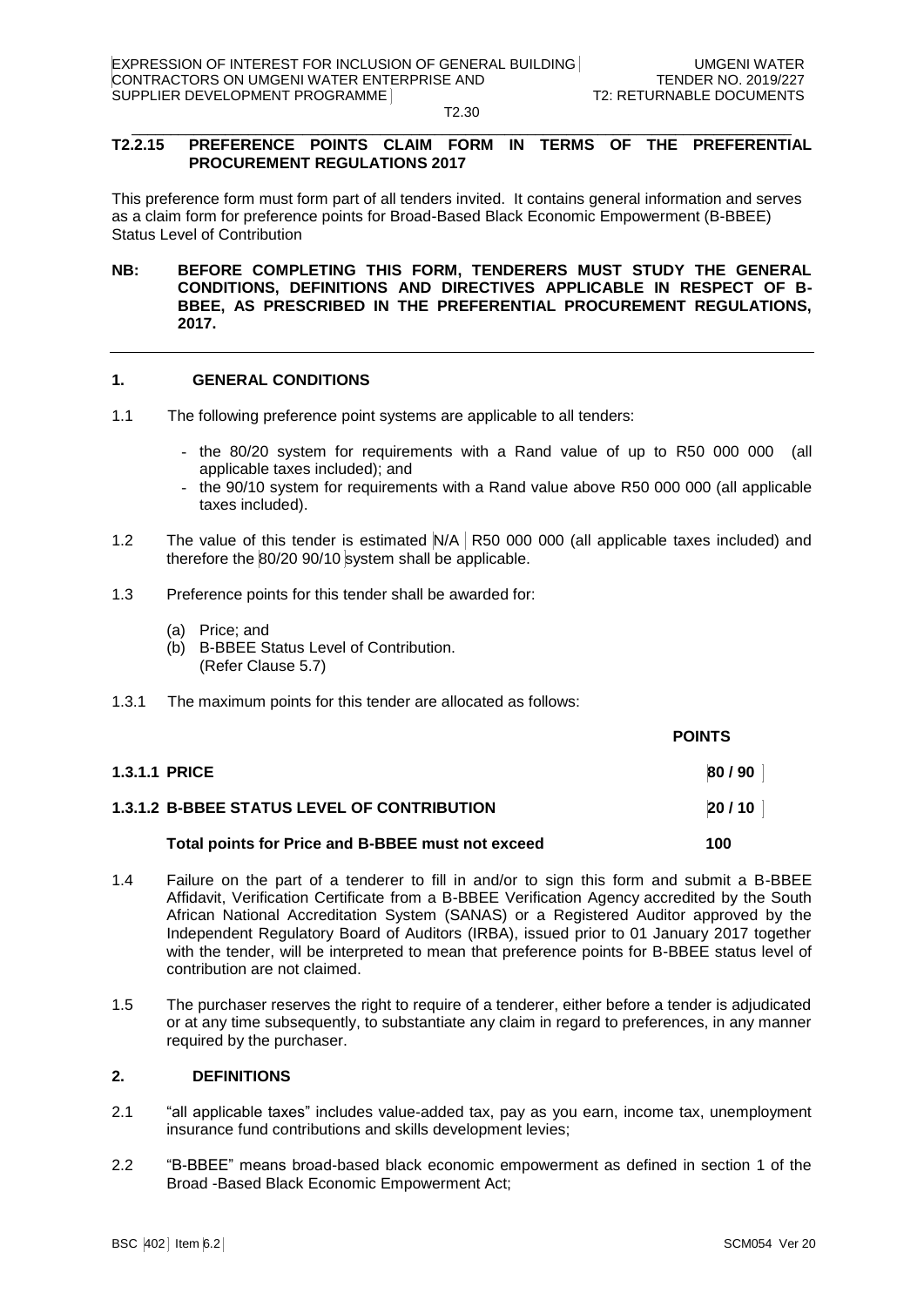#### T2.31  $\_$  . The contribution of the contribution of the contribution of the contribution of the contribution of the contribution of the contribution of the contribution of the contribution of the contribution of the contributio

- 2.3 "B-BBEE status level of contributor" means the B-BBEE status received by a measured entity based on its overall performance using the relevant scorecard contained in the Codes of Good Practice, or Sector Code on Black Economic Empowerment, issued in terms of section 9(1) of the Broad-Based Black Economic Empowerment Act;
- 2.4 "tender" means a written offer in a prescribed or stipulated form in response to an invitation by an organ of state for the provision of services, works or goods, through price quotations, advertised competitive tendering processes or proposals;
- 2.5 "Broad-Based Black Economic Empowerment Act" means the Broad-Based Black Economic Empowerment Act, 2003 (Act No. 53 of 2003);
- 2.6 "comparative price" means the price after the factors of a non-firm price and all unconditional discounts that can be utilized have been taken into consideration;
- 2.7 "consortium or joint venture" means an association of persons for the purpose of combining their expertise, property, capital, efforts, skill and knowledge in an activity for the execution of a contract;
- 2.8 "contract" means the agreement that results from the acceptance of a tender by an organ of state;
- 2.9 "EME" (Exempted Micro Enterprise) means an Entity with annual turnover of R10 million or less means any enterprise with an annual total revenue of R5 million or less.
- 2.10 "Firm price" means the price that is only subject to adjustments in accordance with the actual increase or decrease resulting from the change, imposition, or abolition of customs or excise duty and any other duty, levy, or tax, which, in terms of the law or regulation, is binding on the Supplier and demonstrably has an influence on the price of any supplies, or the rendering costs of any service, for the execution of the contract;
- 2.11 "functionality" means the measurement according to predetermined norms, as set out in the tender documents, of a service or commodity that is designed to be practical and useful, working or operating, taking into account, among other factors, the quality, reliability, viability and durability of a service and the technical capacity and ability of a tenderer;
- 2.12 "non-firm prices" means all prices other than "firm" prices;
- 2.13 "person" includes a juristic person;
- 2.14 "QSE" (Qualifying Small Enterprise) means an Entity that qualifies for measurement under the QSE scorecard with turnover of R10 million or more but less than R50 Million.
- 2.15 "rand value" means the total estimated value of a contract in South African currency, calculated at the time of tender invitations, and includes all applicable taxes and excise duties;
- 2.16 "sub-contract" means the primary Supplier's assigning, leasing, making out work to, or employing, another person to support such primary Supplier in the execution of part of a project in terms of the contract;
- 2.17 "total revenue" means the total income of an entity from its operations as determined under South African Generally Accepted Accounting Practice, as per the Codes of Good Practice on Black Economic Empowerment, issued in terms of section 9(1) of the Broad-Based Black Economic Empowerment Act and promulgated in the Government Gazette on 9 February 2007;
- 2.18 "trust" means the arrangement through which the property of one person is made over or bequeathed to a trustee to administer such property for the benefit of another person; and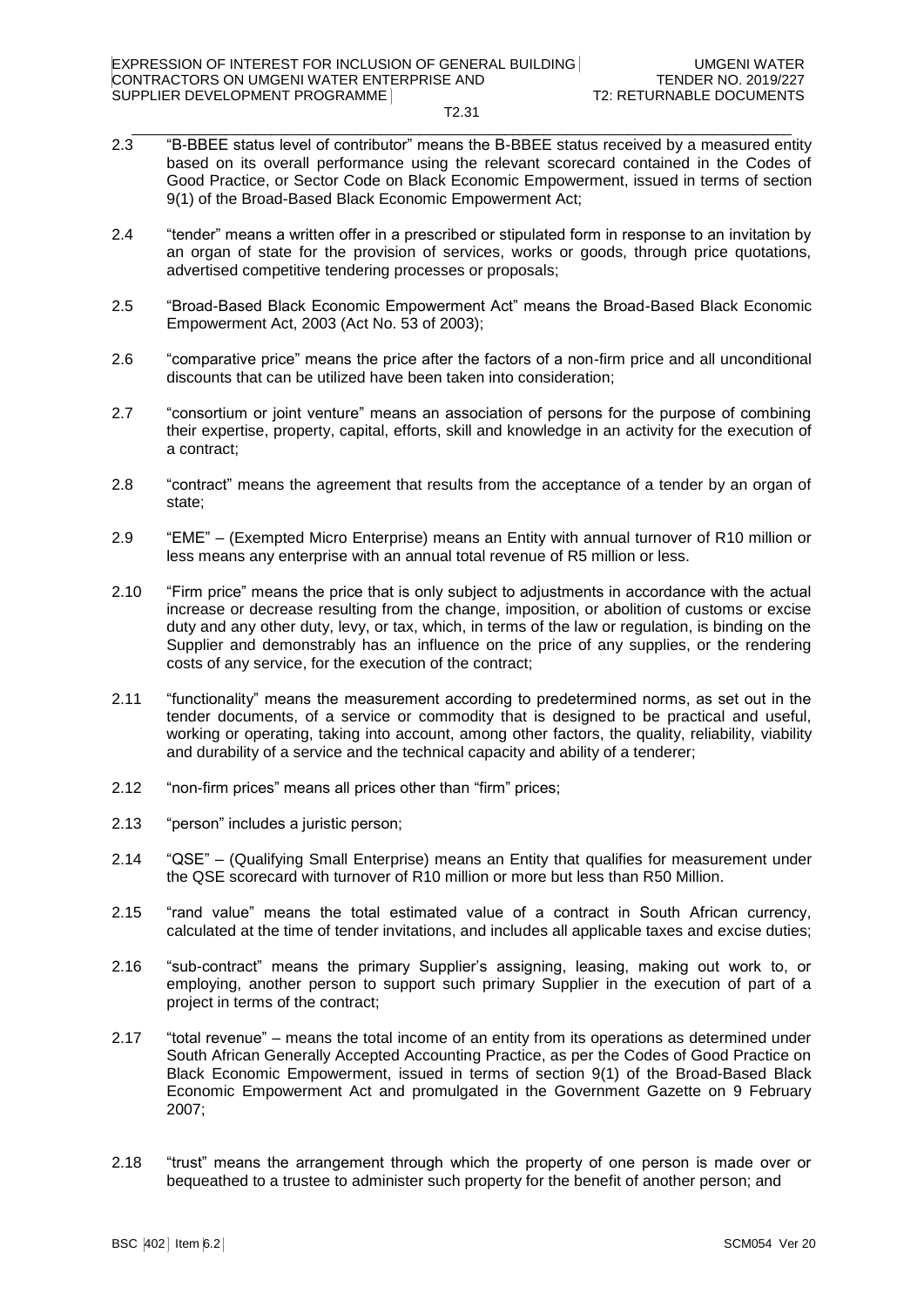T2.32  $\_$  . The contribution of the contribution of the contribution of the contribution of the contribution of the contribution of the contribution of the contribution of the contribution of the contribution of the contributio

2.19 "trustee" means any person, including the founder of a trust, to whom property is bequeathed in order for such property to be administered for the benefit of another person.

# **3. ADJUDICATION USING A POINT SYSTEM**

- 3.1 The tenderer obtaining the highest number of total points will be awarded the contract.
- 3.2 Preference points shall be calculated after prices have been brought to a comparative basis taking into account all factors of non-firm prices and all unconditional discounts;.
- 3.3 Points scored must be rounded off to the nearest 2 decimal places.
- 3.4 In the event that two or more tenders have scored equal total points, the successful tender must be the one scoring the highest number of preference points for B-BBEE.
- 3.5 However, when functionality is part of the evaluation process and two or more tenders have scored equal points including equal preference points for B-BBEE, the successful tender must be the one scoring the highest score for functionality.
- 3.6 Should two or more tenders be equal in all respects, the award shall be decided by the drawing of lots.

# **4. POINTS AWARDED FOR PRICE**

### 4.1 THE 80/20 OR 90/10 PREFERENCE POINT SYSTEMS

A maximum of 80 or 90 points is allocated for price on the following basis:

**80/20 or 90/10**

$$
Ps = 80 \left( 1 - \frac{Pt - P \min}{P \min} \right) \qquad \text{or} \qquad Ps = 90 \left( 1 - \frac{Pt - P \min}{P \min} \right)
$$

Where:

| Ps | $=$ | Points scored for comparative price of tender under consideration |
|----|-----|-------------------------------------------------------------------|
| Pt | $=$ | Comparative price of tender under consideration                   |

Pmin = Comparative price of lowest acceptable tender

# **5. Points awarded for B-BBEE Status Level of Contribution**

5.1 In terms of Regulation 6 (2) and 7 (2) of the Preferential Procurement Regulations, preference points must be awarded to a tenderer for attaining the B-BBEE status level of contribution in accordance with the table below:

| <b>B-BBEE Status Level of</b><br><b>Contributor</b> | <b>Number of points</b><br>(90/10 system) | <b>Number of points</b><br>(80/20 system) |
|-----------------------------------------------------|-------------------------------------------|-------------------------------------------|
|                                                     | 10                                        | 20                                        |
|                                                     |                                           | 18                                        |
|                                                     | հ                                         | 14                                        |
|                                                     | 5                                         | 12                                        |
|                                                     |                                           |                                           |
|                                                     |                                           |                                           |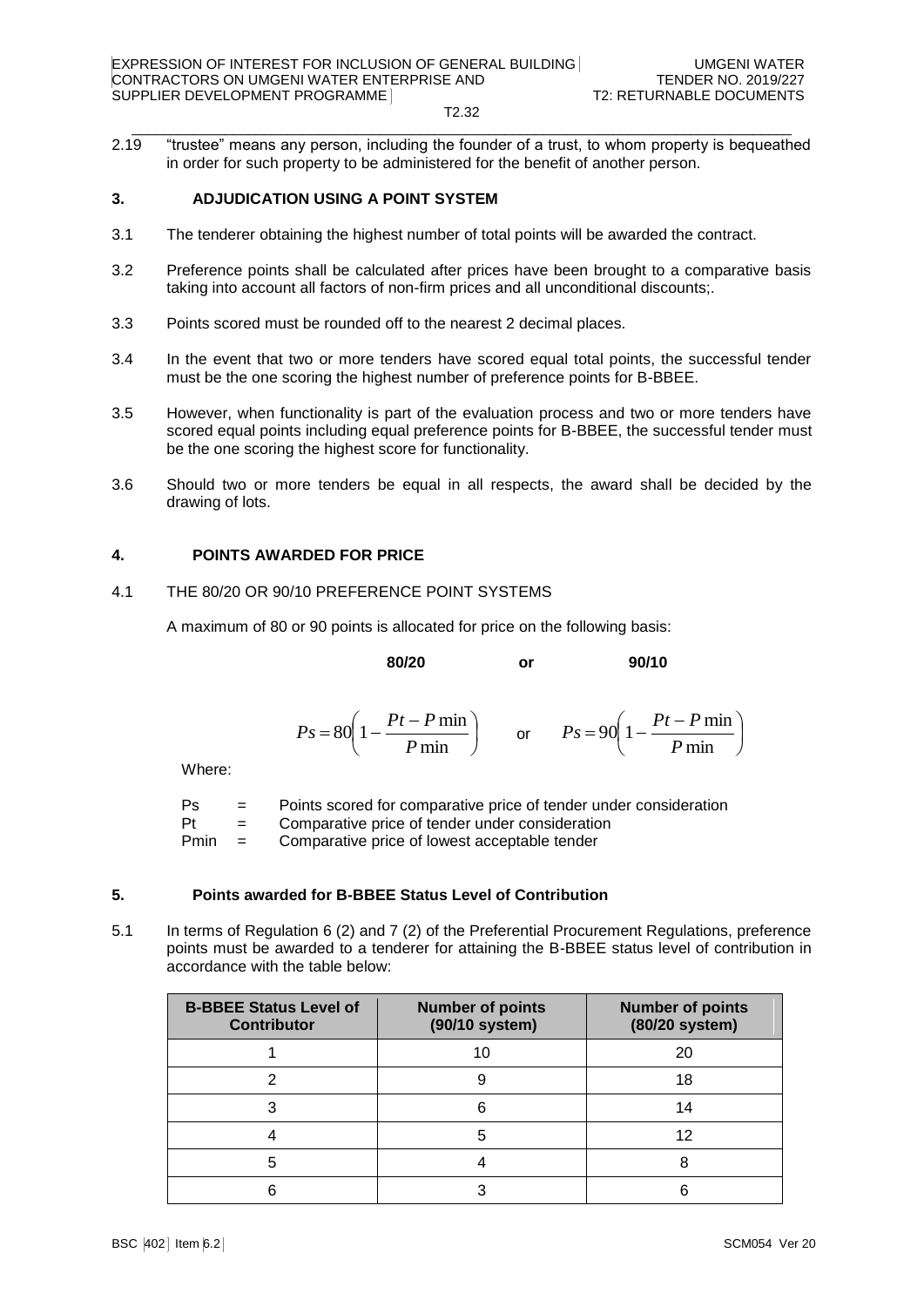| Non-compliant contributor |  |
|---------------------------|--|

- 5.2 Tenderers who qualify as EMEs in terms of the B-BBEE Act must submit a certificate issued by an Accounting Officer as contemplated in the CCA, prior to 01 May 2015 or a B-BBEE Affidavit with B-BBEE Status Level Certificates.
- 5.3 Tenderers other than EMEs must submit their original and valid B-BBEE status level Affidavit QSE (for entities whose turnover is between R10 million and R50 million, with 51% to 100% Black Ownership) verification certificate or a certified copy thereof, substantiating their B-BBEE rating issued by a Registered Auditor approved by IRBA (prior to 1 January 2017) or a Verification Agency accredited by SANAS.
- 5.4 A trust, consortium or joint venture, will qualify for points for their B-BBEE status level as a legal entity, provided that the entity submits their B-BBEE status level certificate for consortiums or joint ventures and affidavit for trusts.
- 5.5 A trust, consortium or joint venture will qualify for points for their B-BBEE status level as an unincorporated entity, provided that the entity submits their consolidated B-BBEE scorecard as if they were a group structure and that such a consolidated B-BBEE scorecard is prepared for every separate tender.
- 5.6 Tertiary institutions and public entities will be required to submit their B-BBEE status level certificates in terms of the specialised scorecard contained in the Amended B-BBEE Codes of Good Practice, Gazette No. 38766.
- 5.7 A person will not be awarded points for B-BBEE status level if it is indicated in the tender documents that such a tenderer intends sub-contracting more than 25% of the value of the contract to any other enterprise that does not qualify for at least the points that such a tenderer qualifies for, unless the intended sub-Supplier is an EME that has the capability and ability to execute the sub-contract.
- 5.8 A person awarded a contract may not sub-contract more than 25% of the value of the contract to any other enterprise that does not have an equal or higher B-BBEE status level than the person concerned, unless the contract is sub-contracted to an EME that has the capability and ability to execute the sub-contract.

# **6. TENDER DECLARATION**

6.1 Tenderers who claim points in respect of B-BBEE Status Level of Contribution must complete the following:

# **7. B-BBEE STATUS LEVEL OF CONTRIBUTION CLAIMED IN TERMS OF PARAGRAPHS 1.3.1.2 AND 5.1**

7.1 B-BBEE Status Level of Contribution: ....................... = ..................... (maximum of 10 or 20 points)

(Points claimed in respect of paragraph 7.1 must be in accordance with the table reflected in paragraph 5.1 and must be substantiated by means of a B-BBEE certificate issued by a Verification Agency accredited by SANAS or a Registered Auditor approved by IRBA (prior to 01 January 2017) or an Accounting Officer as contemplated in the CCA).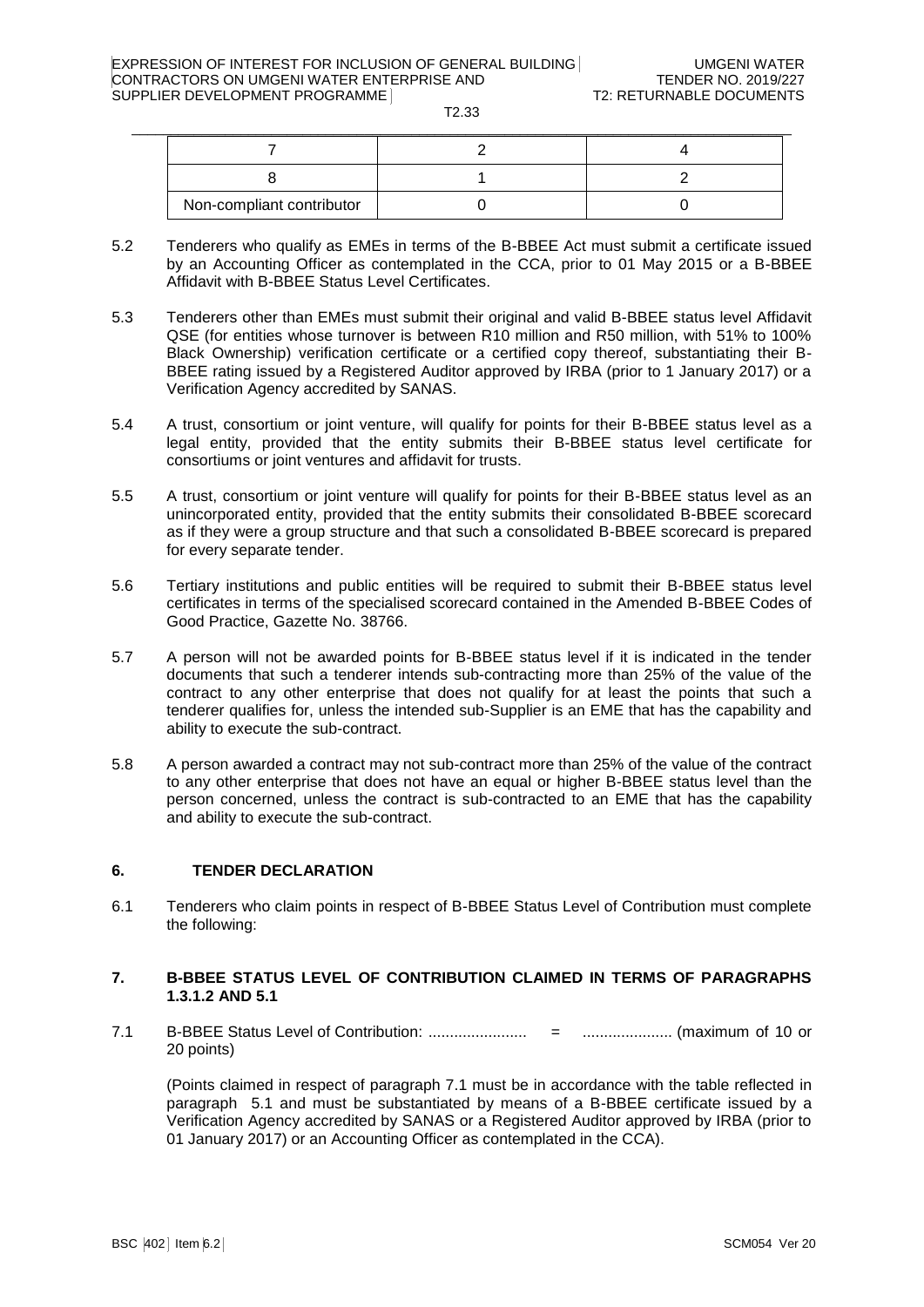T2.34  $\_$  . The contribution of the contribution of the contribution of the contribution of the contribution of the contribution of the contribution of the contribution of the contribution of the contribution of the contributio

# **8. SUB-CONTRACTING**

8.1 Will any portion of the contract be sub-contracted? **YES / NO** (delete which is not applicable)

### 8.1.1 If yes, indicate:

- i. what percentage of the contract will be subcontracted? .................................................%
- ii. the name of the sub-Supplier? ........................................................................................
- iii. the B-BBEE status level of the sub-Supplier? .................................................................
- iv. whether the sub-Supplier is an EME? YES / NO (delete which is not applicable)

### **9. DECLARATION WITH REGARD TO COMPANY/FIRM**

9.1 Name of organization: ......................................................................................... 9.2 VAT registration number:

9.3 Company Registration number: .........................................................................................

### 9.4 TYPE OF COMPANY/ FIRM

- □ Partnership/Joint Venture / Consortium
- □ One person business/sole propriety
- D Close corporation
- D Company
- (Pty) Limited

[TICK APPLICABLE BOX]

### 9.5 DESCRIBE PRINCIPAL BUSINESS ACTIVITIES

.................................................................................................................................................... .................................................................................................................................................... .................................................................................................................................................... ....................................................................................................................................................

### 9.6 COMPANY CLASSIFICATION

- Manufacturer
- Supplier
- □ Professional service provider
- $\Box$  Other service providers, e.g. transporter, etc. [TICK APPLICABLE BOX]
- 9.7 Total number of years the company/firm has been in business?...............................................
- 9.8 I/we, the undersigned, who is / are duly authorised to do so on behalf of the company/firm, certify that the points claimed, based on the B-BBE status level of contribution indicated in paragraph 7 of the foregoing certificate, qualifies the company/ firm for the preference(s) shown and I / we acknowledge that:
	- (xi) The information furnished is true and correct
	- (xii) The preference points claimed are in accordance with the General Conditions as indicated in paragraph 1 of this form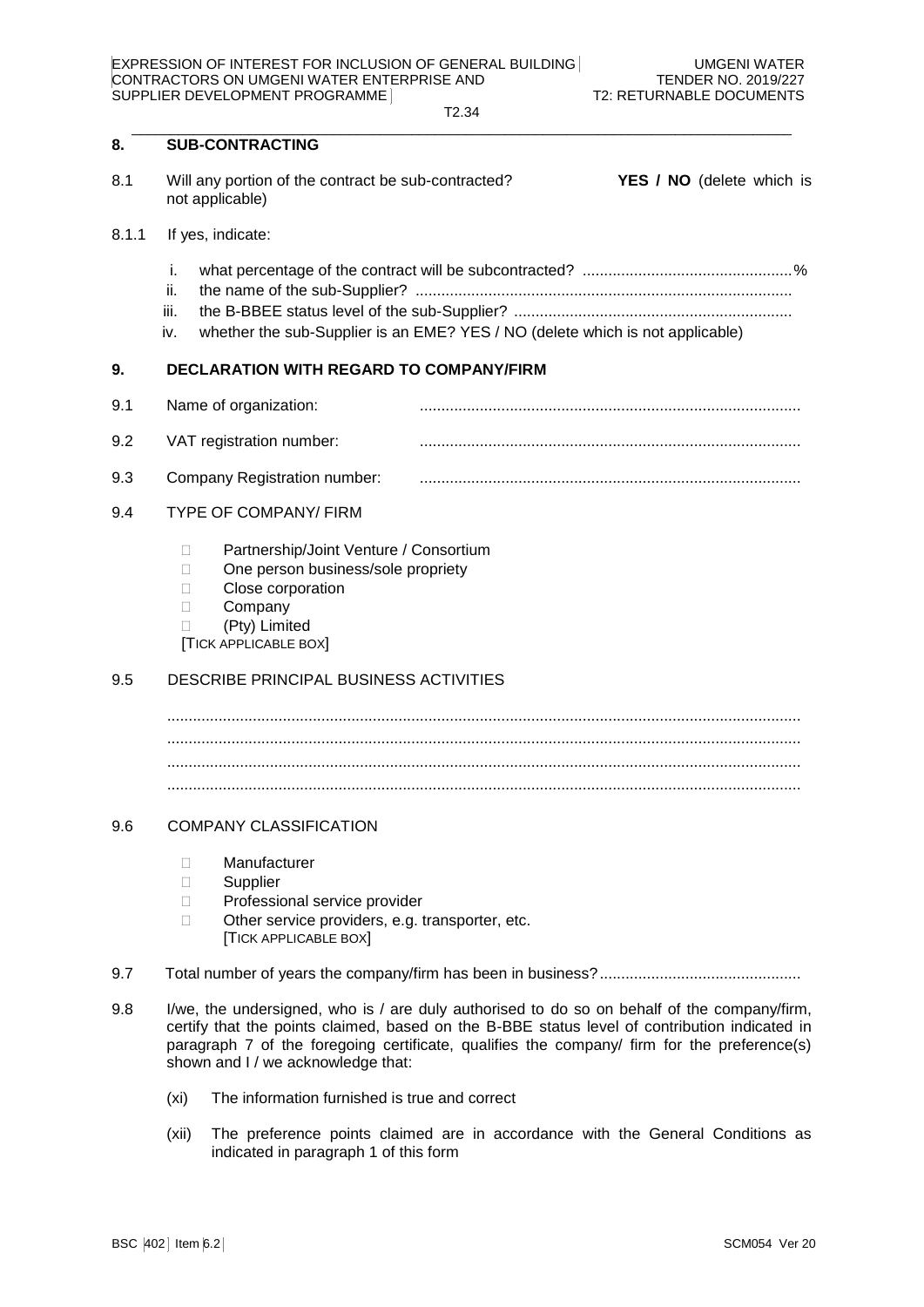- (xiii) In the event of a contract being awarded as a result of points claimed as shown in paragraph 7, the Supplier may be required to furnish documentary proof to the satisfaction of the purchaser that the claims are correct;
- (xiv) If the B-BBEE status level of contribution has been claimed or obtained on a fraudulent basis or any of the conditions of contract have not been fulfilled, the purchaser may, in addition to any other remedy it may have –
	- (f) disqualify the person from the tendering process;
	- (g) recover costs, losses or damages it has incurred or suffered as a result of that person's conduct;
	- (h) cancel the contract and claim any damages which it has suffered as a result of having to make less favourable arrangements due to such cancellation;
	- (i) restrict the tenderer or Supplier, its shareholders and directors, or only the shareholders and directors who acted on a fraudulent basis, from obtaining business from any organ of state for a period not exceeding 10 years, after the audi alteram partem (hear the other side) rule has been applied; and
	- (j) forward the matter for criminal prosecution

# ................................................................................. **SIGNATURE(S) OF TENDERER(S):** DATE:....................................................................... ADDRESS:............................................................... ................................................................................. .................................................................................

# **WITNESSES:**

- 1 .......................................................................
- 2 .......................................................................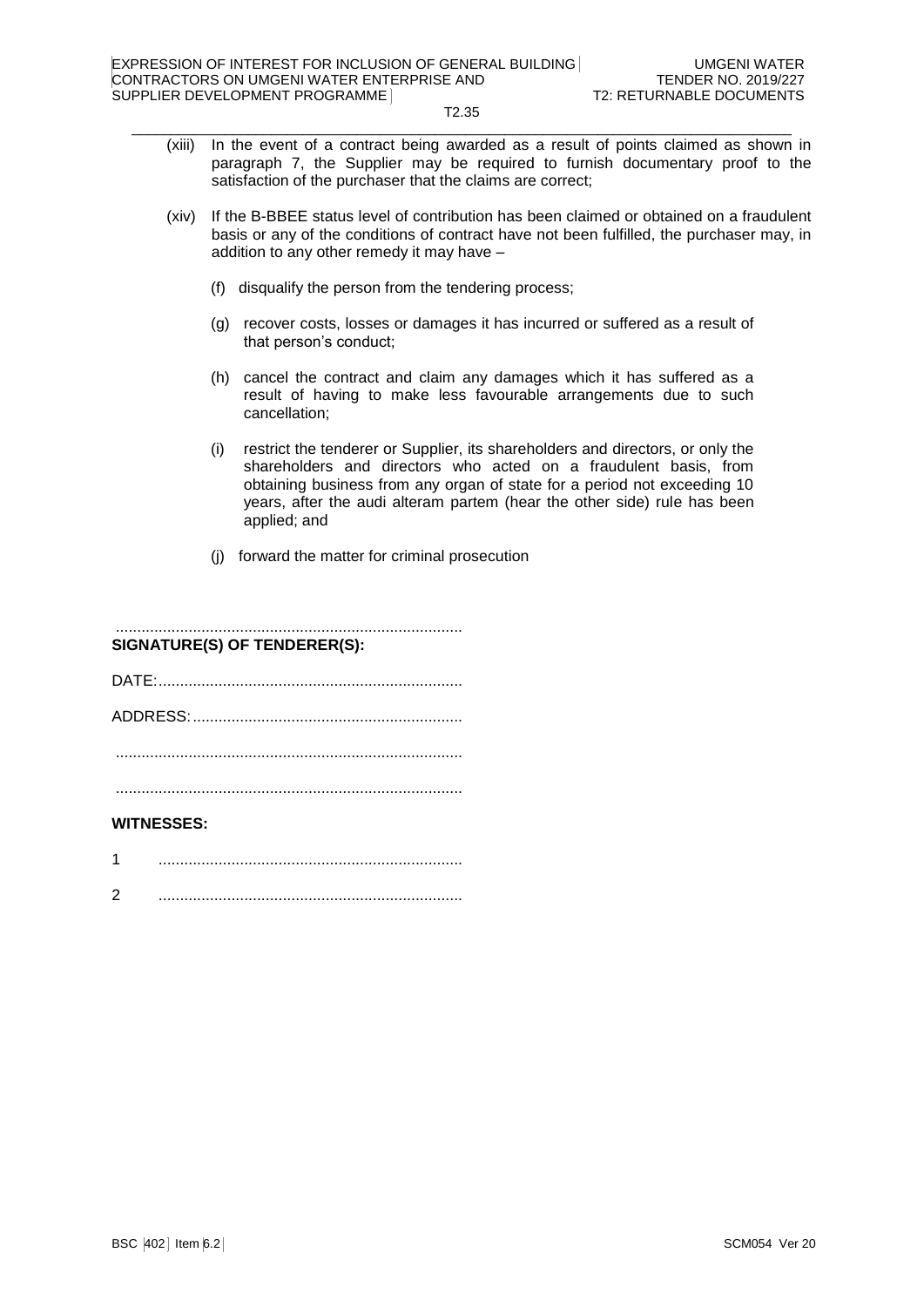#### $\_$  . The contribution of the contribution of the contribution of the contribution of the contribution of the contribution of the contribution of the contribution of the contribution of the contribution of the contributio **T2.2.15 .../continued B-BBEE STATUS LEVEL VERIFICATION CERTIFICATES**

Tenderers not submitting a **valid original or a certified copy** B-BBEE Status Level Verification Certificate or are non-compliant contributors to B-BBEE do not qualify for preference points for B-BBEE but will not be disqualified from the tendering process.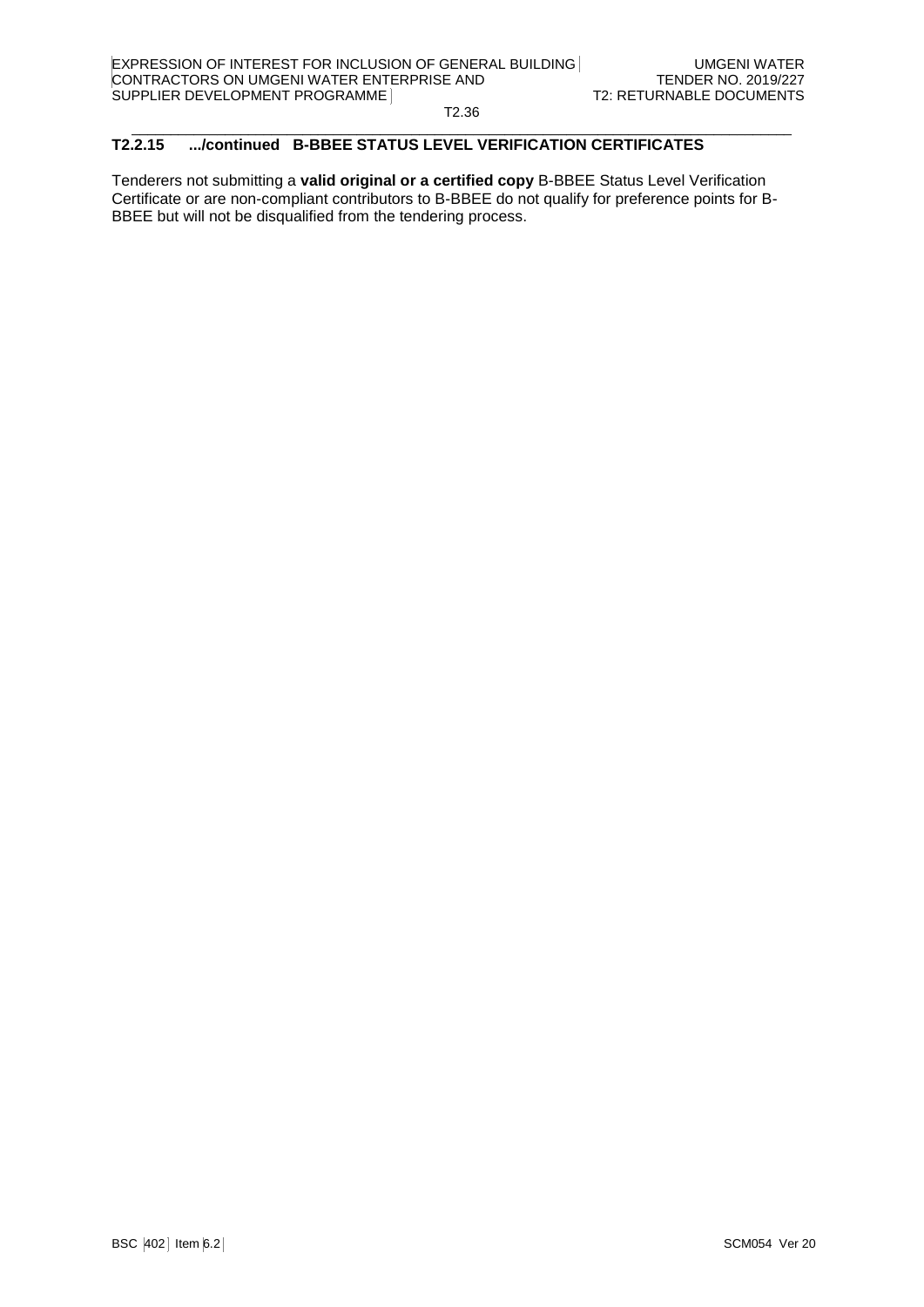#### T2.37  $\_$  . The contribution of the contribution of the contribution of the contribution of the contribution of the contribution of the contribution of the contribution of the contribution of the contribution of the contributio

# **T2.2.16 LETTER OF GOOD STANDING IN TERMS OF COID ACT (Compensation for Occupational Injuries and Diseases Act)**

**INSERT HERE**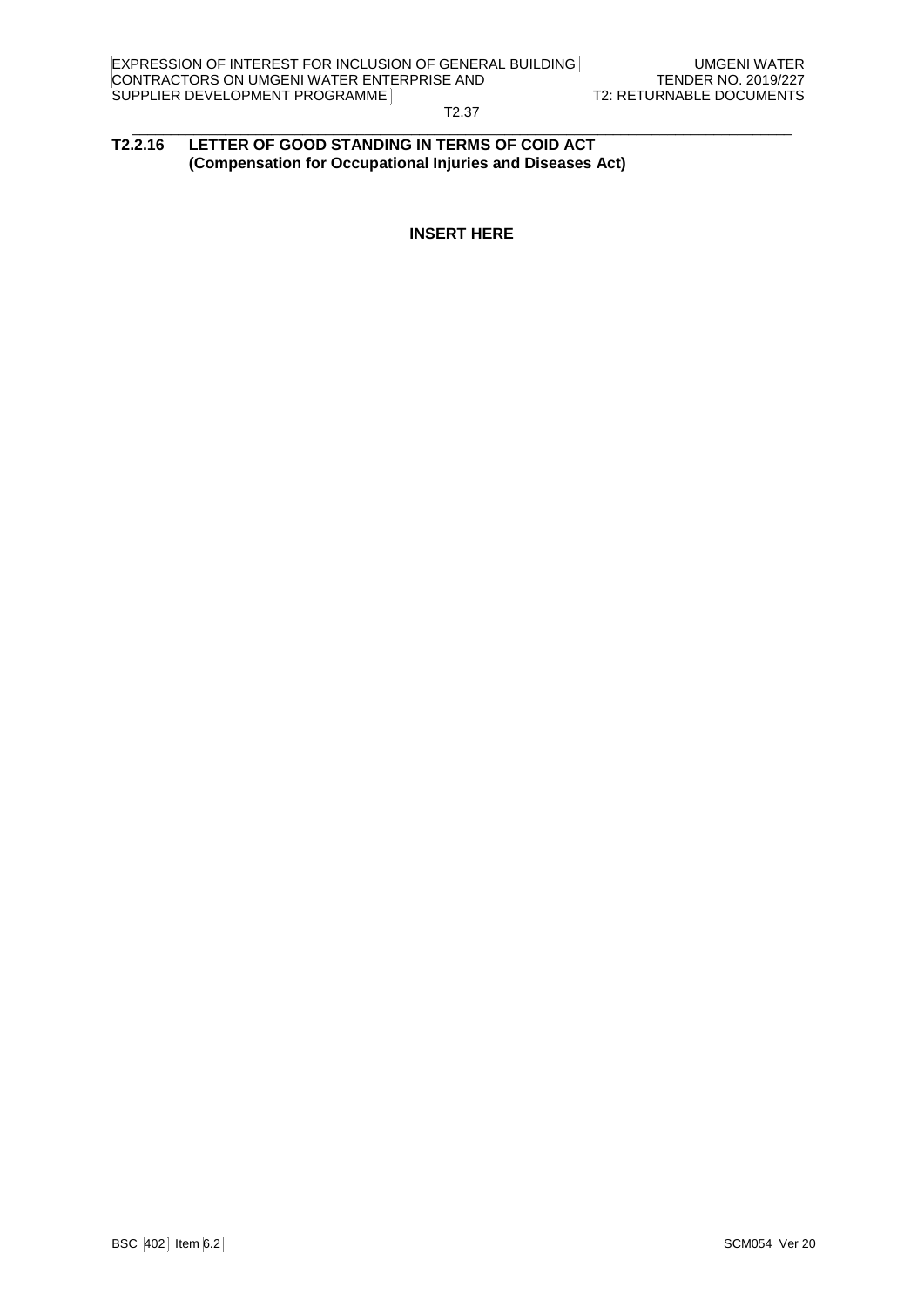#### $\_$  . The contribution of the contribution of the contribution of the contribution of the contribution of the contribution of the contribution of the contribution of the contribution of the contribution of the contributio **T2.2.17 TENDERER'S FINANCIAL STANDING**

**In terms of the standard conditions of Tender, the Tenderer shall provide information about its commercial position, which includes information necessary for the Purchaser to evaluate the Tenderer's financial standing.** 

To that end the Tenderer must provide with its Tender a bank rating, certified by its banker, to the effect that it will be able to successfully complete the contract at the Tendered amount within the specified time for completion.

**However, should the Tenderer be unable to provide a bank rating with its Tender, it shall state the reasons as to why it is unable to do so, and in addition provide the following details of its banker and bank account that it intends to use for project:**

| Name of account holder: |  |
|-------------------------|--|
|                         |  |

*Failure to provide either the required bank details or a certified bank rating with its Tender, will lead to the conclusion that the Tenderer does not have the necessary financial resources at its disposal to complete the contract successfully within the specified time for completion.*

The Purchaser undertakes to treat the information thus obtained as confidential, strictly for the use of evaluation of the Tender submitted by the Tenderer.

SIGNATURE: ..................................................... DATE: ........................................................ *(of person authorized to sign on behalf of the Tenderer)*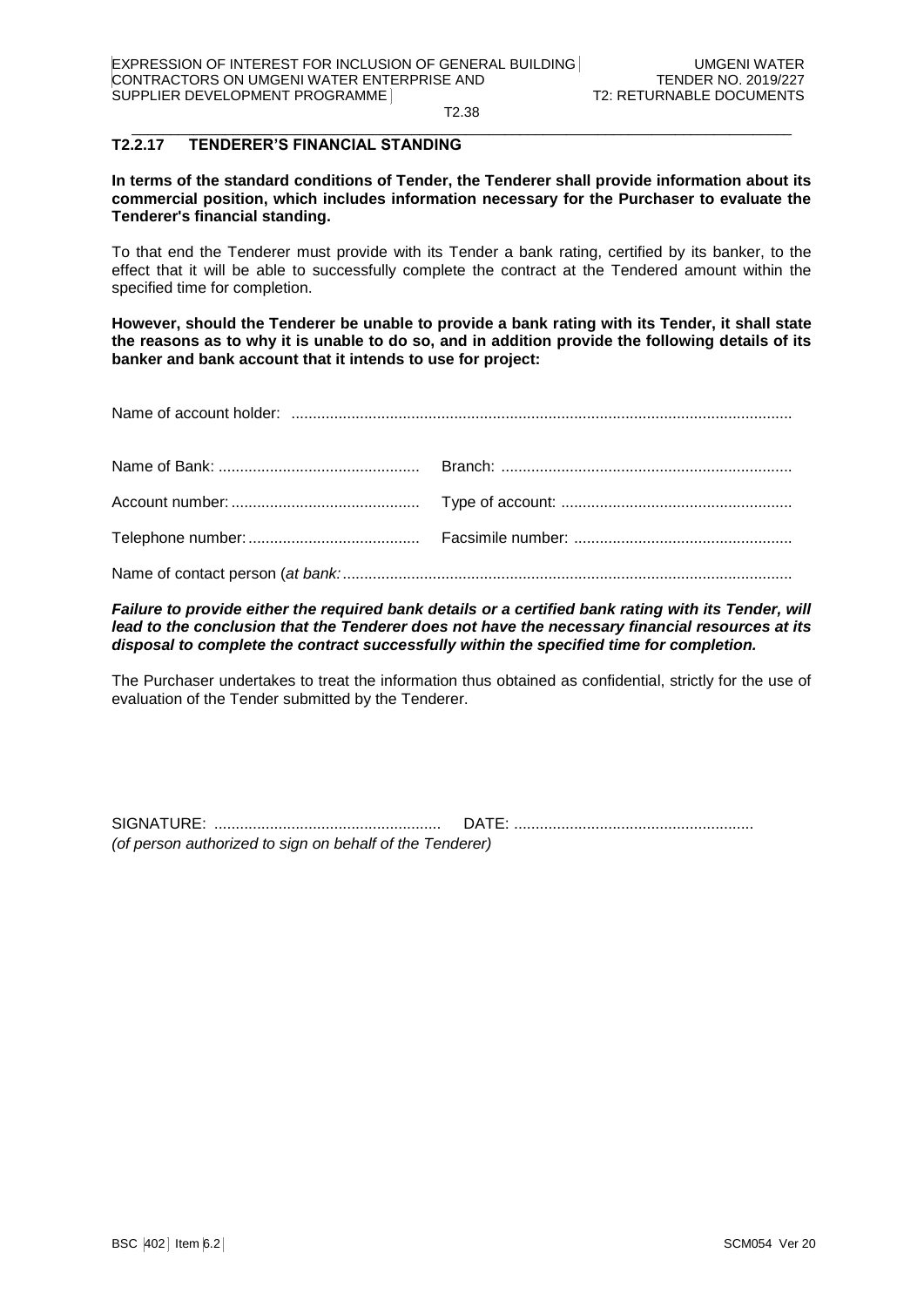#### $\_$  . The contribution of the contribution of the contribution of the contribution of the contribution of the contribution of the contribution of the contribution of the contribution of the contribution of the contributio **T2.2.18 SUPPLIERS HEALTH AND SAFETY DECLARATION**

In terms of Clause 5(1)9(h) of the OHSA 1993 Construction Regulations 2014 (referred to as "the Regulations" hereafter), a Supplier may only be appointed to perform construction work if the Purchaser is satisfied that the Supplier has the necessary competencies and resources to carry out the work safely in accordance with the Occupational Health and Safety Act No 85 of 1993 and the OHSA 1993 Construction Regulations 2014.

To that effect a person duly authorized by the Tenderer must complete and sign the declaration hereafter in detail.

# **Declaration by Tenderer**

- 1. I the undersigned hereby declare and confirm that I am fully conversant with the Occupational Health and Safety Act No 85 of 1993 (as amended by the Occupational Health and Safety Amendment Act No 181 of 1993), and the OHSA 1993 Construction Regulations 2014.
- 2. I hereby declare that my company / enterprise have the competence and the necessary resources to safely carry out the construction work under this contract in compliance with the Construction Regulations and the Purchaser's Health and Safety Specifications.
- 3. I hereby undertake, if my Tender is accepted, to provide a sufficiently documented Health and Safety Plan in accordance with CR7(1) of the Construction Regulations, approved by the Purchaser or its representative, before I will be allowed to commence with construction work under the contract. I hereby agree that my company/enterprise will not have a claim for compensation for delay or extension of time because of my failure to obtain the necessary approval for the said safety plan.
- 4. I confirm that copies of my company's approved Health and Safety Plan, the Purchaser's Safety Specifications as well as the OHSA 1993 Construction Regulations 2014 will be provided on site and will at all times be available for inspection by the Supplier's personnel, the Purchaser's personnel, the Engineer, visitors, and officials and inspectors of the Department of Labour.
- 5. I hereby confirm that adequate provision has been made in my Tendered rates and prices in the bill of quantities to cover the cost of all resources, actions, training and all health and safety measures envisaged in the OHSA 1993 Construction Regulations 2014, including the cost for specific items that may be scheduled in the bill of quantities.
- 6. I hereby confirm that I will be liable for any penalties that may be applied by the Purchaser in terms of the said Regulations for failure on my part to comply with the provisions of the Act and the Regulations as set out in Regulation 30 of the Regulations.
- 7. I agree that my failure to complete and execute this declaration to the satisfaction of the Purchaser will mean that I am unable to comply with the requirements of the OHSA 1993 Construction Regulations 2014, and accept that my Tender will be prejudiced and may be rejected at the discretion of the Purchaser.
- 8. I am aware of the fact that, should I be awarded the contract, I must submit the notification required in terms of Regulation 4 of the OHSA 1993 Construction Regulations 2014 *(example attached hereafter)* before I will be allowed to proceed with any work under the contract.

SIGNATURE: ..................................................... DATE: ........................................................ *(of person authorized to sign on behalf of the Tenderer)*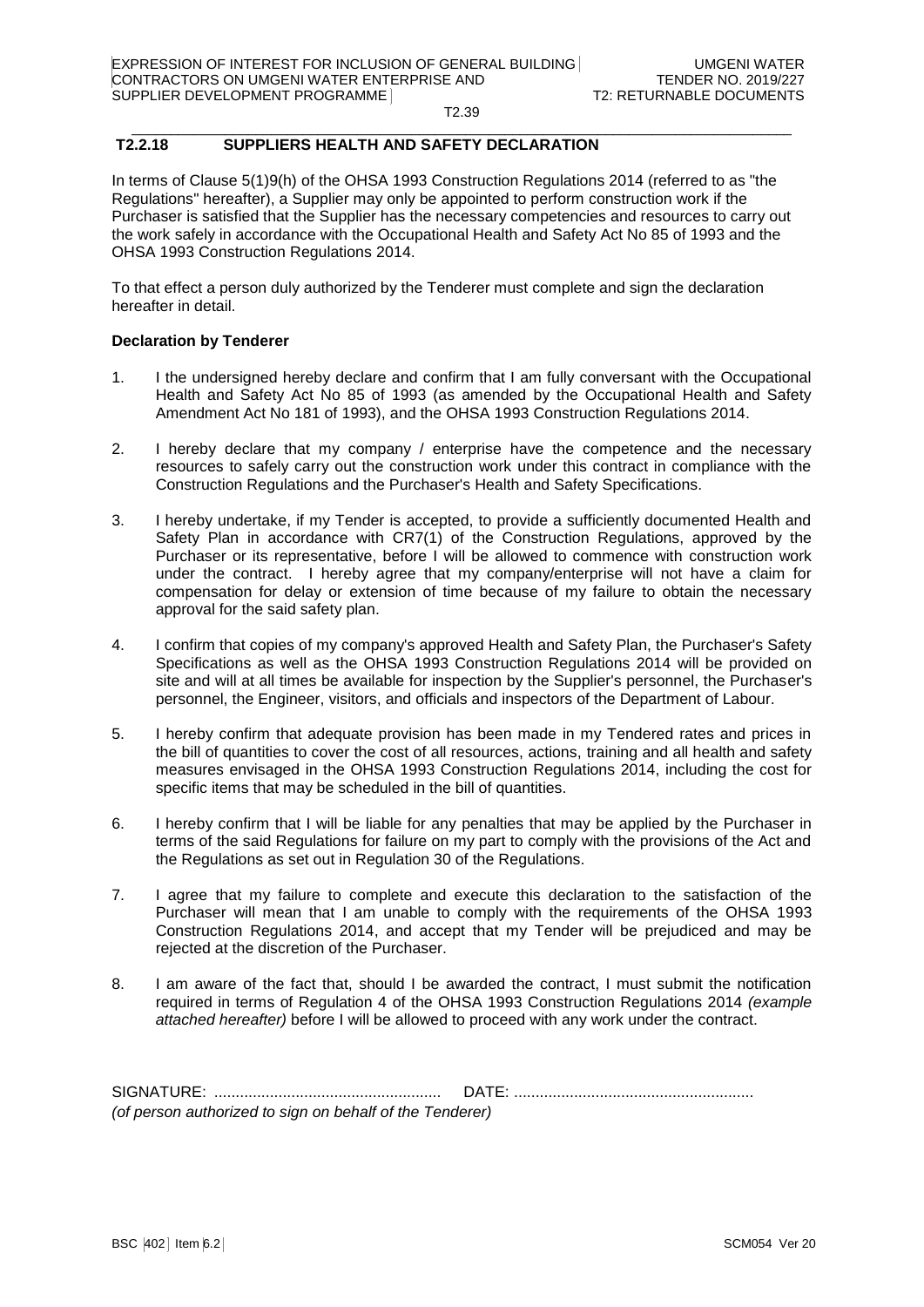#### $T2.2.19$ **PRO FORMA OHS NOTIFICATION**

# PRO FORMA NOTIFICATION FORM IN TERMS OF THE OCCUPATIONAL HEALTH AND SAFETY **ACT 1993. CONSTRUCTION REGULATIONS 2014**

[In terms of Regulation 4 of the Construction Regulations 2014, the successful Tenderer must complete and forward this form prior to commencement of work to the office of the **Department of Labour.]** 

| 1.  | (a)        |                                                                                              |
|-----|------------|----------------------------------------------------------------------------------------------|
|     | (b)        |                                                                                              |
|     |            |                                                                                              |
| 2.  |            |                                                                                              |
| 3.  | (a)        |                                                                                              |
|     | (b)        |                                                                                              |
|     |            |                                                                                              |
| 4.  | (a)        |                                                                                              |
|     | (b)        |                                                                                              |
|     |            |                                                                                              |
| 5.  |            | Name of Supplier's construction supervisor on site appointed in terms of Regulation 6(1):    |
|     |            |                                                                                              |
| 6.  |            | Name/s of Supplier's sub-ordinate supervisors on site appointed in terms of regulation 6(2). |
| 7.  |            |                                                                                              |
| 8.  |            |                                                                                              |
|     |            |                                                                                              |
| 9.  |            |                                                                                              |
| 10. |            |                                                                                              |
| 11. |            |                                                                                              |
| 12. |            | Planned number of Sub-contractors on the construction site accountable to Supplier:          |
|     |            |                                                                                              |
|     |            |                                                                                              |
|     | SIGNED BY: |                                                                                              |

| SUPPIIFR <sup>1</sup> |  |
|-----------------------|--|
| PI IRCHASHY'          |  |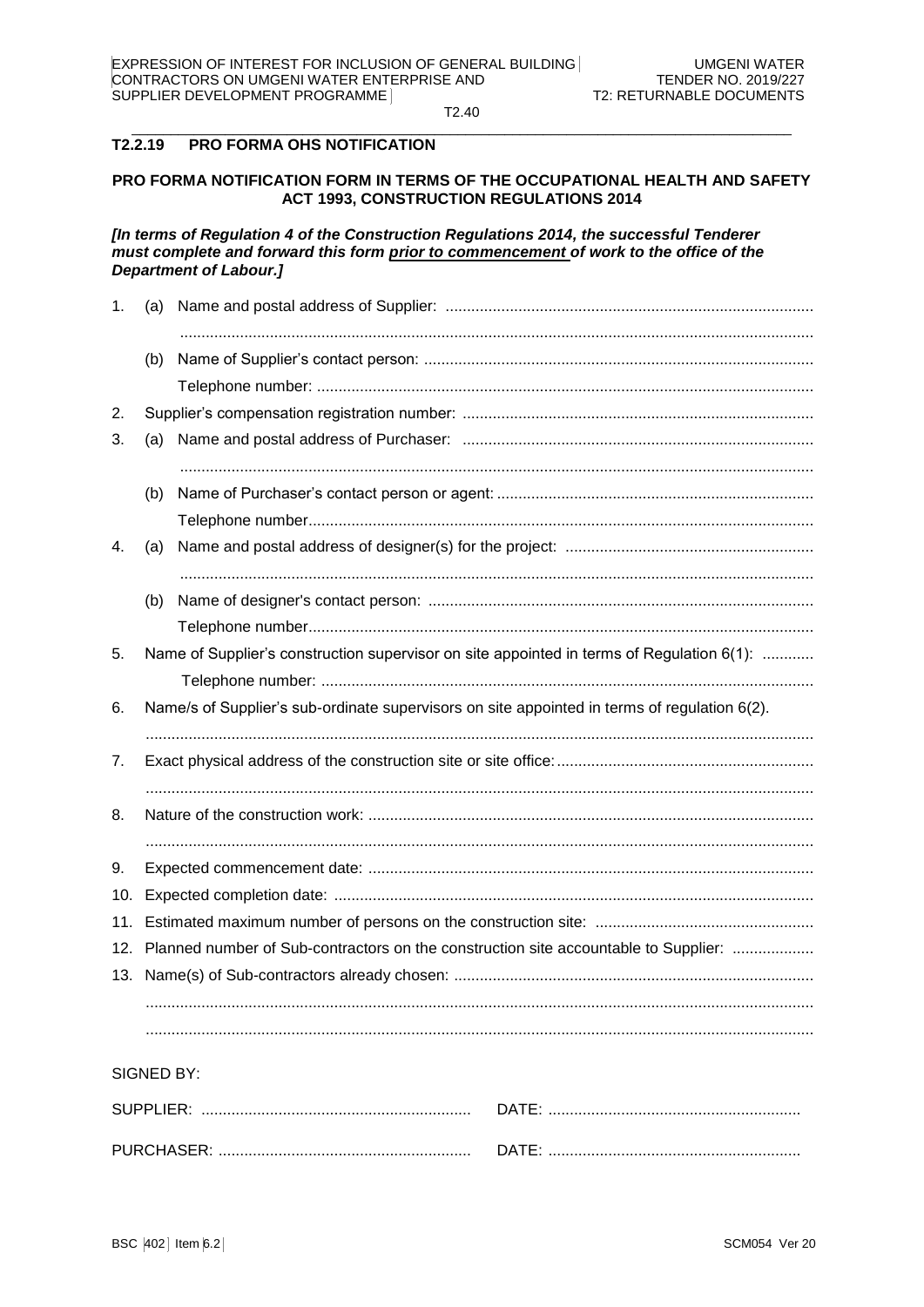#### T2.41  $\_$  . The contribution of the contribution of the contribution of the contribution of the contribution of the contribution of the contribution of the contribution of the contribution of the contribution of the contributio

# **T2.2.20 LETTER OF INTENT FOR PUBLIC LIABILITY**

**INSERT HERE**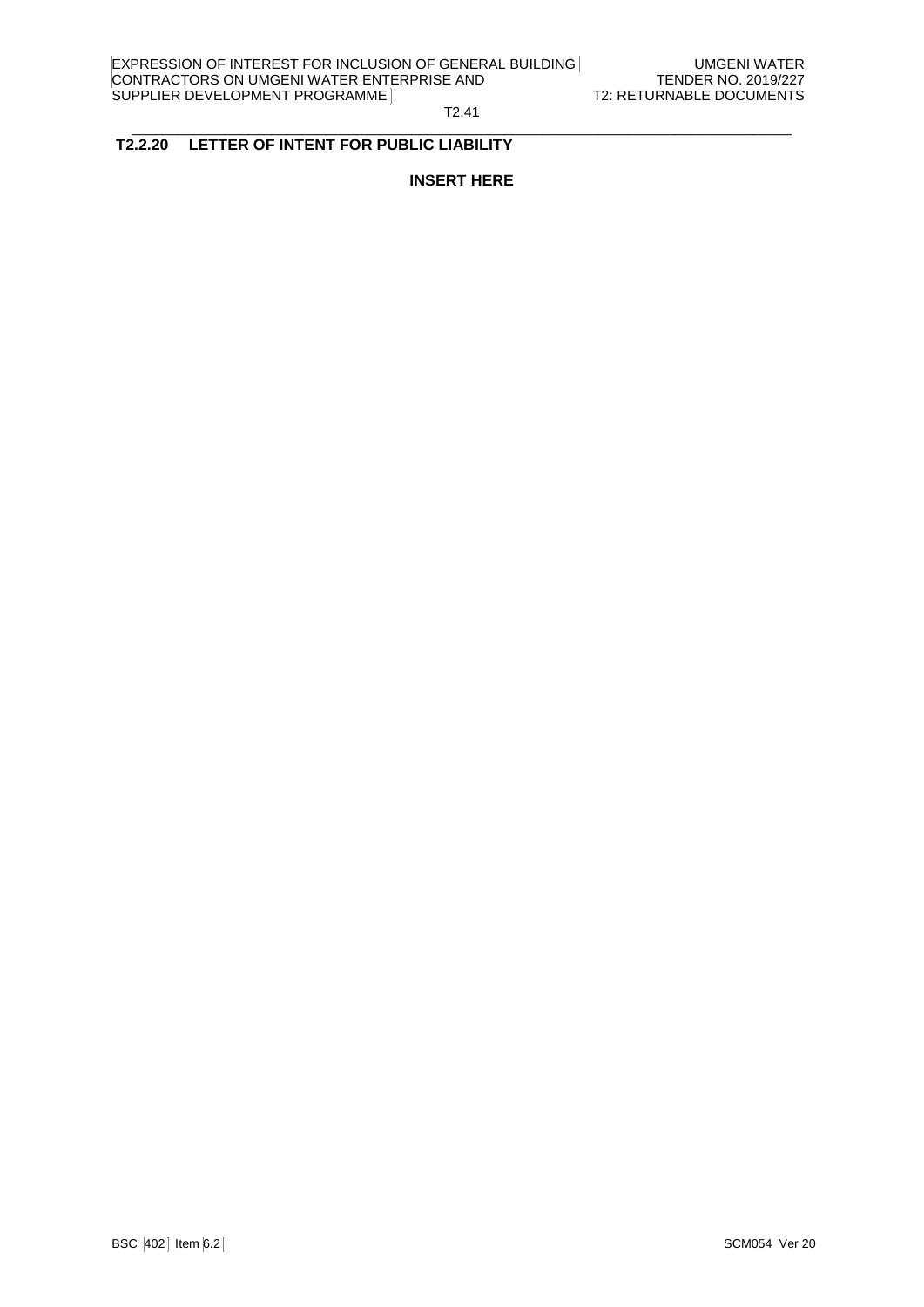T2.42  $\_$  . The contribution of the contribution of the contribution of the contribution of the contribution of the contribution of the contribution of the contribution of the contribution of the contribution of the contributio

# **T2.2.21 CENTRAL SUPPLIER DATABASE (CSD) REPORT**

# **INSERT HERE**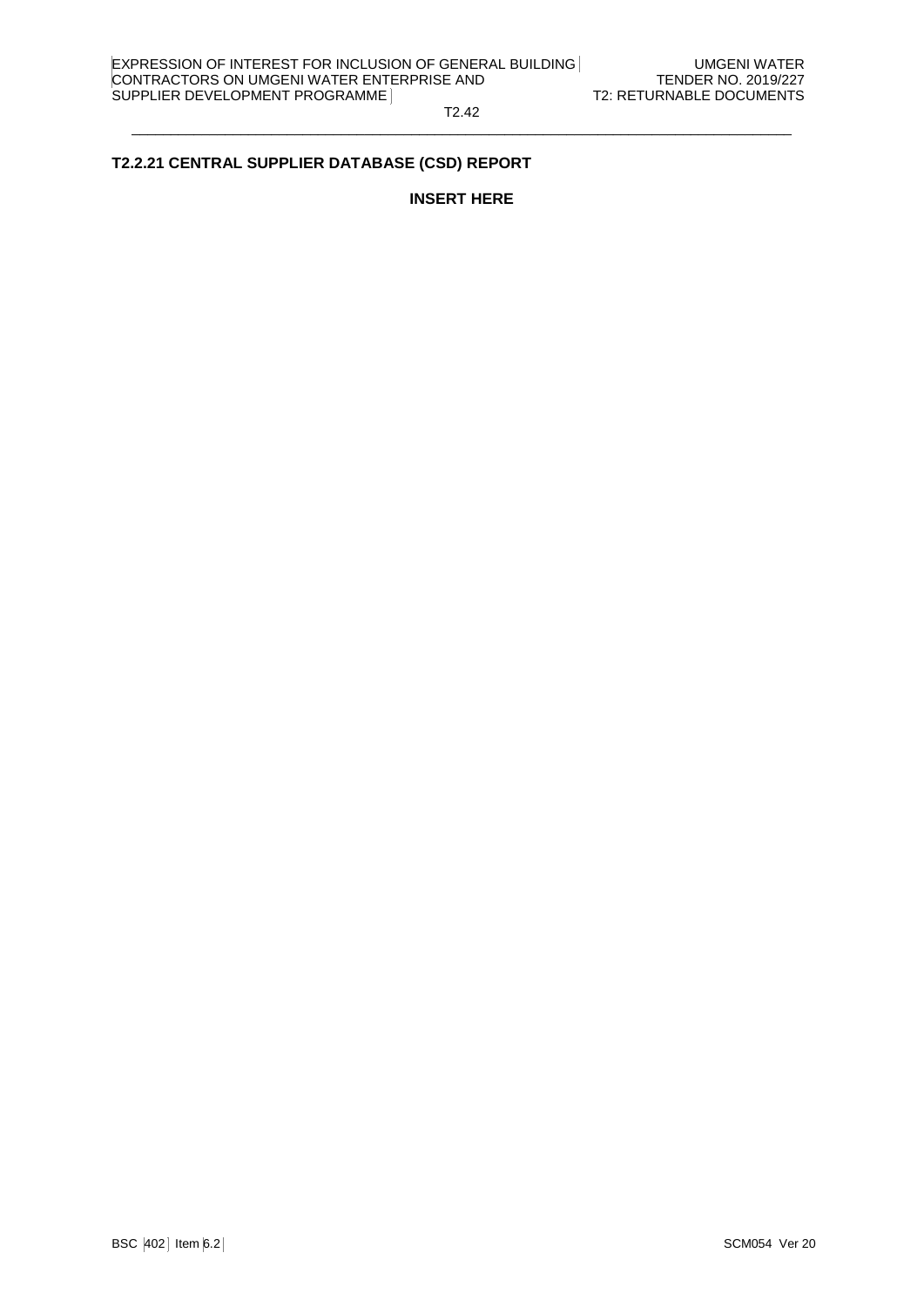

# **CONTRACT No: 2019/227**

# **CONTRACT TITLE: EXPRESSION OF INTEREST FOR INVITATION OF GENERAL BUILDING CONTRACTORS FOR INCLUSION ON UMGENI WATER ENTERPRISE AND SUPPLIER DEVELOPMENT PROGRAMME**

**VOLUME 2 – Offer, Contract, Pricing, Scope of Work and Site Information**

### **Issued by:**

**Tender Queries:**

Umgeni Water 310 Burger Street Pietermaritzburg

Contact Name: Mvelo Mbeje Telephone: 033 341 1099

**Name of Tenderer: .................................................................**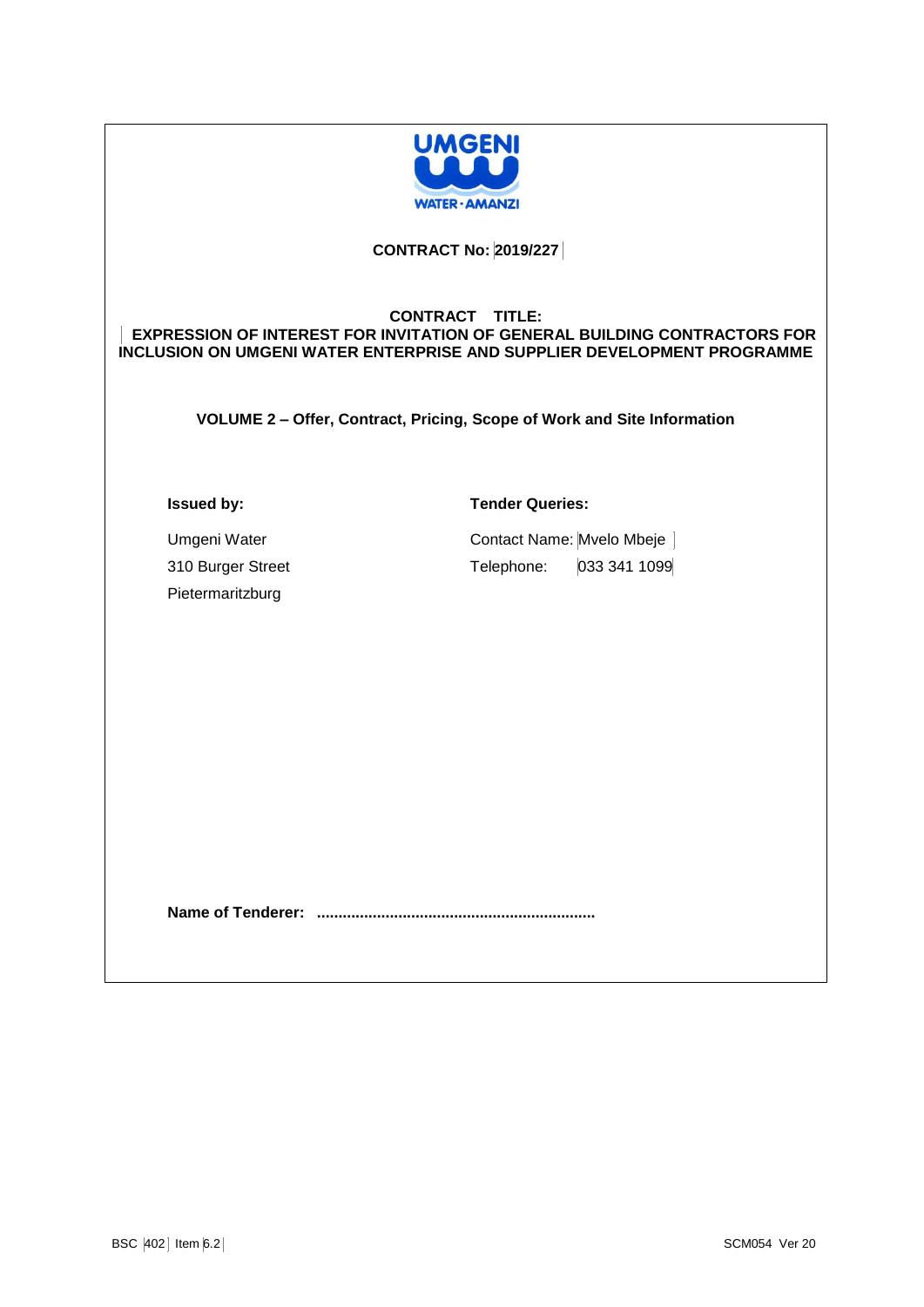# **TABLE OF CONTENTS**

|     | <b>DESCRIPTION</b>  |                             | <b>PAGE</b> | <b>SHEET</b><br><b>COLOUR</b> |
|-----|---------------------|-----------------------------|-------------|-------------------------------|
|     | <b>VOLUME 1</b>     |                             |             |                               |
|     | <b>THE TENDER</b>   |                             |             |                               |
| T1  |                     | <b>TENDERING PROCEDURES</b> |             |                               |
|     | T1.1                |                             |             | White                         |
|     | T1.2                |                             |             | Pink                          |
| T.2 |                     | <b>RETURNABLE DOCUMENTS</b> |             |                               |
|     | T2.1                |                             |             | Yellow                        |
|     | T2.2                |                             |             | Yellow                        |
|     | <b>VOLUME 2</b>     |                             |             |                               |
|     | <b>THE CONTRACT</b> |                             |             |                               |

| <b>C.1 AGREEMENTS AND CONTRACT DATA</b> |  |        |  |
|-----------------------------------------|--|--------|--|
|                                         |  | Yellow |  |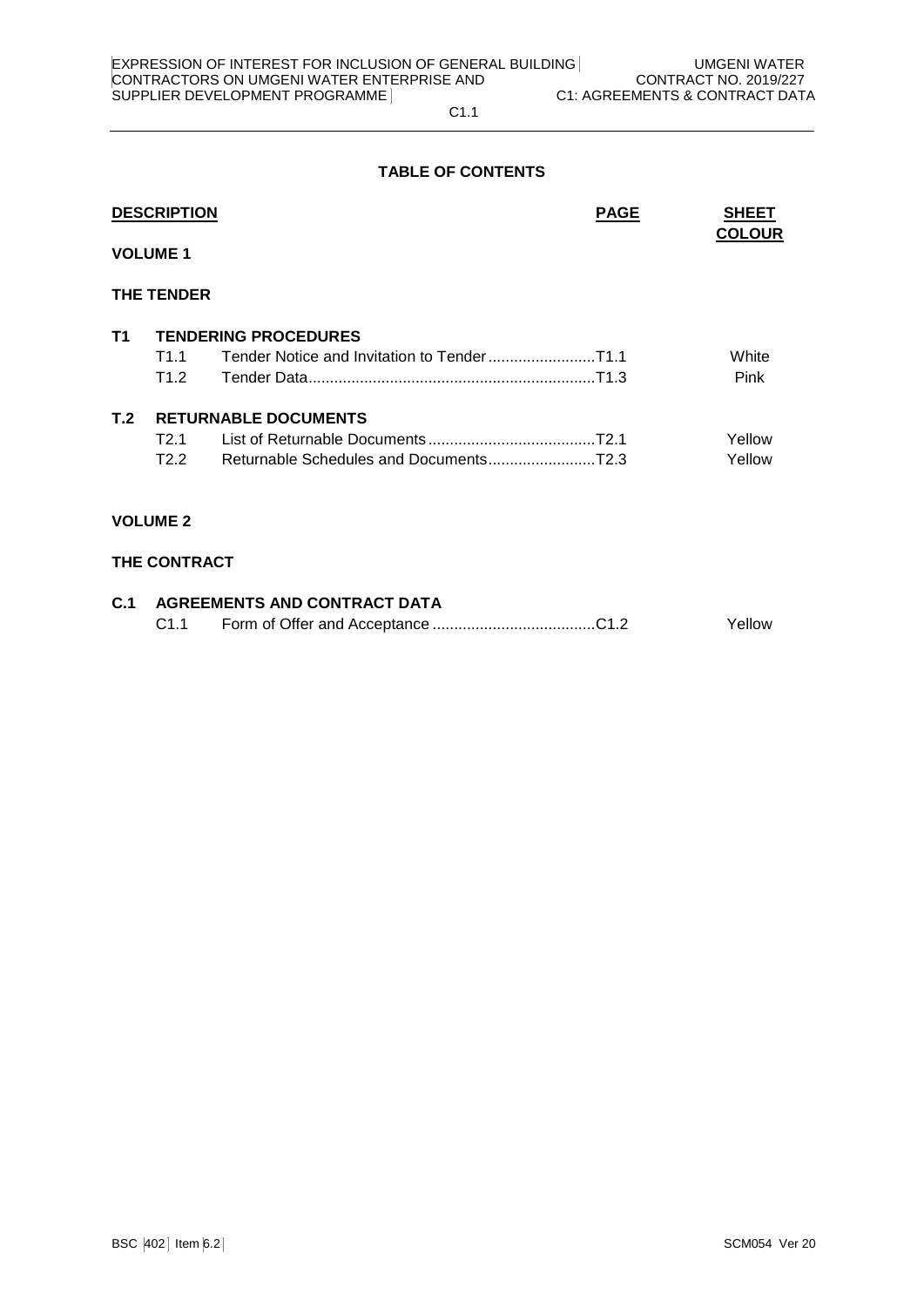### **C.1 AGREEMENTS AND CONTRACT DATA**

*IMPORTANT NOTE ON C1.1:*

*ALL Tenderers MUST complete and sign Form A: OFFER (the first page hereafter).*

*Form B: ACCEPTANCE will be signed by the Employer and then only in the case of the successful Tenderer.*

*Form C: SCHEDULE OF DEVIATIONS must be signed by the Employer as well as the successful Tenderer after award of the contract.*

*Form D: CONFIRMATION OF RECEIPT must be signed by the successful Tenderer on receipt of a fully completed original copy of the Agreement including the Schedule of Deviations, if any.*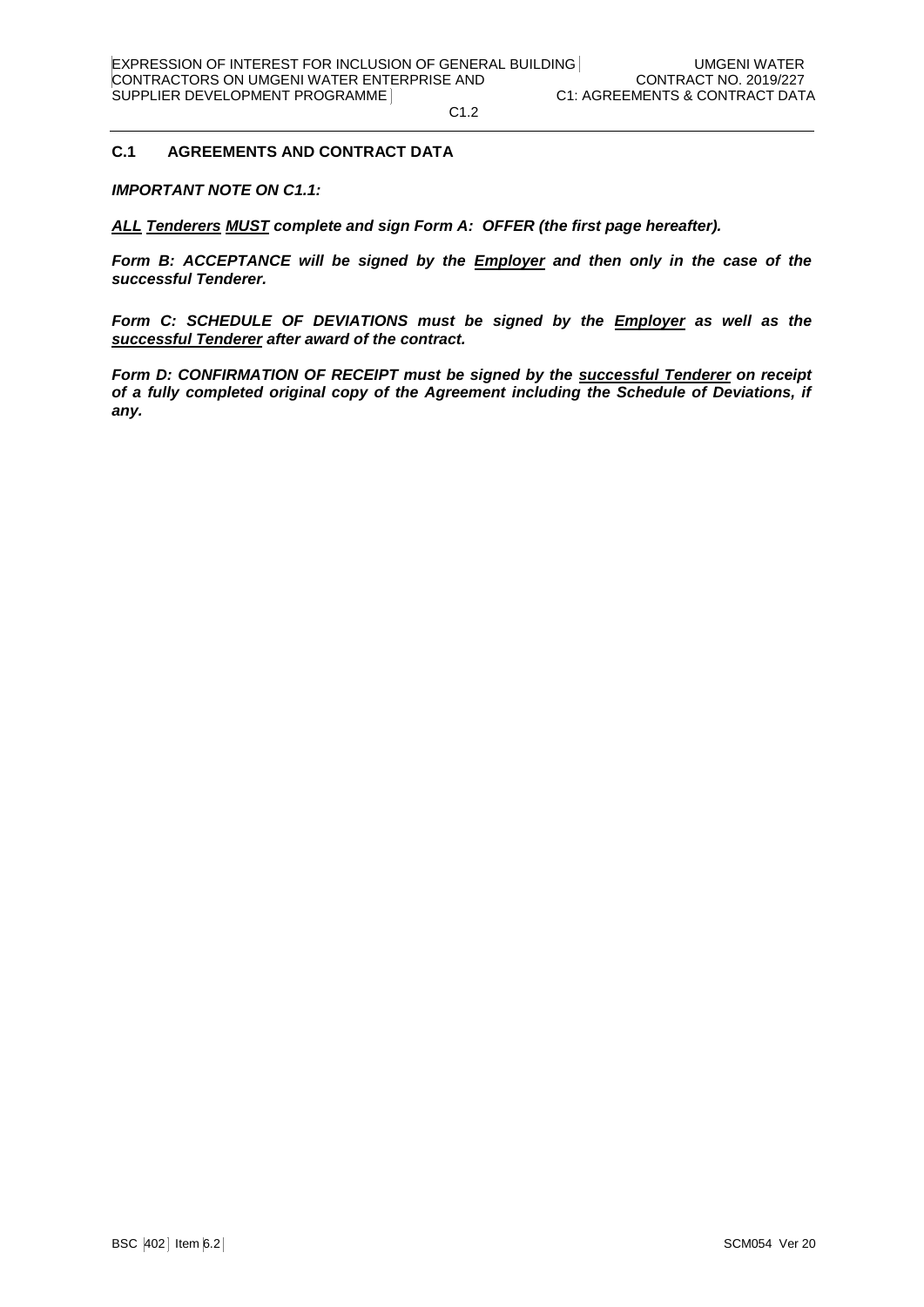### **C1.1 FORM OF OFFER AND ACCEPTANCE**

### **A: OFFER**

The Purchaser, identified in the Acceptance signature block, has solicited offers to enter into a contract in respect of the following works:

# **TENDER NO. 2019/227 – EXPRESSION OF INTEREST FOR INVITATION OF GENERAL BUILDING CONTRACTORS FOR INCLUSION ON UMGENI WATER ENTERPRISE AND SUPPLIER DEVELOPMENT PROGRAMME.**

The Tenderer, identified in the Offer signature block below, has examined the documents listed in the Tender Data and addenda thereto as listed in the Returnable Schedules, and by submitting this Offer has accepted the Conditions of Tender.

By the representative of the Tenderer, deemed to be duly authorized, signing this part of this Form of Offer and Acceptance, the Tenderer offers to perform all of the obligations and liabilities of the Supplier under the Contract including compliance with all its terms and conditions according to their true intent and meaning for an amount to be determined in accordance with the Conditions of Contract identified in the Contract Data.

#### **The offered total of the prices inclusive of Value Added Tax is:**

### **THIS BEING AN EXPRESSION OF INTEREST, NO OFFER IS REQUIRED.**

This Offer may be accepted by the Purchaser by signing the Acceptance part of this Form of Offer and Acceptance and returning one copy of this document to the Tenderer before the end of the period of validity stated in the Tender Data, whereupon the Tenderer becomes the party named as the Supplier in the Conditions of Contract identified in the Contract Data.

| <b>WITNESS:</b> |
|-----------------|
|                 |
|                 |

**Date:** ..............................................................................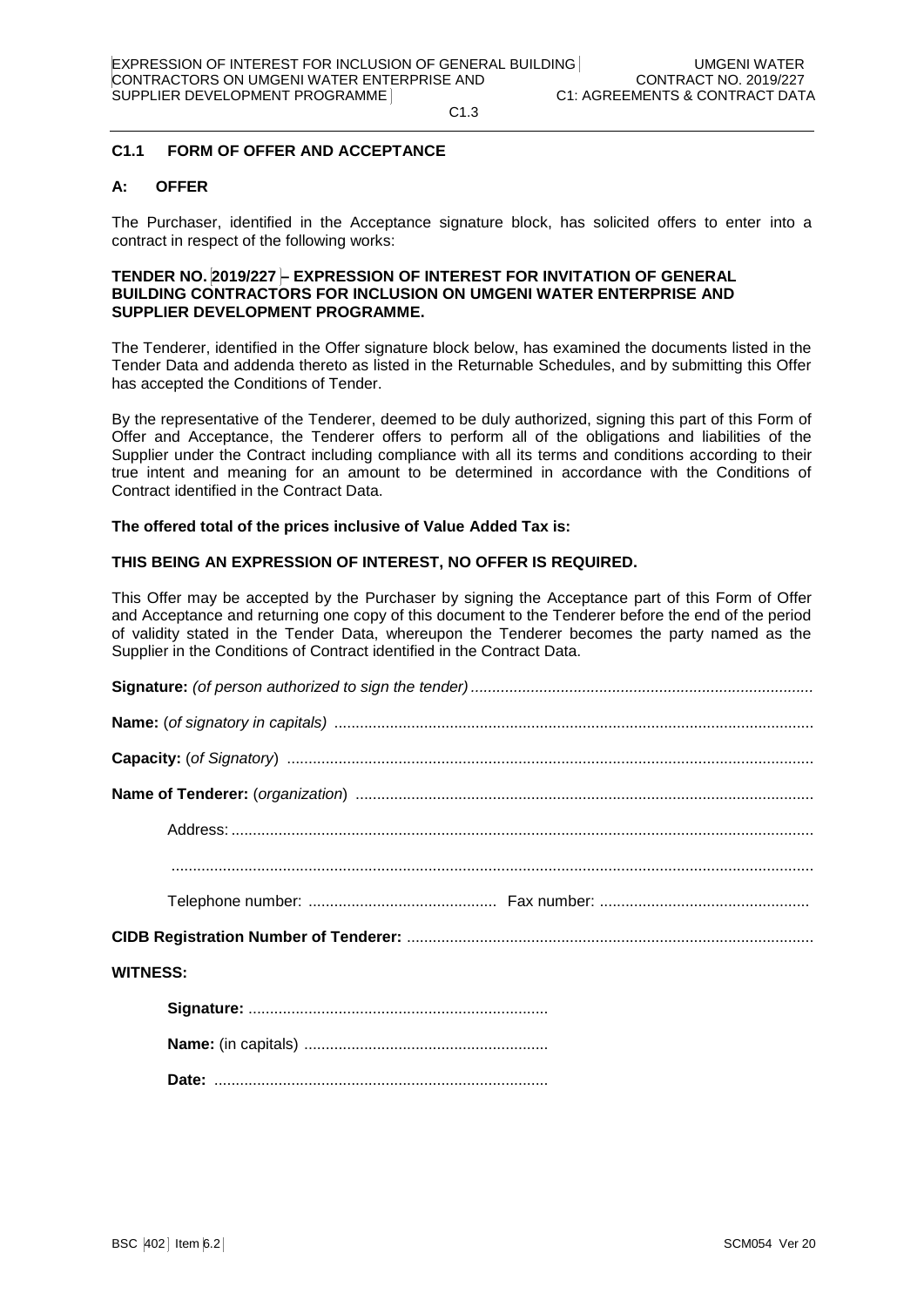# **B: ACCEPTANCE**

By signing this part of the Form of Offer and Acceptance, the Purchaser identified below accepts the Tenderer's Offer. In consideration thereof, the Purchaser shall pay the Supplier the amount due in accordance with the Conditions of Contract as set out in the General and Special Conditions of Contract, and identified in the Contract Data. Acceptance of the Tenderer's Offer shall form an agreement between the Purchaser and the Tenderer upon the terms and conditions contained in this Agreement and in the Contract that is the subject of this Agreement.

The terms of the contract are contained in

- C.1 Agreement, and Contract Data, (which include this Agreement)
- C.2 Pricing Data, including the Bill of Quantities
- C.3 Scope of Work
- C.4 Site Information

and the schedules, forms, drawings and documents or parts thereof, which may be incorporated by reference into Parts 1 to 4 above.

Deviations from and amendments to the documents listed in the Tender Data and any addenda thereto listed in the Tender Schedules as well as any changes to the terms of the Offer agreed by the Tenderer and the Purchaser during this process of offer and acceptance, are contained in the Schedule of Deviations attached to and forming part of this Agreement. No amendments to or deviations from said documents are valid unless contained in this Schedule.

The Tenderer shall within two weeks after receiving a completed copy of this Agreement, including the Schedule of Deviations (if any), contact the Purchaser's agent (whose details are given in the Contract Data) to arrange the delivery of any other bonds, guarantees, proof of insurance and any other documentation to be provided in terms of the Conditions of Contract identified in the Contract Data. Failure to fulfil any of these obligations in accordance with those terms shall constitute a repudiation of this Agreement.

Notwithstanding anything contained herein, this Agreement comes into effect on the date when the Tenderer receives one fully completed original copy of this document, including the Schedule of Deviations (if any). Unless the Tenderer (now Supplier) within five days of the date of such receipt notifies the Purchaser in writing of any reason why he cannot accept the contents of this Agreement, this Agreement shall constitute a binding contract between the parties.

| Signature:       |  |
|------------------|--|
|                  |  |
| <b>Capacity:</b> |  |
|                  |  |
|                  |  |
|                  |  |

### **AS WITNESS**

| Date: |  |
|-------|--|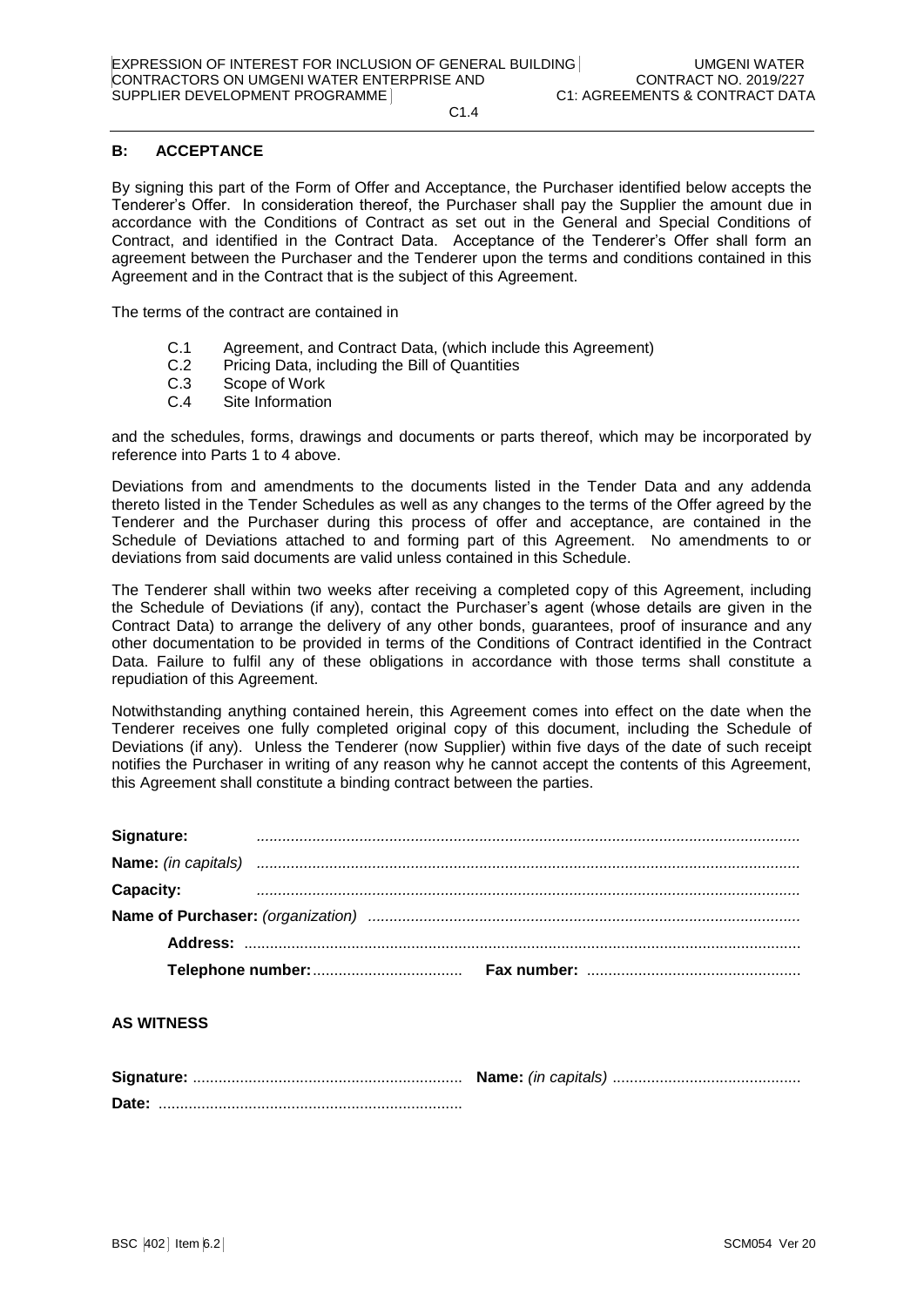# **C: SCHEDULE OF DEVIATIONS**

The extent of deviations from the tender documents issued by Umgeni Water prior to the tender closing date is limited to those permitted in terms of the Tender Data and the Conditions of Tender.

A Tenderer's covering letter will not necessarily be included in the final contract document. Should any matter in such letter, which constitutes a deviation as aforesaid become the subject of agreements reached during the process of offer and acceptance, the outcome of such agreement shall be recorded here.

Any other matters arising from the process of offer and acceptance either as a confirmation, clarification or change to the tender documents and which it is agreed by the Parties becomes an obligation of the contract shall also be recorded here.

Any change or addition to the tender documents arising from the above agreements and recorded here shall also be incorporated into the final draft of the Contract.

| 1.           |  |
|--------------|--|
|              |  |
|              |  |
| 2.           |  |
|              |  |
|              |  |
| 3.           |  |
|              |  |
|              |  |
| $\mathbf{4}$ |  |
|              |  |
|              |  |
| 5.           |  |
|              |  |
|              |  |
| 6.           |  |
|              |  |
|              |  |
| 7.           |  |
|              |  |
|              |  |

By the duly authorized representatives signing this Schedule of Deviations, Umgeni Water and the Tenderer agree to and accept the foregoing Schedule of Deviations as the only deviations from and amendments to the documents listed in the Tender Data and addenda thereto as listed in the Tender Schedules, as well as any confirmation, clarification or change to the terms of the offer agreed by the Tenderer and Umgeni Water during this process of offer and acceptance.

It is expressly agreed that no other matter whether in writing, oral communication or implied during the period between the issue of the tender documents and the receipt by the Tenderer of a completed signed copy of this Agreement shall have any meaning or effect in the contract between the parties arising from this Agreement.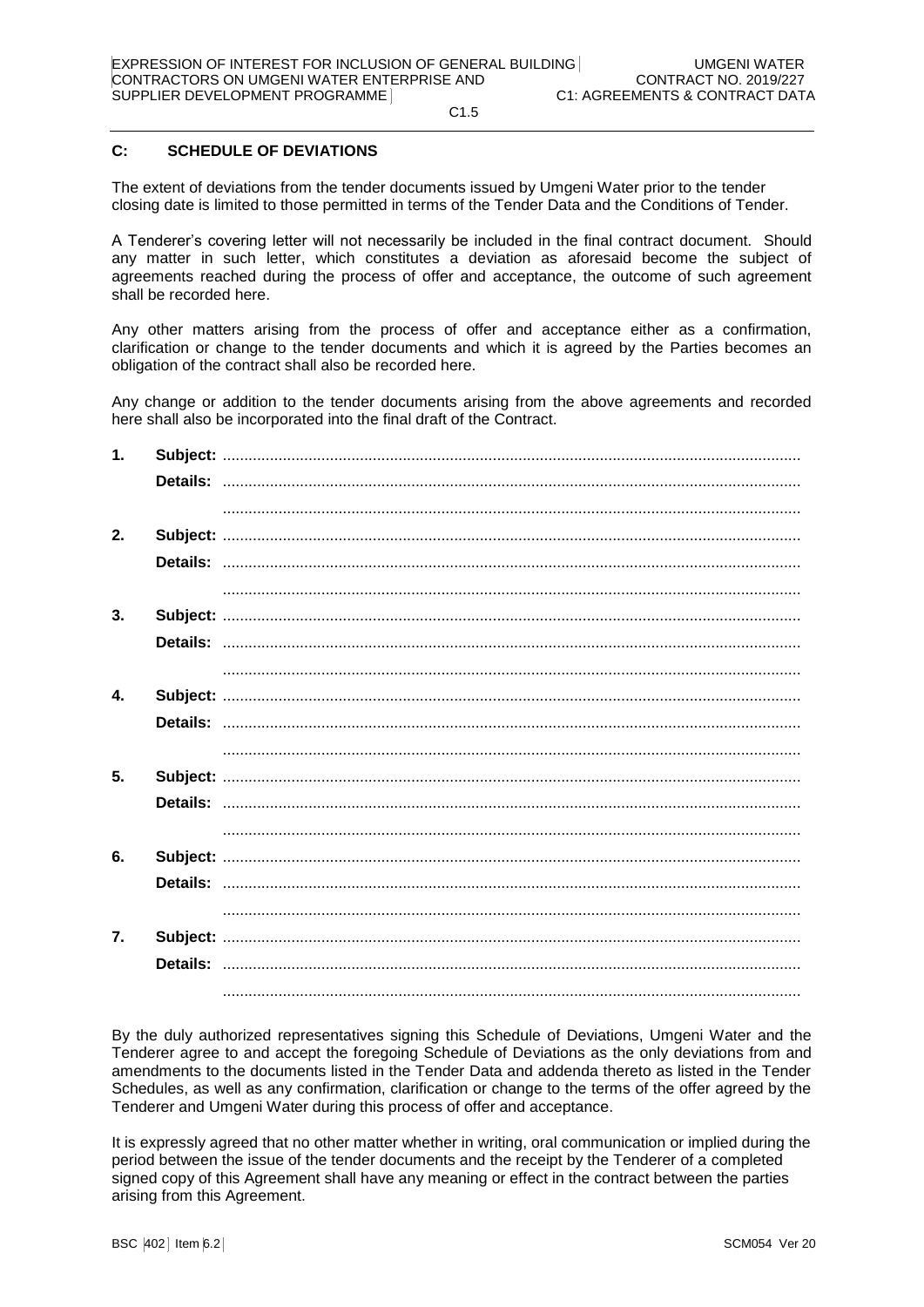$C1.6$ 

# FOR THE TENDERER:

| Signature:          |  |
|---------------------|--|
| Name:               |  |
| Capacity:           |  |
|                     |  |
|                     |  |
| Witness:            |  |
|                     |  |
| Signature:<br>Name: |  |

# **FOR THE PURCHASER**

Date:

| Signature:      |  |
|-----------------|--|
| Name:           |  |
| Capacity:       |  |
|                 |  |
|                 |  |
| <b>Witness:</b> |  |
| Signature:      |  |
| Name:           |  |
| Date:           |  |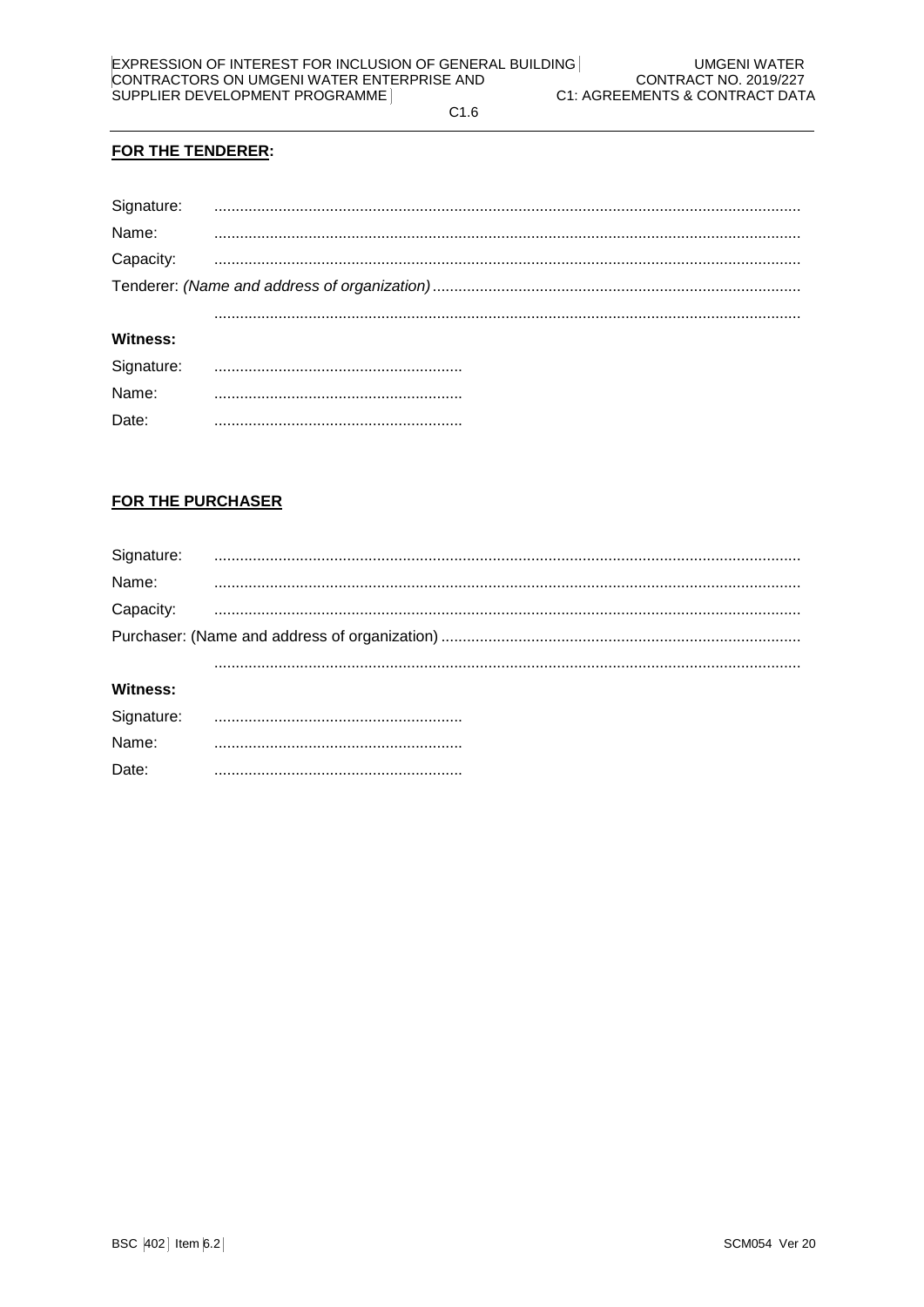# **D: CONFIRMATION OF RECEIPT**

The Tenderer, (now Supplier), identified in the Offer part of this Agreement hereby confirms receipt from the Purchaser, identified in the Acceptance part of this Agreement, of one fully completed original copy of this Agreement, including the Schedule of Deviations on this

# **FOR THE SUPPLIER:**

| Signature: |  |
|------------|--|
| Name:      |  |
| Capacity:  |  |

# **Signature and name of witness:**

| Signature: |  |
|------------|--|
| Name:      |  |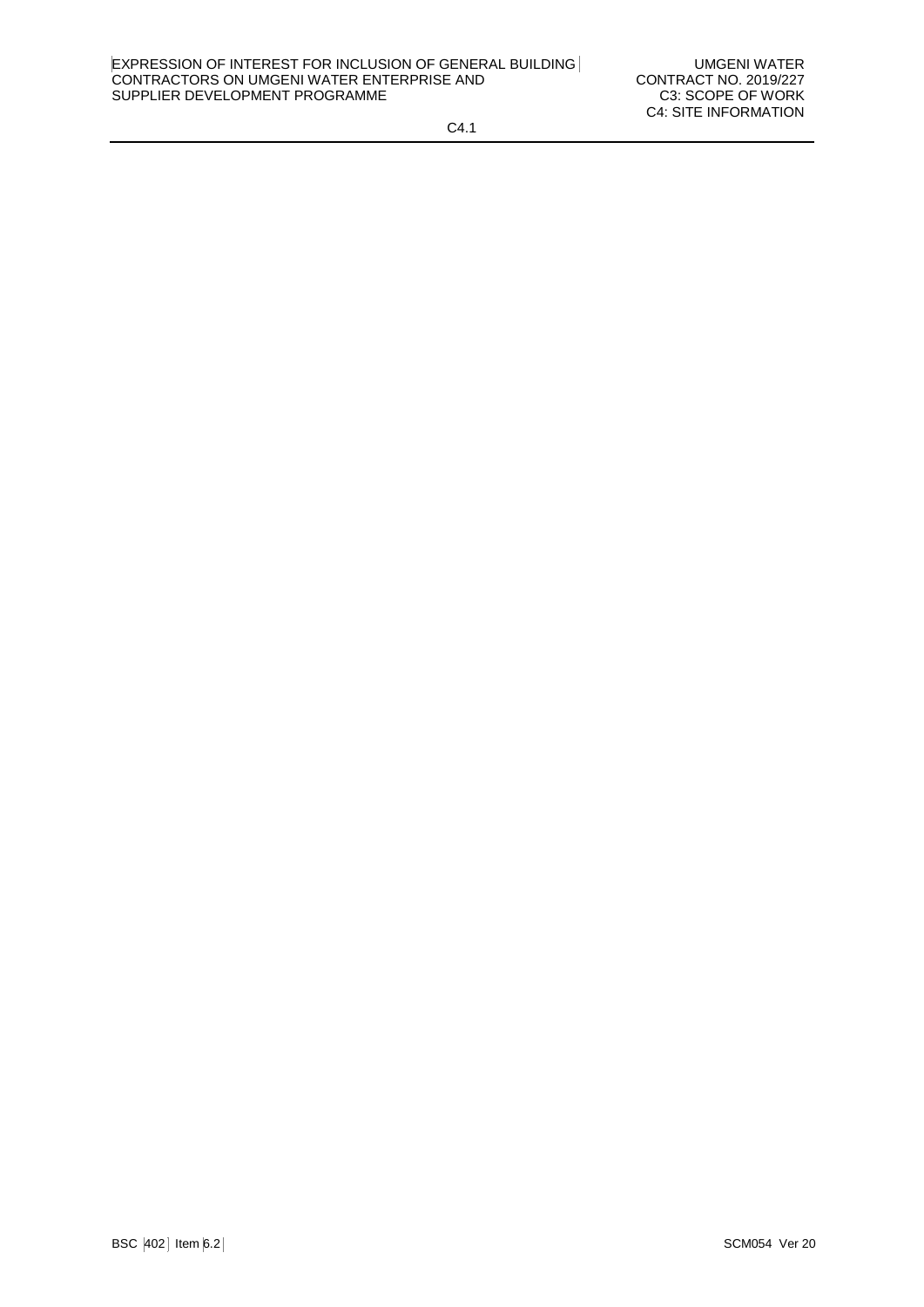**PART C5: ANNEXURES**